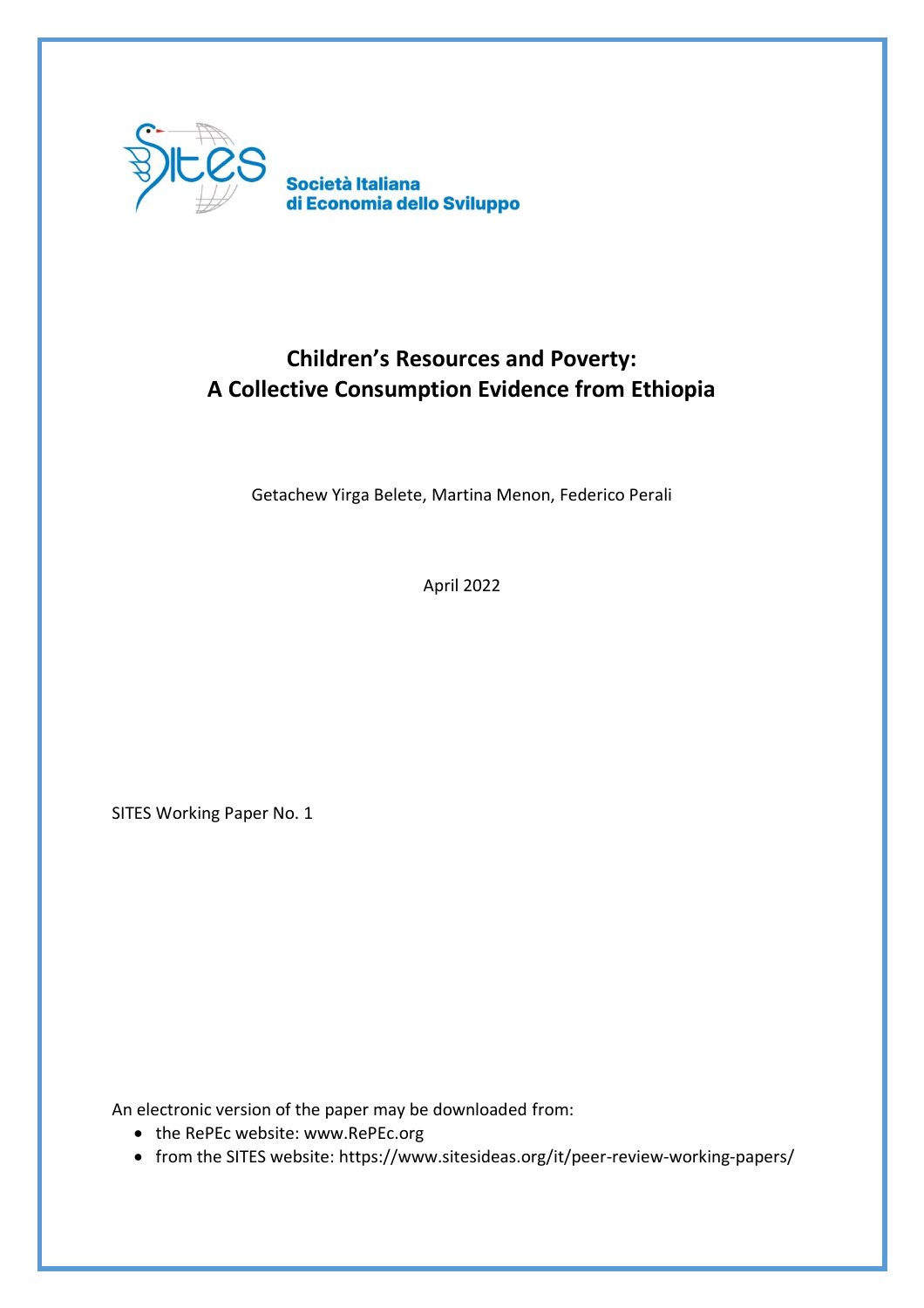# **Children's Resources and Poverty: A Collective Consumption Evidence from Ethiopia**

Getachew Yirga Belete Department of Economics, Bahir Dar University, Ethiopia Email: getachew.yirga@bdu.edu.et

Martina Menon Department of Economics, University of Verona, Italy Email: martina.menon@univr.it

Federico Perali Department of Economics, University of Verona, Italy Email: federico.perali@univr.it

# **Abstract**

*We estimate a collective complete demand system model to recover children's resource shares and analyze their poverty. Identification of the sharing rule between children and adults relies on private assignable goods and distribution factors. Based on Ethiopian LSMS-ISA data for two subsamples of families with children (married male-headed and single female-headed), we observe inequalities in intrahousehold resource allocation and well-being. We find that children command fewer household resources and are poorer than adults, worsening with the number of children. Resource allocation is affected by parental differences in education and age, child education, proportions of female children and women, and the number of non-biological children. Single mothers not only are more altruistic to their children but also avoid higher child poverty than married male heads. However, this seems to disappear when the number of children increases. Unlike the general belief that poor children live only with poor adults and households, our estimates show non-poor families and adults also host poor children. Regional and rural-urban disparities exist. Further, traditional poverty measures, which ignore intrahousehold resource allocation, understate child (and adult) poverty. Findings have implications for fertility, gender, targeting, and spatial redistribution issues.*

**Keywords**: *Collective AIDS model, resource shares, intrahousehold resource allocation, child poverty, inequality, Ethiopia* 

**JEL codes**: *D13, I32, J12, J16, O12*

# *Acknowledgments:*

*We thank Nicola Tommasi for his outstanding technical support. We are also grateful to Olivier Bargain, Stephan Klasen, Panayiota Lyssiotou, Sebastian Vollmer, and conference and seminar participants at the University of Goettingen, University of Verona Minneapolis, Kampala, Bahir Dar, and Addis Ababa for valuable comments. Data and support from CSA, the World Bank's LSMS-ISA team (especially Alemayehu A. Ambel), and FAO's RIGA team are highly acknowledged.*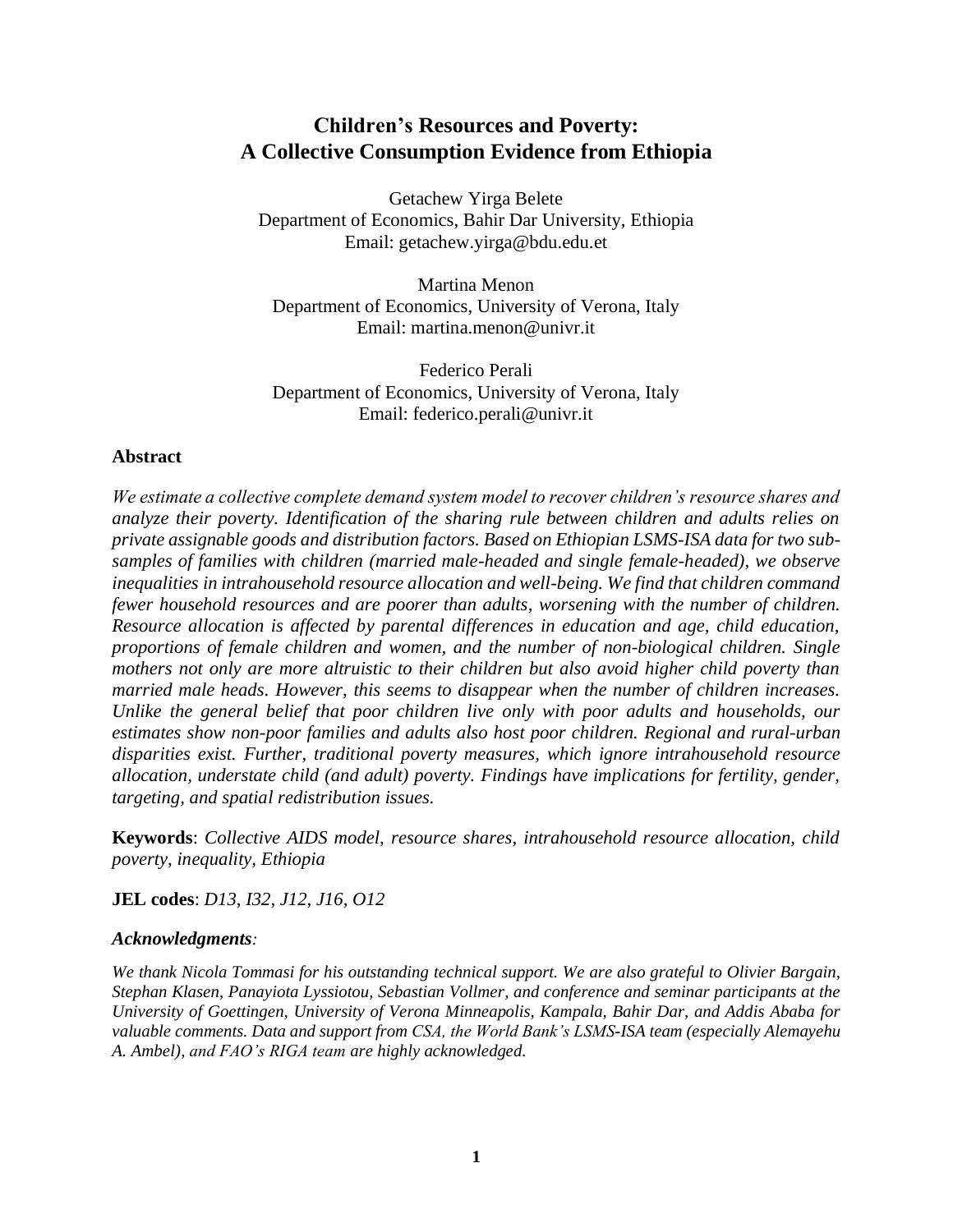# **1. Introduction**

Considering the household as a black box, the unitary model assumes that choices of all household members, including children, are proxied by a single preference of the household head. This, besides violating the microeconomics teachings of individual consumer theory, hides a member's welfare loss or gain due to any inequality in intrahousehold resource allocation. However, there is substantial evidence that rejects the unitary model and underlines the role of intrahousehold resource allocation since the early '90s (Bourguignon, Browning, Chiappori, & Lechene, 1993; Browning, Bourguignon, Chiappori, & Lechene, 1994; Schultz, 1990; Thomas, 1990). Very importantly, ignoring this intrahousehold resource allocation leads to a considerable understatement of the level of poverty in developing countries (Bargain, Donni, & Kwenda, 2014; Dunbar et al., 2013; Haddad & Kanbur, 1990).

Unlike the neoclassical model, the collective household model argues that household choices are grounded on individual member preferences. In seminal contributions, Chiappori (1988, 1992) contends that the key to unlocking the black box is the sharing rule with which the family allocates available resources across its members. When such a rule exists, the efficiency of the collective decision process is implied, and the exogenous bargaining process within the household is captured. One can thus consider intrahousehold inequality in resource allocation and make individual welfare analyses.

Consequently, there has been increased interest, both on academic and global policy fronts, to measure resource shares and the welfare of household members, including children. Academia continues documenting inequality in intrahousehold resource allocation (Bargain et al., 2014; Belete, 2021; Bourguignon et al., 1993; Browning et al., 1994; Dunbar et al., 2013; Lise & Seitz, 2011; Lucia Mangiavacchi, Perali, & Piccoli, 2018). Recently, the Commission on Global Poverty has recommended the World Bank to compute poverty rates at women, children, and young adult levels. However, until the seminal article of Bourguignon (1999), children had no bargaining power and were considered public or private goods for their parents. As they do not enter households by choice and generally bring little to household resources, children could be the most vulnerable to intrahousehold inequality (Dunbar et al., 2013). On the other hand, they may benefit from parental altruism (Bhalotra, 2004).

Only a few empirical pieces of evidence are available from developing countries on resource shares and children's welfare, allowing bargaining with adults in a collective framework. And the scant existing evidence is mixed. Dunbar et al. (2013) and Bargain et al. (2014) apply almost similar collective consumption models, though with different identification strategies, on Malawi and Cote d'Ivoire, respectively. The methodologies in these studies are applied to data from two more sub-African countries: Bose-duker (2018) in Ghana and Bargain, Lacroix, & Tiberti (2018) in South Africa. All, except Bose-duker (2018), find that child resource shares are lower than adults, and vary by family size and type and that conventional poverty measures understate the incidence of child poverty. In contrast, Mangiavacchi et al. (2018), estimating a complete collective demand system model, document children enjoying higher resource shares than adult females but traditional poverty indices slightly overstating child poverty in Albania. This is also in agreement with the findings of Bose-duker  $(2018)$  for Ghana<sup>1</sup>. Our study contributes to this debate by

<sup>1</sup>*The issue of overstatement or understatement of child poverty across authors and methods has to be examined cautiously because it depends on the assumption made on children's needs, i.e., child poverty line is lower with lower needs.*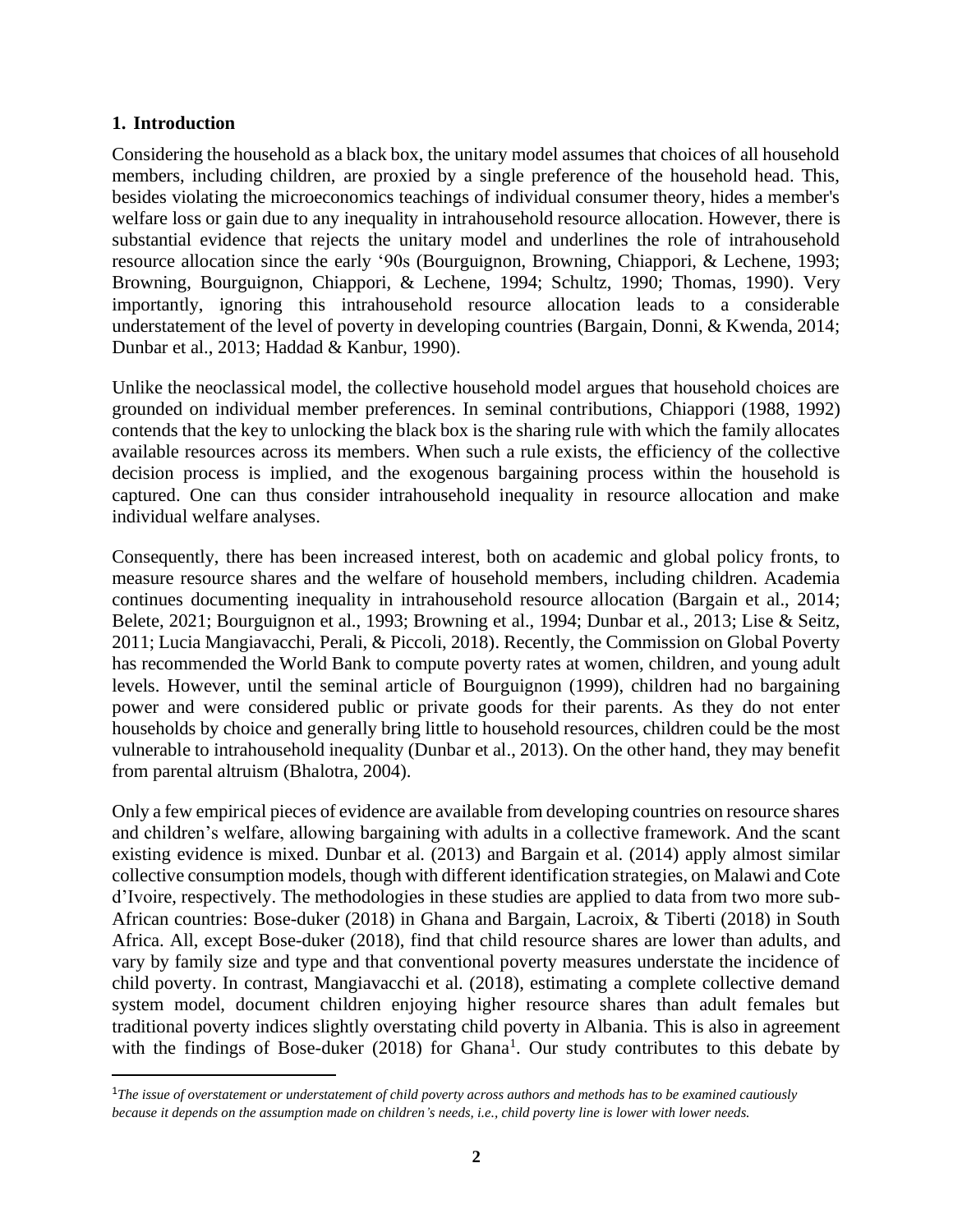estimating children's sharing rule from a collective complete demand system and analyzing their poverty status using data from Ethiopia.

One source of debate in the collective consumption model literature is identifying the sharing rule. As almost all surveys collect consumption data at the household level, the issue is how one can recover information about individual members from household-level consumption data. While some of the recommended structural models are highly restrictive (consumption of purely private and private goods) and easy to estimate resource shares such as Chiappori (1992), others are difficult to estimate and are not suitable for recovering children's sharing such as Browning, Chiappori, & Lewbel (2006). Yet, others propose models at the middle that are only a little restrictive and easy to estimate from Engel curves (Dunbar et al., 2013; Lewbel & Pendakur, 2008). A crucial identifying restriction, for example, is that resource shares are independent of total household expenditure, which Menon, Pendakur, & Perali (2012) and (Bargain et al., 2018) empirically validate. In this study, we use a similar restriction but follow the estimation procedures of a collective Almost Ideal Demand System model as in Menon, Perali, & Piccoli (2018), Chavas, Menon, Pagani, & Perali (2018) and Mangiavacchi et al. (2018) to recover the resource sharing rules of children and adults. The sharing rule is allowed to depend on observed assignable expenditures and distribution factors.

Our empirical exercise uses data from the 2013/14 wave of the Ethiopia Socioeconomic Survey (ESS), conducted as part of the LSMS-ISA project by the World Bank and Ethiopia's Central Statistical Agency (CSA). Ethiopia is an interesting case study for our issue. It is one of the poorest countries in the world with a sizable child population, reaching over 52%, according to the latest census. Official adult-equivalent-based child poverty incidence (32.4%) is higher than that at the household level (29.6%) (CSA, UNICEF, & OPM, 2015; MoFED, 2012). Multidimensional poverty incidence is also among the highest globally (87%), and the human development index remains one of the least (0.396). These occurred when the government pursued various antipoverty and 'transformation' strategies, and the economy was growing fast, for instance, at 8% in per-capita terms over the period 2004–2014 (World Bank, 2016).

Once children's resource shares are estimated and analyzed, we use them to compute poverty measures of incidence, depth, and severity. These intrahousehold inequality-robust rates are then compared with those based on equal resource sharing (household level). The study uses a needsbased national poverty line. It also tests the hypotheses by Haddad & Kanbur (1990) that poverty depth and severity measures that ignore intrahousehold resource allocation understate the level of poverty. In addition, we provide evidence on the gender and family type aspects of intrahousehold resource allocation as we estimate child resource shares and poverty indices for married maleheaded and single female-headed families. As a further benefit of the new method of child poverty estimation using resource shares, we look at the overlap between the poverty of children, adults, and the household. What proportion of poor children lives with non-poor adults? What portion of poor children live in non-poor households? Do these differ when the head is a female? We also provide evidence on the overlap between child undernutrition and monetary poverty at the child, adult, and household levels.

Our results confirm inequalities in intrahousehold resource allocation and poverty, which vary with the number of children, family type, and location. The resource allocation is affected by parental differences in education and age, child education, proportions of female children and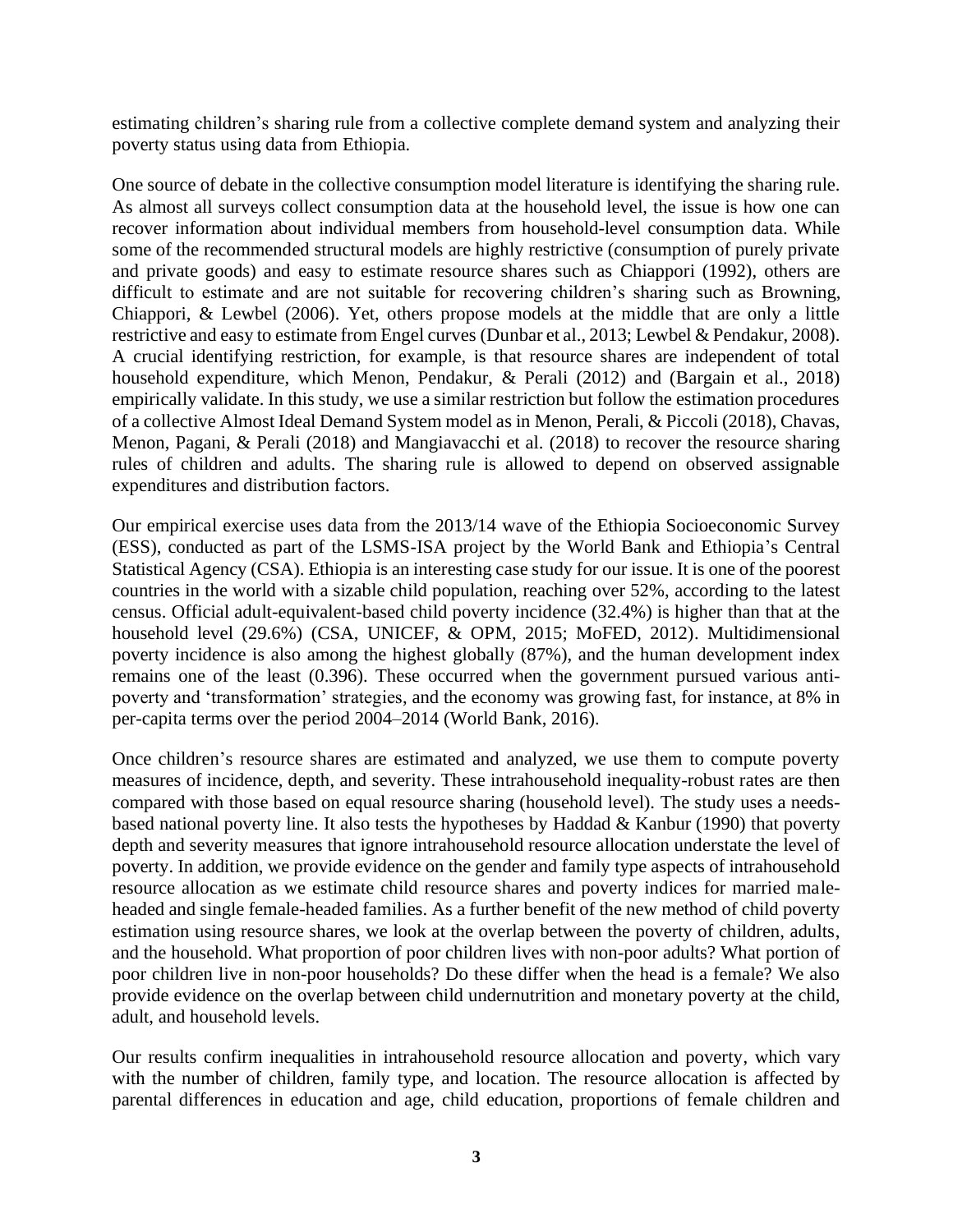women, and number of non-biological children. Older mothers assign more resources to children. Children's expenditure shares are also higher if they are all in school and when there are more girls relative to boys. We find that children have lower expenditure shares (16% or 30%) than adults (23% or 32%), depending on the family type (male-headed or single-mother). These correspond to monthly non-durable per-child outlays of ETB 339 or 433, and per-adult outlays of ETB 491 or 457 in male-headed or single-mother families, respectively. Consistent with Bargain et al. (2014), results show that single mothers are more altruistic to children than male-heads.

Using resource shares to estimate poverty incidence, depth, and severity measures, we find that children are poorer than adults, which varies with family type and location. In a sample of families with children, the prevalence of child poverty increases from 65% when there is only one child to 93% when families host more than four children. Besides being more altruistic to their children, single-mother families host fewer poor children than male-headed families. In line with previous literature (Haddad & Kanbur 1990), traditional poverty measures, which ignore intrahousehold resource allocation, understate child (and adult) poverty compared to those based on resource shares.

Our estimates also show that up to a fifth of non-poor households and adults host poor children, unlike the general belief that poor children live only with poor adults and families. Changing the poverty measure to undernourished children also provides a similar conclusion, consistent with Brown, Ravallion, & Van de Walle (2017), that up to a tenth of monetarily non-poor adults or households host stunted children. Moreover, a lower proportion of poor children lives with nonpoor adults in female-headed families than in male-headed ones. This aligns with our previous evidence that single mothers are more equal to their children than adults in male-headed families. These overlaps question the use of household information to target children's welfare. Finally, we observe regional and rural-urban disparities in resource shares and poverty.

The remainder of the paper is organized as follows. The following section discusses the theoretical framework and empirical issues. After describing the data in the third section, we present and discuss the results in the fourth section. The last section provides concluding remarks.

# **2. Theoretical Framework and Estimation Issues**

# **2.1. The Collective Household Consumption Model**

Consider a household consisting of adults and children, indexed by  $k = 1, 2$ , respectively<sup>2</sup>. Private goods could either be assigned to each member, e.g., clothing, or non-assigned, e.g., food. Represent adults' assignable consumption by  $c^1$  and children's by  $c^2$  and aggregate nonassignable consumption by q so that total household consumption becomes<sup>3</sup>  $C = c^1 + c^2 + q$ . In a centralized setting, the budget constraint of the collective household is  $p_{c1}c_1^p p_{c2}c_2^p + p_q q = e$ , where  $p_h$ ,  $h = c^1$ ,  $c^2$ , q are associated prices of assignable and non-assignable goods and e is total

<sup>2</sup> *The very scant literature that estimates a collective consumption model with public goods makes a strong assumption that people in different marital statuses have similar preferences, as done for singles and married ones by Browning, Chiappori, & Lewbel (2013). However, such an assumption fails to identify the model when children are considered as decision-makers, as we do in this paper, and it is difficult to observe children living alone. Moreover, in our empirical application, the large majority of goods are private, for e.g., food and alcohol, clothing, and other goods categories constitute a total share of over 92%.* 

 $3$  *Note that if index*  $k = 1, 2$  *is a superscript, it indicates an endogenous variable and if it is a subscript, it is associated with an exogenous variable. Also note that and index goods.*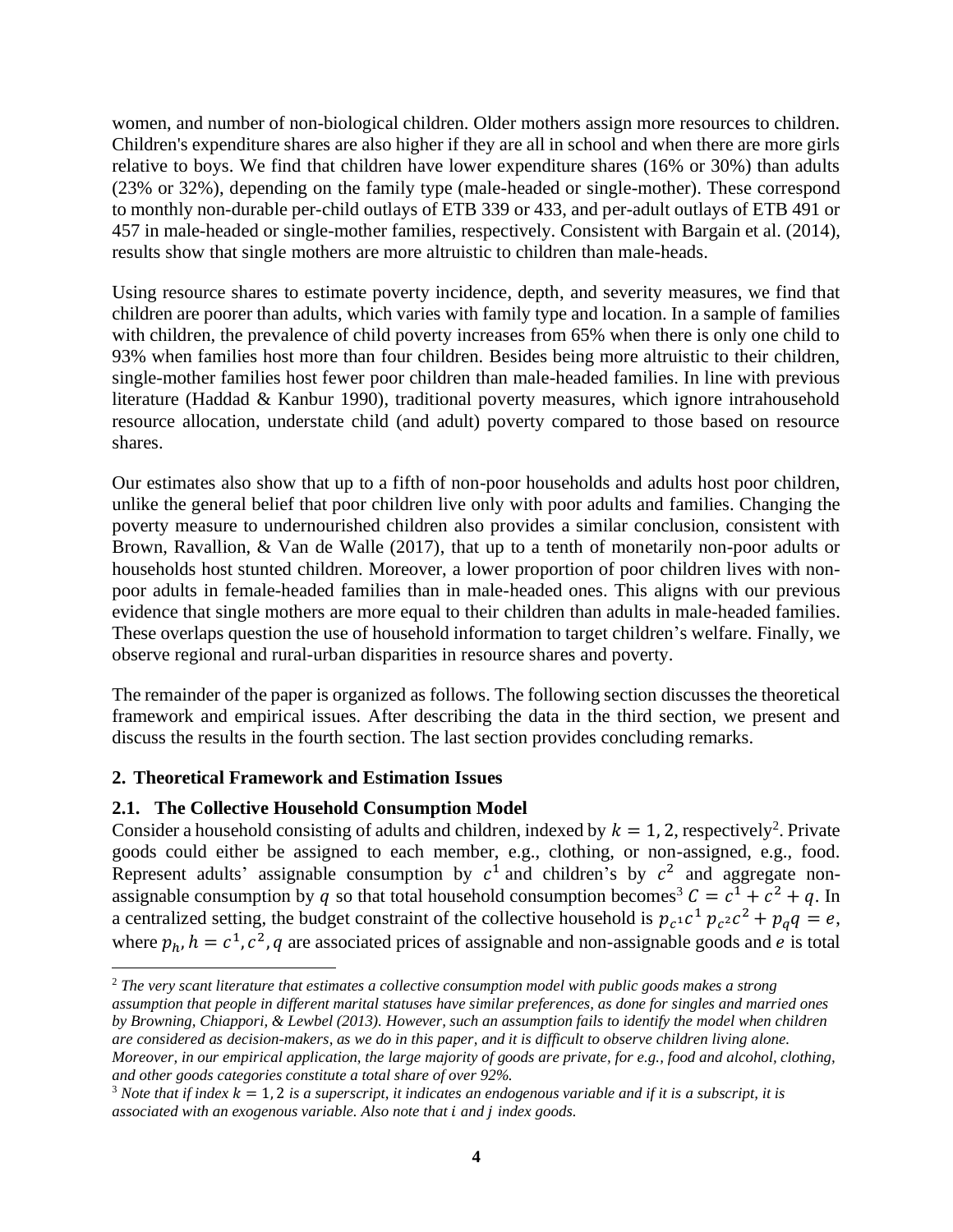household expenditure. Unlike assignable goods, one cannot observe individual quantities and prices of non-assignable goods.

Preferences of each household member are assumed to be of caring type in which the utility of one member depends on the sub-utility of the other, i.e., for each  $k = 1,2$  we consider  $U^k(c^1, c^2, q^1, q^2; \mathbf{d}) = U^k[u^1(c^1; q^1; \mathbf{d}); u^2(c^2; q^2; \mathbf{d})]$  where **d** represents a vector of demographic variables 4 that affect preferences of the members directly so that observed heterogeneity is captured. Note that  $\mathbf{d} = (d_1, d_2, d_{12})$  where  $d_1$  and  $d_2$  are characteristics specific to adults and children respectively while  $d_{12}$  are household-level characteristics. We assume that utilities  $u^k$  are continuously differentiable as a consequence of which demand functions of each member will ultimately be smooth.

We assume that household decisions are Pareto-efficient (Chiappori, 1988, 1992). This alternatively means that family decisions are made in a decentralized fashion in two stages: (i) Members decide on how to share the total household expenditure  $e$  so that each member receives a sharing rule  $\phi_k$  with  $\phi_k > 0$  such that  $e = \phi_1 + \phi_2$ ; (ii) Given the sharing rule  $\phi_k$ , each member maximizes her own utility function  $u^k(c^k, q^k; \mathbf{d})$  subject to her budget constraint  $p'_{c^k}c^k + p'_{c}q^k =$  $\phi_k$  thereby choosing her optimal (Marshallian) consumptions of assignable goods  $\hat{c}^k$  =  $c^k(p_{c^k}, p_q, \phi_k, \mathbf{d})$  and non-assignable goods  $\hat{q}^k = q^k(p_{c^k}, p_q, \phi_k, \mathbf{d}).$ 

Household-level (aggregate) Marshallian demand systems of assignable and non-assignable goods are obtained as

$$
\hat{c}(p_{c^1}, p_{c^2}, p_q, e, \mathbf{d}) = c^1(p_{c^1}, p_q, \phi_1, \mathbf{d}) + c^2(p_{c^2}, p_q, \phi_2, \mathbf{d})
$$

and

$$
\hat{q}(p_{c^1}, p_{c^2}, p_q, e, \mathbf{d}) = q^1(p_{c^1}, p_q, \phi_1, \mathbf{d}) + q^2(p_{c^2}, p_q, \phi_2, \mathbf{d}).
$$

Note that individual-level optimal Marshallian demands are observed as functions of prices, the sharing rule and demographic attributes. Optimal consumption levels of the non-assignable goods are only observed at the household level.

#### **2.1.1. The Collective Complete Demand System**

The demand system model we specify follows from Menon et al. (2018), Chavas et al. (2018) and Mangiavacchi et al. (2018) who extend the QAIDS of Banks, Blundell, & Lewbel (1997) to the collective framework and hence named the Collective Quadratic Almost Ideal Demand System (CQAIDS). The model begins with a specification of an individual expenditure function in terms of price aggregators and a demographically-translating household technology to ultimately get individual Hicksian and Marshallian budget share demands. The sharing rule is specified as a function of observed individual expenditure and a vector of distribution factors. Individual expenditures are also scaled guarantee the independence of the sharing rule and total expenditure (Chavas, Menon, & Perali, 2017). Appendix A1 contains the detailed derivation of the model.

<sup>4</sup> *They are also termed "preference factors" (Bourguignon, Browning, & Chiappori, 2009).*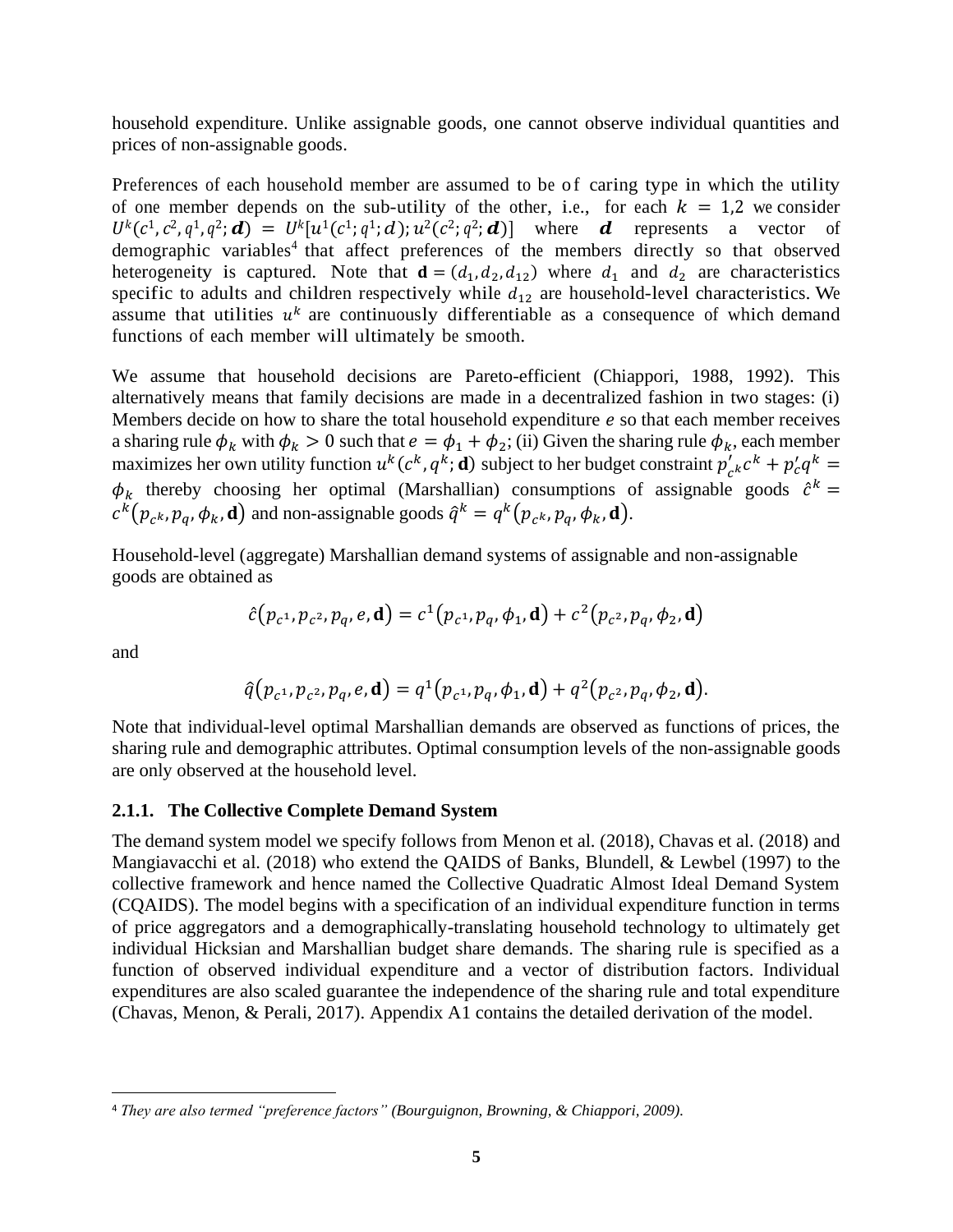Given continuous and concave price aggregators p taking up the functional forms,  $ln A_k(p)$  = 1  $\frac{1}{2}(\alpha_0 + \sum_i \alpha_i \ ln p_i + \frac{1}{2})$  $\frac{1}{2}\sum_i\sum_j \gamma_{ij}$  ln $p_i$ ln $p_j$ );  $B_k(p) = \beta_0 \prod_i P_i^{\beta_i^k}$ , and  $\lambda_k(p) = \sum_i \lambda_i^k p_i$ , additionally assumed to be a differentiable, homogeneous function of degree zero of prices. The demographically-modified demand for good  $i$  in terms of budget share  $w_i$  is aggregated from member demands  $w_i^k$  as

$$
w_i = \alpha_i + t_i(\mathbf{d}) + \sum_j \gamma_{ij} \ln p_j + \beta_i^1 [\ln e_1^* - \ln A_1(\mathbf{p})] + \lambda_i^1 \frac{[\ln e_1^* - \ln A_1(\mathbf{p})]^2}{B_1(\mathbf{p})} + \beta_i^2 [\ln e_2^* - \ln A_2(\mathbf{p})] + \lambda_i^2 \frac{[\ln e_2^* - \ln A_2(\mathbf{p})]^2}{B_2(\mathbf{p})}
$$
(1)

where  $\ln e_1^*$  and  $\ln e_2^*$  are modified logarithmic individual total expenditures from observed ones  $($ l $ne$ <sub>k</sub> $)$  given by a translating household technology:

$$
ln e_k^* = ln e_k - \sum_i t_i \text{ (d)} ln p_i. \tag{2}
$$

Demographic augmenting of the demand system helps capture observed heterogeneity among households and is done by introducing a translating technology  $t_i(\mathbf{d})$  so that demographic attributes  $d$  enter additively with expenditures (Lewbel, 1985; Perali, 2003). The translating technology is specified as  $t_i(\boldsymbol{d}) = \sum_i \tau_{ir} d_i$  for  $r = 1,...R$ . Note that we can estimate, for each good *i*, income parameters  $(\beta_i^1, \beta_i^2, \lambda_i^1$  and  $\lambda_i^2$  ) at the individual level while the rest at the household level (i.e., intercepts  $\alpha_i$ , price parameters  $\gamma_{ij}$  and demographic scaling effects  $t_i(\mathbf{d})$ ).

### **2.1.2. The Sharing Rule**

Until now, we have made an implicit assumption that individual total expenditures  $e_k$  are observed. However, such information is barely collected, as is the case in many household surveys and in the survey that we used for this study. As a solution to this issue, one can exploit expenditures on exclusive or assignable goods  $p'_{c}c^{k}$  to learn about how much each member receives from total household resources and then correct for the resulting measurement error (Caiumi & Perali, 2015; Mangiavacchi & Piccoli, 2017; Menon et al., 2018). The lower the proportion of non-assignable expenditures  $\frac{\mathbf{p'}_q\mathbf{q}}{e_k}$ , the lower will be the measurement error. We will get back to this correction issue in a moment.

We have exploited all available expenditure-related information in the survey if some goods are consumed exclusively by adults or children. Expenditures on clothing, which are collected at male, female, girl and boy levels, as well as on education, which are collected at each individual level, are clearly assignable. Moreover, we assume consumption of the following items exclusively by adults: alcoholic drinks, stimulants (specifically, chat and cigarettes) and certain personal care items. Once assignable individual expenditures are considered, non-assignable expenditures are assumed to be shared equally by adults and children<sup>5</sup>. Hence, one can consider  $e_k = \frac{p/c^k}{h}$  $\frac{n_{\rm c}c^{\rm k}}{n_k} + \frac{p_{\rm q}q}{n}$ ℎ where  $h_k$  is the number of persons in adult and children groups and  $h$  is total household size

<sup>5</sup> *Chavas et al. (2017) test the innocence of such an assumption; they show that assuming a fair distribution of nonassignable goods among family members does not affect parameter estimates of the sharing rule.*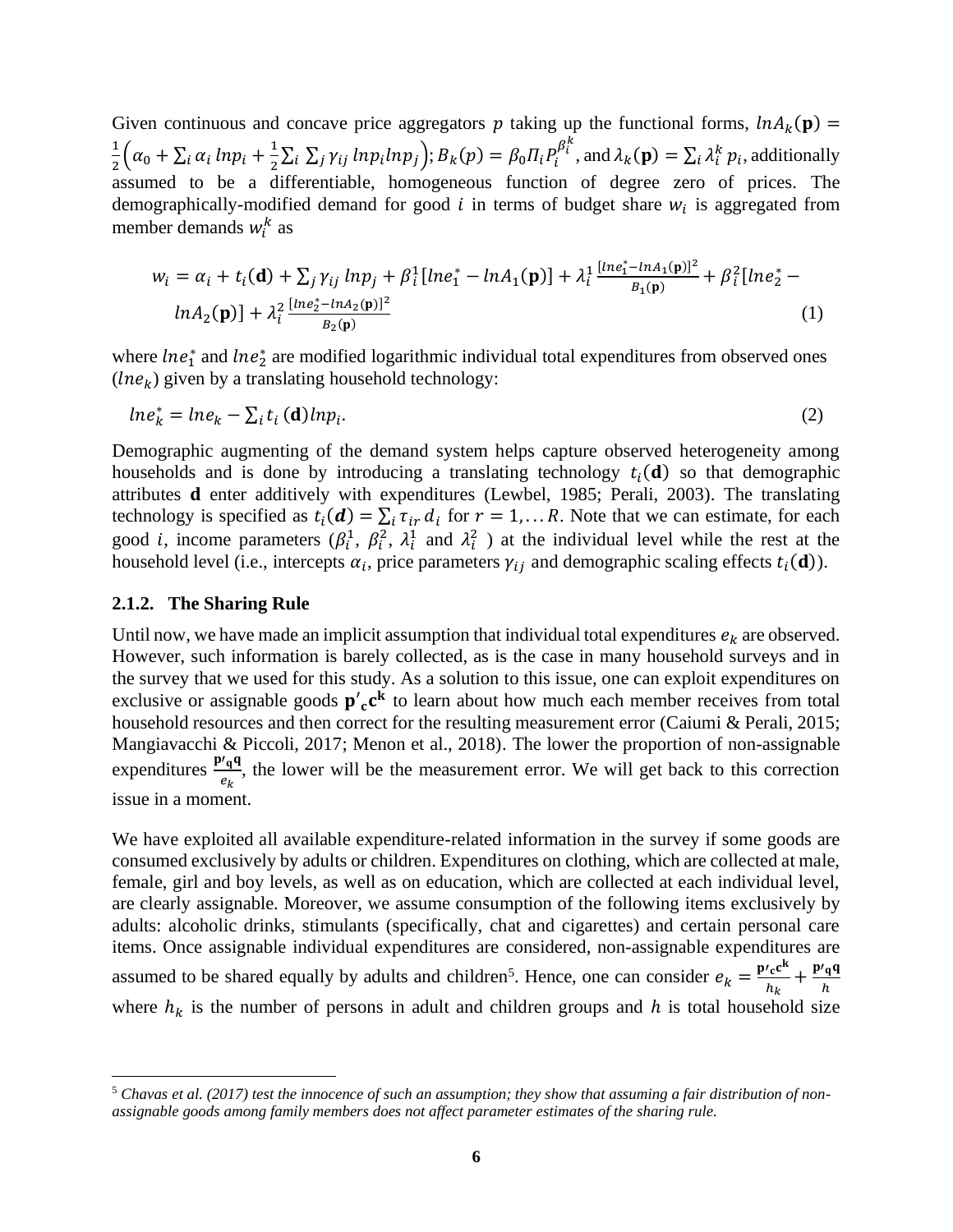(Chavas et al., 2017). Hence, observed resource shares become  $\sigma_k = \frac{e_k}{\Sigma \epsilon}$  $\frac{\sum e_k}{k}$ where  $\sigma_1 + \sigma_2 = 1$  so that  $lne_k = \sigma_k lne$ .

 $\frac{e}{e_k}$ ) is used to

Returning to the awaiting correction issue of  $e_k$ , a modifying function  $m(\mathbf{z}) \in \left(0, \frac{e}{\epsilon_0}\right)$ 

correct any measurement error related to  $e_k$  which leads to the specification of the sharing rule. The arguments of this function are distribution factors  $\bf{z}$  which affect the intrahousehold bargaining between adults and children but not their preferences<sup>6</sup>. The  $m$ -function can optionally be thought to capture the magnitude and direction of transfer of resources from adults to children or vice versa (Menon et al., 2018): if  $m < 1$ , the expenditure transfer goes from member 1 (adult) to member 2 (child) and the direction is reversed if  $m > 1$ .

This enables us to define the sharing rule, which explains a shadow intrahousehold resource allocation, as a function of individual expenditures and distribution factors, i.e., for member 1 (adult), we have  $\phi_1(e_1, \mathbf{z}) = e_1 \cdot m(\mathbf{z})$  which in log becomes linear as<sup>7</sup>

$$
ln\phi_1(e_1, \mathbf{z}) = ln e_1 + ln m(\mathbf{z}) = \sigma_1 ln e + ln m(z). \tag{3}
$$

Since by definition  $lne = ln\phi_1 + ln\phi_2 = lne_1 + lne_2$ , we have the sharing rule for member 2 (child) equal to

$$
ln\phi_2(e_2, \mathbf{z}) = ln e - ln\phi_1 = \sigma_2 ln e - lnm(\mathbf{z}).
$$
\n(4)

The functional form of the scaling function  $m(\mathbf{z})$  is assumed to be of Cobb-Douglas type for empirical purposes so that in log form, it becomes linear as:

$$
lmm(\mathbf{z}) = \sum_{l=1}^{L} \phi_{z_l} lnz_l \tag{5}
$$

where  $L$  is the dimension of distribution factors vector  $z$ .

The introduction of the expenditure-scaling function  $m(z)$ , and consequently the sharing rule, has the effect of modifying the system specified in equation 1 into

$$
w_i = \alpha_i + t_i(\mathbf{d}) + \sum_j \gamma_{ij} \ln p_j + \beta_i^1 [\ln \phi_1^* - \ln A_1(\mathbf{p})] + \lambda_i^1 \frac{[\ln \phi_1^* - \ln A_1(\mathbf{p})]^2}{B_1(\mathbf{p})} + \beta_i^2 [\ln \phi_2^* - \ln A_2(\mathbf{p})] + \lambda_i^2 \frac{[\ln \phi_2^* - \ln A_2(\mathbf{p})]^2}{B_2(\mathbf{p})}
$$

*<sup>6</sup> Note that the scaling function does not depend on expenditures, a separability property in line with the theoretical properties of independence of income of the sharing rule by Dunbar et al. (2013) and Chavas et al. (2017) and the empirical validation by Menon, Pendakur, & Perali (2012).*

<sup>&</sup>lt;sup>7</sup> *Since*  $\phi_k$  *should not exhaust all household total expenditures e, i.e.,*  $\phi_k < e$ *, the m-function is restricted to stay between* 0 and  $\frac{e}{e_k}$ .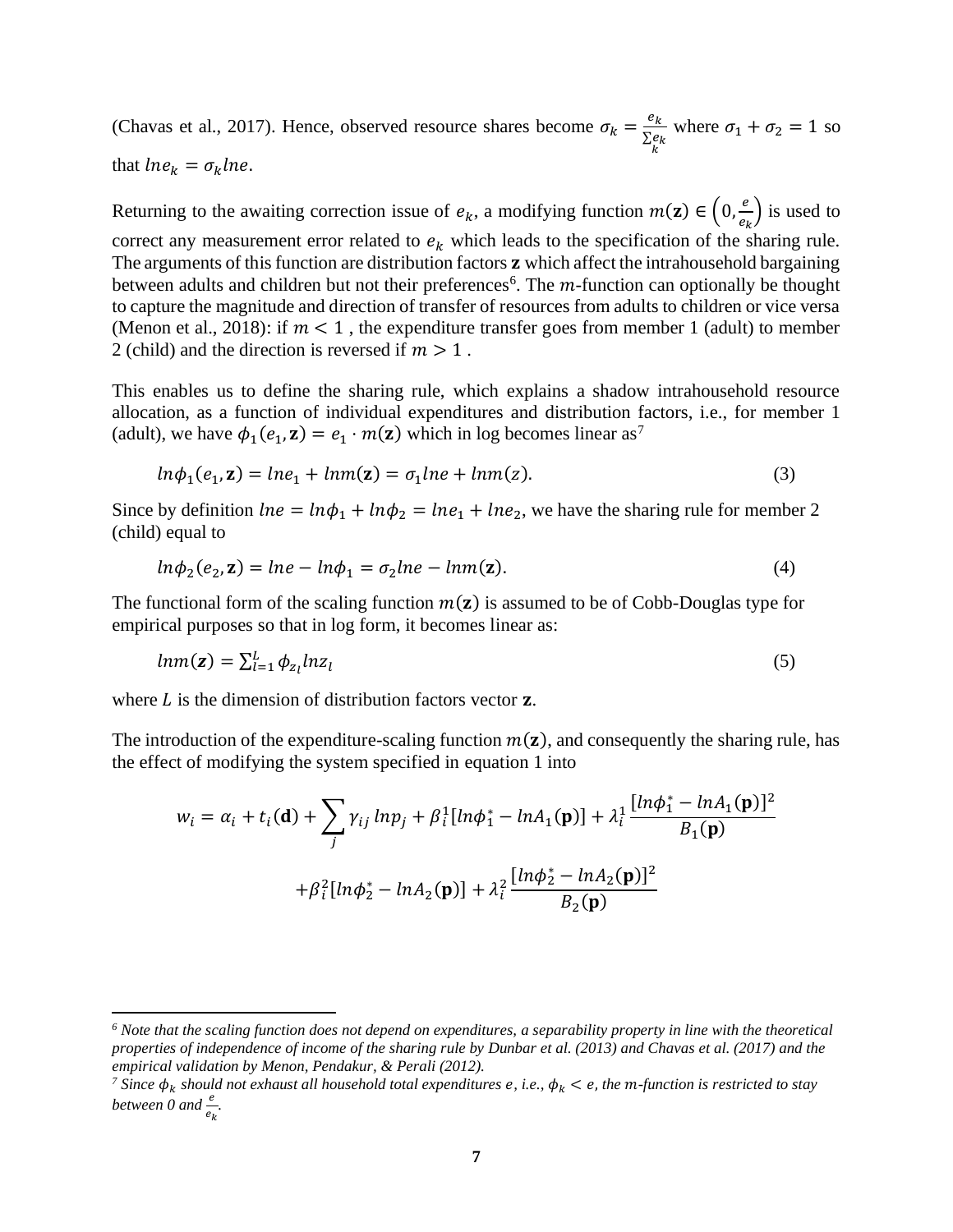where, from equation 2, 3 and 4,  $ln\phi_1^*$  and  $ln\phi_2^*$  are given by  $ln\phi_1^* = \sigma_1 ln e + lnm(\mathbf{z}) - \sum_i$  $t_i$  (**d**)  $ln p_i$  and  $ln \phi_2^* = \sigma_2 ln e - ln m(z) - \sum_i t_i$  (**d**)  $ln p_i$ . In our empirical application, we fit to our data the linear version of the above model where the quadratic terms  $\lambda_i^1$  and  $\lambda_i^2$  are not estimated.

### **2.2. Empirical Estimation and Post-estimation Issues**

### **Endogeneity of Total Expenditure**

We address the endogeneity of total expenditure primarily due to measurement errors by instrumenting total expenditure using wealth indicators as an instrument<sup>8</sup>. However, wealth may still be mismeasured as a result, for example, of omission or incorrect valuation of its components. As far as these mismeasurements are independent of consumption recall errors and if wealth is correlated with true total expenditures, our proposed instrument remains valid (Dunbar et al., 2013). A control function procedure is used, which uses as regressors the residuals of an auxiliary regression of total expenditure on a set of socio-demographic variables and our instrument into the demand system model (Dauphin, El Lahga, Fortin, & Lacroix, 2011; Lucia Mangiavacchi et al.,  $2018$ ; Mukasa,  $2015$ ). The procedure is executed in two steps: the log of total expenditure *lne* is first estimated using OLS on a vector  $\eta$  of socio-demographic variables and the instrument as  $lne = \eta. \delta + v$  and then the residual  $\hat{v} = lne - \eta. \delta$  enters in the estimation of the demand system.

This gives the CAIDS model in budget shares as

$$
w_i = \alpha_i + t_i(\mathbf{d}) + \sum_j \gamma_{ij} l n p_j + \beta_i^1 [ln \phi_1^* - ln A_1(\mathbf{p})]
$$

$$
+ \beta_i^2 [ln \phi_2^* - ln A_2(\mathbf{p})] + \rho_i \hat{v} + \xi_i
$$

where  $\rho_i$  captures any endogeneity of total expenditure, and  $\xi_i$  is the error term.

The system is finally estimated using feasible generalized nonlinear least squares method and imposing the QAIDS standard regulatory conditions: adding-up ( $\sum_i \alpha_i = 1$ ), homogeneity  $(\sum_i \gamma_{ij} = \sum_j \gamma_{ij} = 0, \sum_i \tau_{ir} = 0 \text{ and } \sum_i \beta_i^k = 0 \text{ for each } k = 1, 2) \text{ and symmetry } (\gamma_{ij} = \gamma_{ji}, \forall i \neq j).$ Our empirical exercise estimates the model for two sub-samples of families with children: married male-headed and single female-headed families. The basic motivation behind our choice of the two sub-samples is the assumption that children may be treated differently in the two family structures, and hence their bargaining power and welfare may vary<sup>9</sup>.

*<sup>8</sup> We also note that prices too may potentially be endogenous due, for example, to common unobserved shifts in preferences affecting both prices and quantities. However, the lack of plausible instruments for a host of prices leads us to assume that they are exogenous. In fact, we are not alone in this respect (see, for instance, Dauphin, Lahga, Fortin, & Lacroix (2011) and Lucia Mangiavacchi & Piccoli (2011) which consider endogeneity of total expenditure but assume exogeneity of prices).*

*<sup>9</sup> Estimating a single model merging married male-headed and married female-headed together suffers from very low sample sizes for the latter. For drawing better gender-based comparisons, we exclude married female-headed and single male-headed households, both of which are very negligible. Hence, we separately estimate for married male-headed and for single-mother families with children. This is also due to the fact that some of our distribution factors account for parental (wife-husband) differences in age and education which cannot be defined for singlemothers. Bargain et al. (2014) do similarly in their alternative estimations.*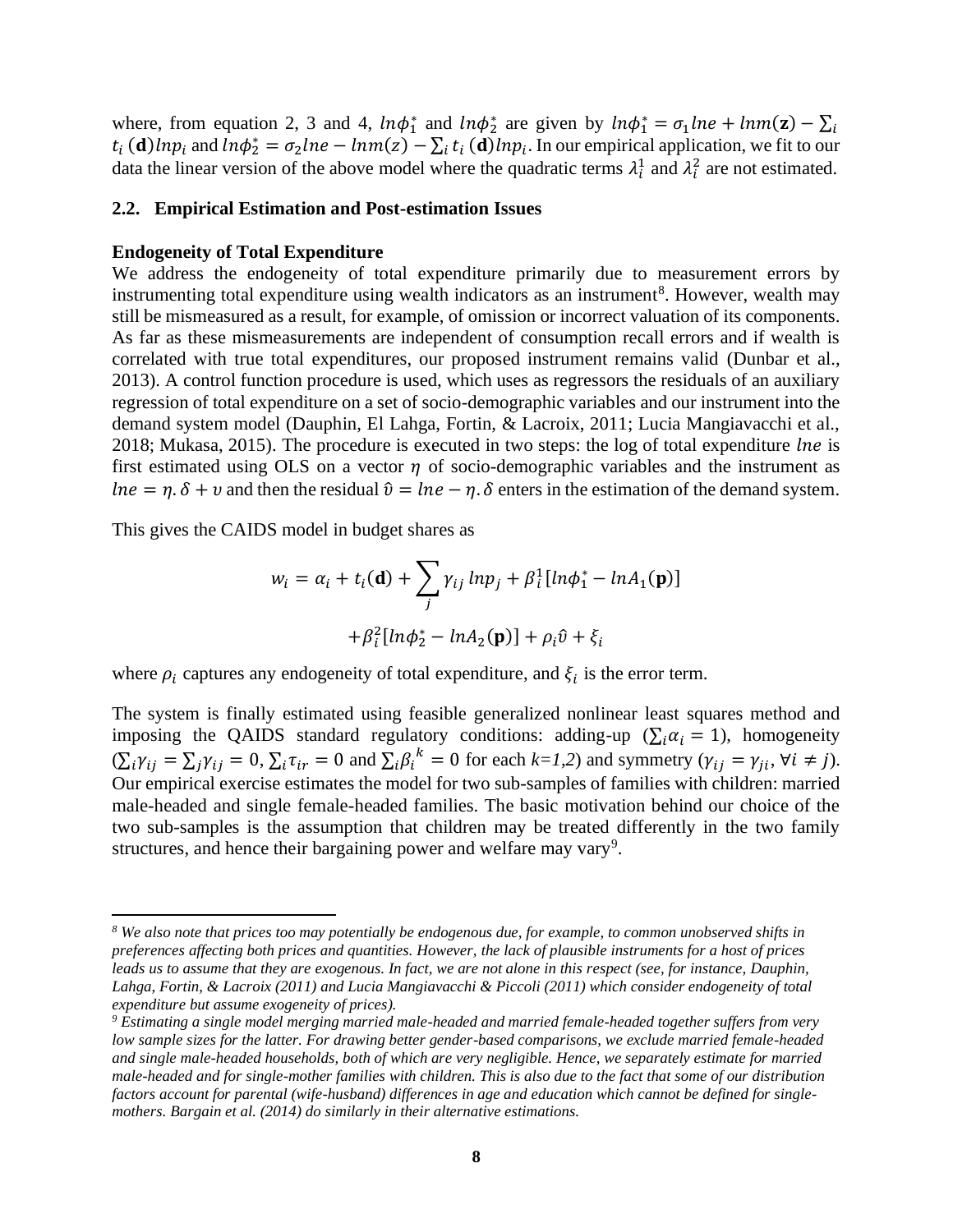#### **Post-estimation Issues**

Once the estimated resources of adults  $\phi_1^*$  and children  $\phi_2^*$  are recovered, aggregate resource shares  $S_k$  are given by

$$
S_k = \frac{\phi_k^*}{e}, \quad k = 1, 2
$$

where *e* is total household expenditure. Per-child and per-adult resources  $r_k$  and resource shares  $s_k$  are given by

$$
r_k = \frac{\phi_k^*}{h_k} \quad \text{and} \quad s_k = \frac{S_k}{h_k}
$$

where  $h_k$  is the number of adults or children.

The identification of resource shares allows us the measurement of poverty and inequality at individual level. Unlike the traditional method, which relies on counting of families with children living below the poverty line to identify children as poor, this new method provides the "true" poverty of children. It also provides better estimation of the depth and severity of poverty. In the empirical estimation, we consider the national poverty line that is based on the Cost of Basic Needs approach and takes into account both food and non-food needs. Two types of poverty estimates are computed for each index: one group based on estimated resources  $r_k$  for children and adults, which take into account the intrahousehold resource allocation, and another based on equal-sharing expenditures y at the household level (adult-equivalents in our case). Haddad  $&$  Kanbur (1990) proved that poverty measures which ignore intrahousehold allocation understate the level of poverty.

Consider two expenditure gap functions,  $g(r_k, z)$  convex in estimated individual resources  $r_k$  and  $g(y, z)$  convex in household level expenditures y, defined as

$$
g(r_k, z) = \begin{cases} \left(\frac{z - r_k}{z}\right)^{\alpha}, & r_k \le z \\ 0, & r_k > z \end{cases} \text{ and } g(y, z) = \begin{cases} \left(\frac{z - y}{z}\right)^{\alpha}, & y \le z \\ 0, & y > z \end{cases}
$$

where z is poverty line.  $\alpha$  is a measure of poverty aversion. When  $\alpha = 0$ , the function g measures headcount.  $\alpha = 1$  implies depth, and  $\alpha = 2$  indicates severity of poverty. Note also that it is only when  $\alpha \ge 1$  that  $g(r_k, z)$  and  $g(y, z)$  become convex in  $r_k$  and y respectively. Hence, the FGT (Foster, Greer, & Thorbecke, 1984) poverty indices based on individual resources  $r_k$  and adultequivalent household level expenditure  *are given by* 

$$
P_{\alpha k}(r_k, z) = \frac{1}{N} \sum_{n=1}^{N} g(r_k, z)
$$
 and  $P_{\alpha}(y, z) = \frac{1}{N} \sum_{n=1}^{N} g(y, z)$ 

where  $n = 1, 2, ..., N$  is the number of households with children. For convex  $g(r_k, z)$  and  $g(y, z)$ (i.e.,  $\alpha = 1,2$ ), Haddad & Kanbur (1990) show that  $P_{1k}(r_k, z) > P_1(y, z)$  and  $P_{2k}(r_k, z) >$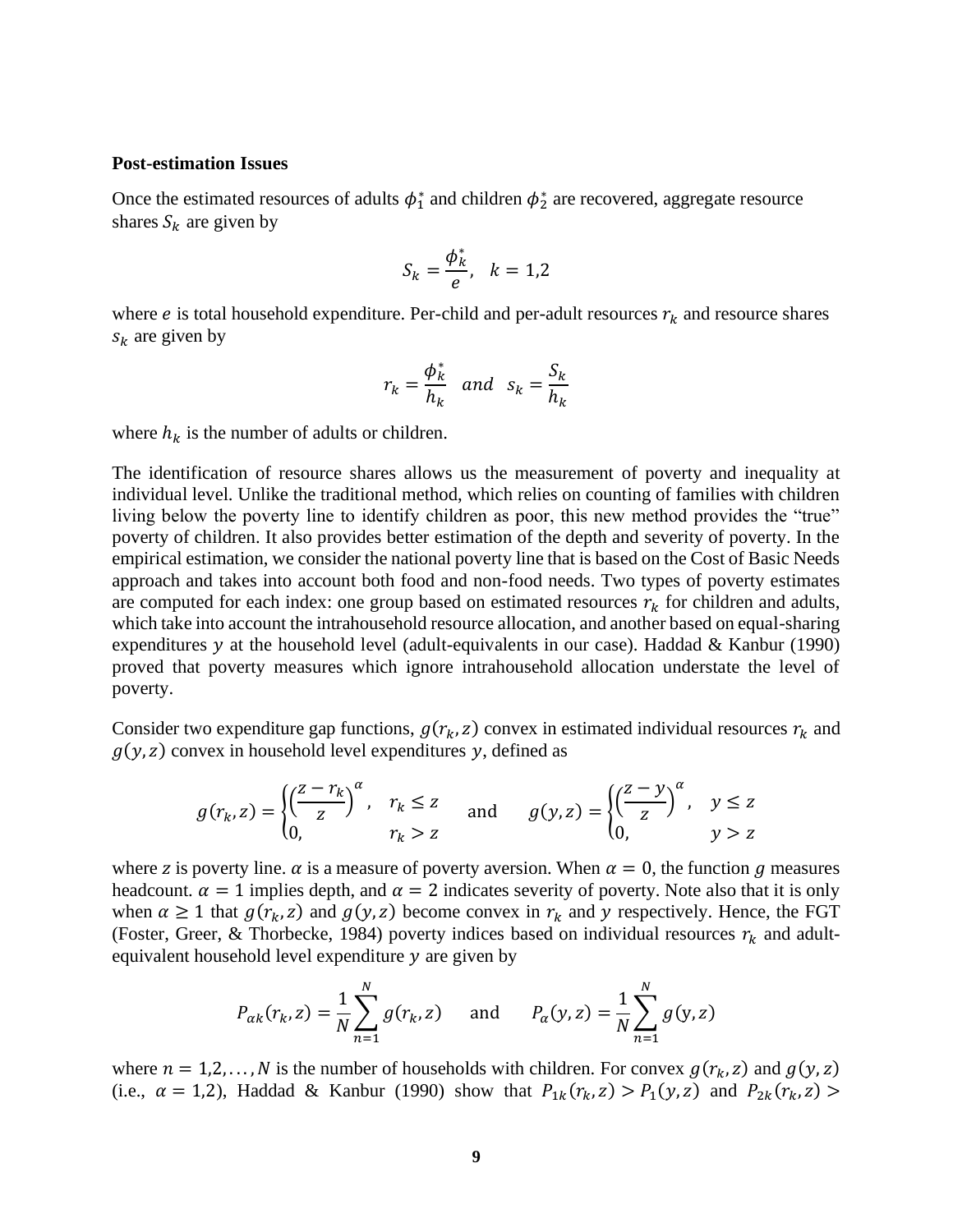$P_2(y, z)$ . These say that both poverty depth and severity measures that ignore intrahousehold resource allocation understate the level of poverty. Nonetheless, where convexity fails (i.e.,  $\alpha$  = 0), Haddad & Kanbur (1990) argue that  $P_{0k}(r_k, z) \ge P_0(y, z)$ , implying a headcount ratio with no account of intrahousehold resource allocation can overstate or understate poverty and is an empirical matter. Later, we will verify these hypotheses using data from Ethiopia.

# **3. Ethiopian Expenditure Data**

Data for the study come from the 2013/14 wave of Ethiopia Socioeconomic Survey (ESS) collected jointly by the World Bank and the Central Statistical Agency of Ethiopia (CSA) as part of the Living Standard Measurement Study-Integrated Surveys of Agriculture (LSMS-ISA). ESS is a panel survey with three waves to date (2011/12, 2013/14 and 2015/16). While the sample design of the first wave provides representative estimates for rural-area and small-town households, subsequent waves include medium and large towns and cities so that they have become nationally representative. It uses a stratified, two-stage design where regions of Ethiopia serve as the strata. The first stage involves the selection of primary sampling units (or enumeration areas) using simple random sampling. The second stage of sampling entails the selection of households. ESS contains household-level data on a range of modules including expenditure, assets, shocks, non-farm enterprises, credit and farm production. Individual data on demographics, education, health, some expenditure items and time use are also collected. Moreover, communitylevel data as well as data on prices from local markets are available. However, in addition to being a rural-only survey, the 2011/12 wave lacks expenditure data on education, health, housing, and food away from home. Lack of price data on assignable clothing and other goods such as education and personal care also forced us to exclude the 2015/16 wave.

The 2013/14 wave collected data from 5,262 households. ESS does not collect expenditures on durable goods except on furniture. Only information on the number of ownerships of more than 35 assets is gathered. A wealth index from these assets is used to instrument total household expenditure. Individual-level labor incomes and household-level income from various non-labor sources, transfers and non-farm enterprises are aggregated with farm income that is extracted from the production, sales, home consumption and associated costs of various crops, livestock and their by-products. The wealth index aggregate of the ESS dataset by FAO's Rural Income Generating Activities (RIGA) project is used in this study.

We aggregate the non-durable expenditure items into four expenditure groups: food at home and alcohol, clothing, household utilities and energy, and other goods. The details are available in [Table A1](#page-25-0) of the Appendix. The food and alcohol expenditure group is aggregated from 26 food items and a sub-group of alcoholic drinks. The second group, clothing, is composed of nonassignable linen as well as assignable clothes, shoes and fabric for men, women, boys and girls. The third expenditure group consists of household utilities and energy<sup>10</sup>. All other non-durable expenditures are aggregated in the fourth group, other goods, composed of spending on education, food away from home, cigarettes, transport, and laundry and personal care.

*<sup>10</sup> We exclude housing rents because only 13% of households with children reported rents and no housing prices are available. Given that over 70% of our sample are of rural households and over 92% have their own home so that they do not pay rents, this assumption of equal treatment of rents will not pose a serious problem. The associated welfare differences could be captured by differences in spending on household utilities including energy.*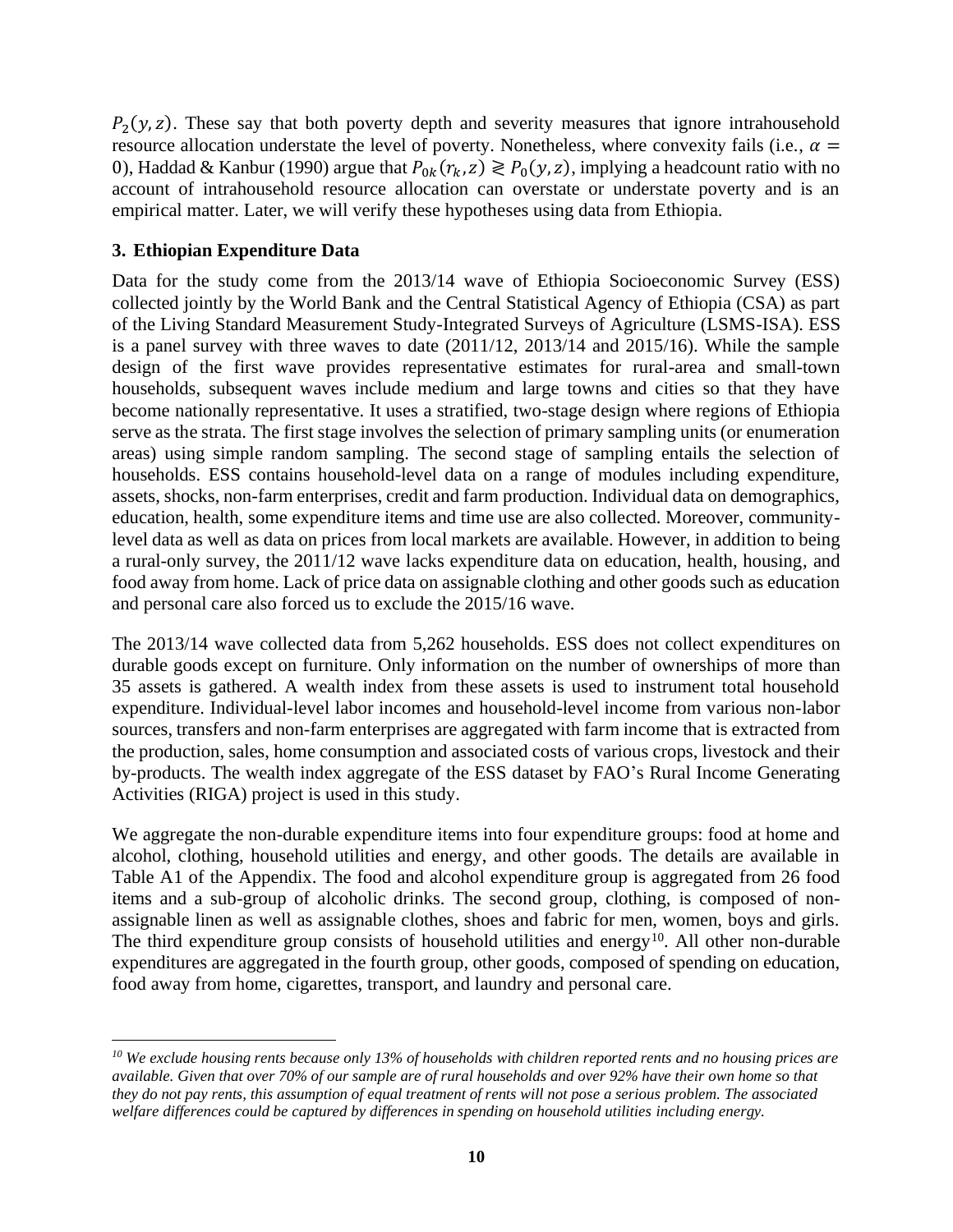Prices data come in various forms. For food at home items, we calculate unit values from expenditure and quantity information. For most non-food items, local market prices collected in ESS price questionnaire are employed. For alcoholic drinks, food away from home and for nonfood items whose prices are missing in ESS (namely, water, electricity, communication, education, personal care items, matches, and assignable and non-assignable clothing), we resort to the 2013/14 CSA's average retail prices. We first aggregate them up to the *zonal* (provincial) level and then match them to the ESS data.

From a total of 5,262 households, we select 3,196 families with children, composed of two subsamples: two-parent male-headed (2,467 households) and single-parent female-headed (729 households). Exclusive/assignable consumption is based on a host of non-durable expenditure items. Clothing and footwear expenditures, collected at men, women, girl and boy levels as well as education expenditures, collected at individual level, are clearly assignable. Further, we assign expenditures on alcoholic drinks, stimulants (*chat/khat* and cigarettes) and some personal care items to adults.

[Table 1](#page-12-0) presents the demographic variables and socioeconomic characteristics by family type and for the whole sample. We consider demographic variables referring to the household in general and its members (head and children) in particular. If the head sick and Christian (Muslim and other religions being the reference category) capture the head's characteristics. The number of children who fell sick and, to account for the age factor, the number of older children (aged between 15 and 17) are incorporated to control for children's attributes. Two household level characteristics are used to control for economic status: female employment ratio (working females over household total labor of 14-60 years) and if the household has safe water source. Presence of other adults than parents is also controlled. Whether seasonal differences matter is captured by a dummy if the household was interviewed in February. Exposures to price shock and natural shocks are also accounted for. Finally, spatial differences in demand are controlled by incorporating dummies for rural areas as well as five regions (Amhara, Oromia, SNNP, Tigray and Other regions), with living in the capital, Addis Ababa, being the reference category.

71% of the overall sample households live in rural areas, reaching 75% for the male-headed and 55% for single-mother families. A fifth of them are drawn from each of Amhara region, Oromia region and other smaller regions, a quarter from the SNNP region, a tenth from Tigray and the rest from Addis Ababa. Both family types statistically differ in almost all of the demographic variables considered. Notably, average household size in married male-headed families is 5.8, of whom 3.3 (57%) are children, while these figures are 4.0 and 2.1 (53%) in single-mother families. For the total sample, children account for 56% of the 5.4 family size. The latest available census shows that children constitute over 52% of the population in Ethiopia.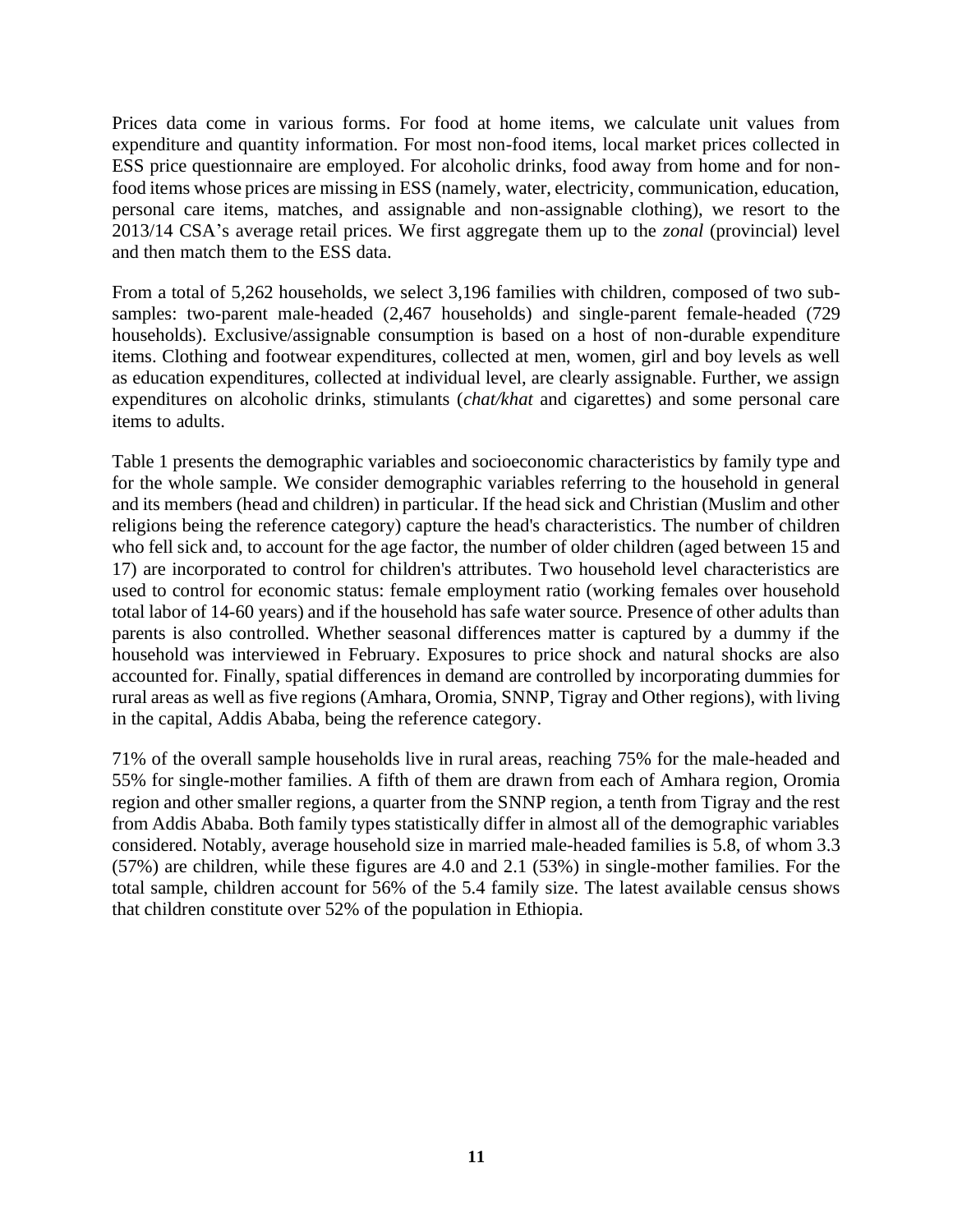| <b>Variable</b>                        | <b>Male-headed</b><br>family<br>$(N = 2467)$ |      | Single-mother<br>family<br>$(N = 729)$ |      | Whole<br>sample<br>$(N = 3196)$ |      |
|----------------------------------------|----------------------------------------------|------|----------------------------------------|------|---------------------------------|------|
|                                        | <b>Mean</b>                                  | S.d. | <b>Mean</b>                            | S.d. | <b>Mean</b>                     | S.d. |
| Head is Christian                      | $0.65***$                                    | 0.48 | 0.74                                   | 0.44 | 0.67                            | 0.47 |
| Head sick                              | $0.20***$                                    | 0.40 | 0.38                                   | 0.49 | 0.24                            | 0.43 |
| Number of sick children                | $0.50***$                                    | 0.91 | 0.28                                   | 0.61 | 0.45                            | 0.85 |
| A stunted child in household           | $0.31***$                                    | 0.46 | 0.12                                   | 0.32 | 0.26                            | 0.44 |
| Number of children aged 15-17y         | $0.39**$                                     | 0.59 | 0.47                                   | 0.59 | 0.41                            | 0.59 |
| Female employment ratio                | $0.51***$                                    | 0.16 | 0.65                                   | 0.34 | 0.54                            | 0.22 |
| Another adult in household             | $0.32**$                                     | 0.47 | 0.37                                   | 0.48 | 0.33                            | 0.47 |
| Household has safe water source        | $0.67***$                                    | 0.47 | 0.79                                   | 0.41 | 0.70                            | 0.46 |
| Household interviewed in February      | $0.90*$                                      | 0.30 | 0.87                                   | 0.33 | 0.89                            | 0.31 |
| Household faced price shock            | $0.18***$                                    | 0.39 | 0.23                                   | 0.42 | 0.19                            | 0.39 |
| Household faced natural disaster shock | 0.15                                         | 0.36 | 0.13                                   | 0.33 | 0.14                            | 0.35 |
| Household size                         | 5.78***                                      | 1.97 | 3.96                                   | 1.76 | 5.36                            | 2.07 |
| Number of children                     | $3.28***$                                    | 1.71 | 2.05                                   | 1.27 | 3.00                            | 1.70 |
| Wealth index                           | $1.17*$                                      | 3.27 | 0.93                                   | 3.73 | 1.12                            | 3.38 |
| Household lives in rural area          | $0.75***$                                    | 0.43 | 0.55                                   | 0.50 | 0.71                            | 0.46 |
| Household lives in Addis Ababa         | $0.03***$                                    | 0.17 | 0.07                                   | 0.26 | 0.04                            | 0.20 |
| Household lives in Amhara region       | $0.19*$                                      | 0.39 | 0.22                                   | 0.42 | 0.20                            | 0.40 |
| Household lives in Oromia region       | $0.21**$                                     | 0.41 | 0.16                                   | 0.37 | 0.20                            | 0.40 |
| Household lives in SNNP region         | $0.26***$                                    | 0.44 | 0.19                                   | 0.39 | 0.24                            | 0.43 |
| Household lives in Tigray region       | $0.10***$                                    | 0.30 | 0.19                                   | 0.39 | 0.12                            | 0.33 |
| Household lives in other regions       | $0.21***$                                    | 0.41 | 0.16                                   | 0.37 | 0.20                            | 0.40 |

<span id="page-12-0"></span>*Table 1: Demographic and socioeconomic characteristics of the sample* 

*Notes: \*, \*\* & \*\*\* show significance in the mean difference of variables in both family types at 10%, 5% & 1% levels, respectively. For regional dummies, the excluded category in regressions is living in the capital, Addis Ababa. SNNP=Southern Nations, Nationalities and Peoples.*

As shown in [Table 2,](#page-13-0) most household resources (about 70 percent in male-headed and 65 percent in single-mother households) are spent on food at home and alcohol. However, compared to the male-headed, single-mother families spend a little higher share on non-necessities (household utilities and energy and other goods). Moreover, t-test results for mean differences in observed resource and shares of each child and adult exhibit statistical differences in both family types.

We use six distribution factors to capture the rule governing bargaining between children and their parents: education and age differences between wife and husband (only for the male-headed subsample), if all children are in school, proportion of female children, proportion of women, and number of non-biological children. Distribution factors do not affect preferences but do influence bargaining power. Education and age differences or ratios of couples are quite popular determinants of intrahousehold resource allocation (Chavas et al., 2017; Dercon & Krishnan, 2000; Menon et al., 2018). To capture the role played by gender in intrahousehold resource allocation, we use two ratios - proportions of female children and female adults, the first of which is also employed by Mangiavacchi & Piccoli (2017). We also consider as exogenous the number of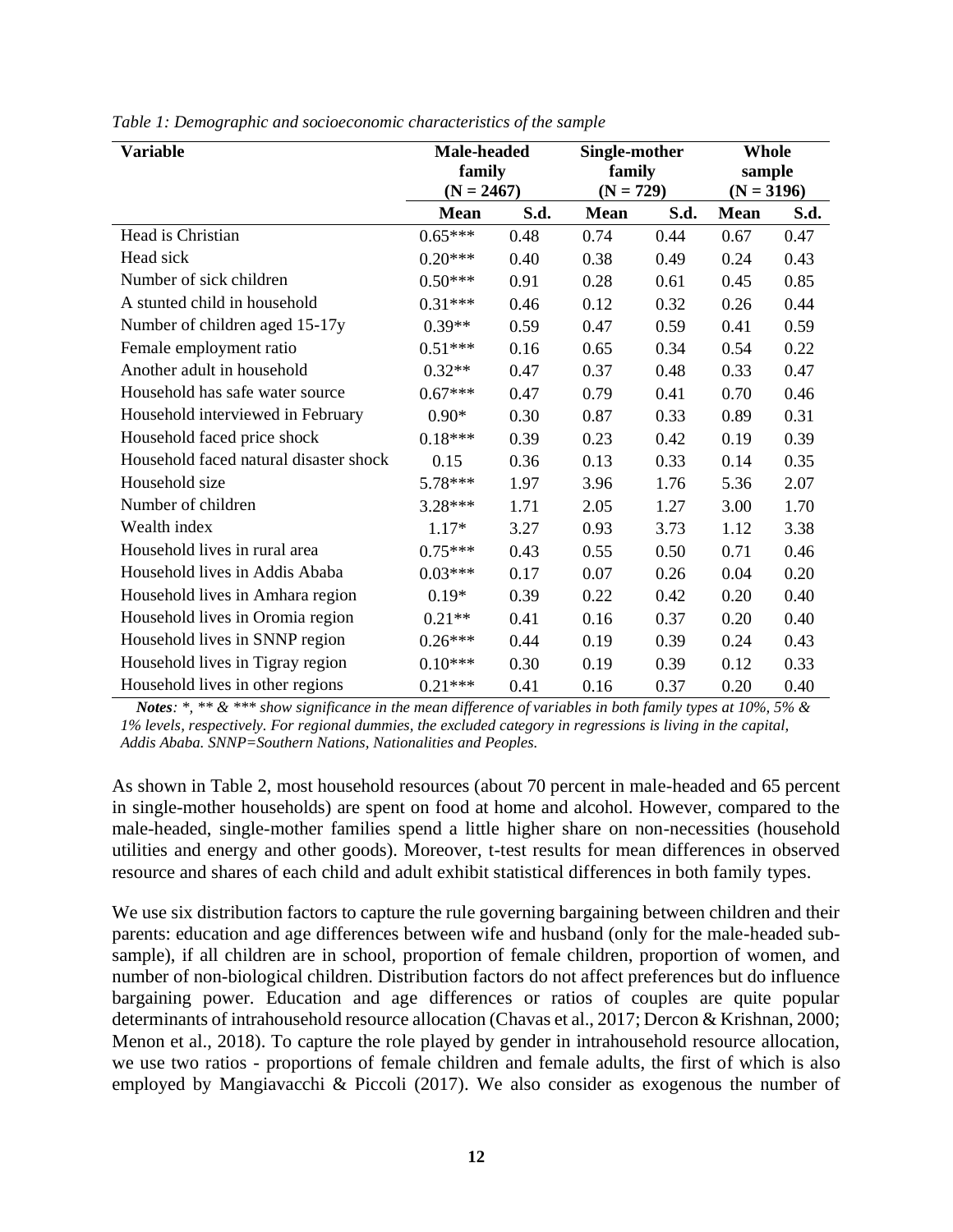extended or non-biological children which may also affect bargaining power in the household without affecting consumption choices.

| <b>Variable</b>                        |        | Male-headed  |      |                   | Single-mother | <b>Whole</b> |              |      |
|----------------------------------------|--------|--------------|------|-------------------|---------------|--------------|--------------|------|
|                                        | family |              |      |                   | family        |              | sample       |      |
|                                        |        | $(N = 2467)$ |      |                   | $(N = 729)$   |              | $(N = 3196)$ |      |
|                                        | Zero%  | <b>Mean</b>  | S.d. | Zero%             | <b>Mean</b>   | S.d.         | <b>Mean</b>  | S.d. |
| <b>Expenditures, shares and prices</b> |        |              |      |                   |               |              |              |      |
| Food                                   | 0.08   | $0.69***$    | 0.15 | 0.28              | 0.66          | 0.17         | 0.68         | 0.16 |
| Clothing                               | 3.66   | $0.11***$    | 0.04 | 9.66 <sup>c</sup> | 0.09          | 0.04         | 0.10         | 0.04 |
| <b>Utilities</b>                       | 0.91   | $0.07***$    | 0.07 | 1.99              | 0.10          | 0.09         | 0.08         | 0.08 |
| Other goods                            | 0.54   | $0.13***$    | 0.12 | 1.00              | 0.16          | 0.14         | 0.14         | 0.13 |
| Log of food prices                     |        | $2.56***$    | 0.67 |                   | 2.41          | 0.71         | 2.52         | 0.68 |
| Log of clothing prices                 |        | $5.25***$    | 0.13 |                   | 5.21          | 0.14         | 5.24         | 0.13 |
| Log of utilities prices                |        | $2.35**$     | 1.73 |                   | 2.13          | 1.79         | 2.30         | 1.74 |
| Log of other goods prices              |        | $3.28***$    | 0.56 |                   | 3.44          | 0.58         | 3.31         | 0.57 |
| <b>Expenditure and member shares</b>   |        |              |      |                   |               |              |              |      |
| Log of total expenditure               |        | $7.51***$    | 0.70 |                   | 7.22          | 0.73         | 7.44         | 0.72 |
| Share of assignables                   |        | $0.16***$    | 0.09 |                   | 0.13          | 0.07         | 0.16         | 0.09 |
| Observed share: children               |        | 0.50         | 0.14 |                   | 0.50          | 0.16         | 0.50         | 0.15 |
| Each child's share                     |        | $0.18***$    | 0.07 |                   | 0.29          | 0.12         | 0.21         | 0.10 |
| Observed share: adults                 |        | 0.50         | 0.14 |                   | 0.50          | 0.16         | 0.50         | 0.15 |
| Each adult's share                     |        | $0.21***$    | 0.07 |                   | 0.31          | 0.13         | 0.24         | 0.10 |
| <b>Distribution factors</b>            |        |              |      |                   |               |              |              |      |
| Education diff. of parents $(w - h)^a$ |        | $-1.29$      | 3.19 |                   |               |              |              |      |
| Age diff. of parents $(w - h)^a$       |        | $-8.48$      | 6.48 |                   |               |              |              |      |
| All children in school***              |        | $0.61***$    | 0.49 |                   | 0.70          | 0.46         | 0.63         | 0.48 |
| Proportion of female children          |        | 0.51         | 0.33 |                   | 0.52          | 0.41         | 0.52         | 0.35 |
| Proportion of adult women***           |        | $0.49***$    | 0.10 |                   | 0.84          | 0.23         | 0.57         | 0.21 |
| Number of non-biological children***   |        | $0.19***$    | 0.48 |                   | 0.82          | 1.11         | 0.33         | 0.73 |

<span id="page-13-0"></span>*Table 2: Expenditures, prices and distribution factors*

*Notes: <sup>a</sup>Not used in model estimation in single-mother sub-sample. \*, \*\* & \*\*\* show significance in the mean difference of variables in both family types at 10%, 5% & 1% levels, respectively.*

For married male-headed households, the husband on the average has 1.3 more years of education than his wife, which could reach up to 15 years. There is also a substantial age gap between couples, the wife being 8.5 years younger on average, and ranging between 40 years younger and 25 years older<sup>11</sup>. In over 70 percent of single-mother households, school-age children attend school which is significantly higher than in male-headed households (60 percent). While the proportion of girls and boys is almost balanced in both family types, single-mother families have more adult women. Moreover, not all children live with their biological parents: as many as four and eight children in male-headed and single-mother households are non-biological, respectively. These

<sup>11</sup> *This is not surprising as women in Sub-Saharan Africa typically marry older men, with a median age difference of 7 years (UN Population Division, 2001, World Marriage Patterns, New York). Bargain et al. (2014) also find for Cote d'Ivoire that the mean difference ranges between 8.2 to 8.7 depending on the number of children.*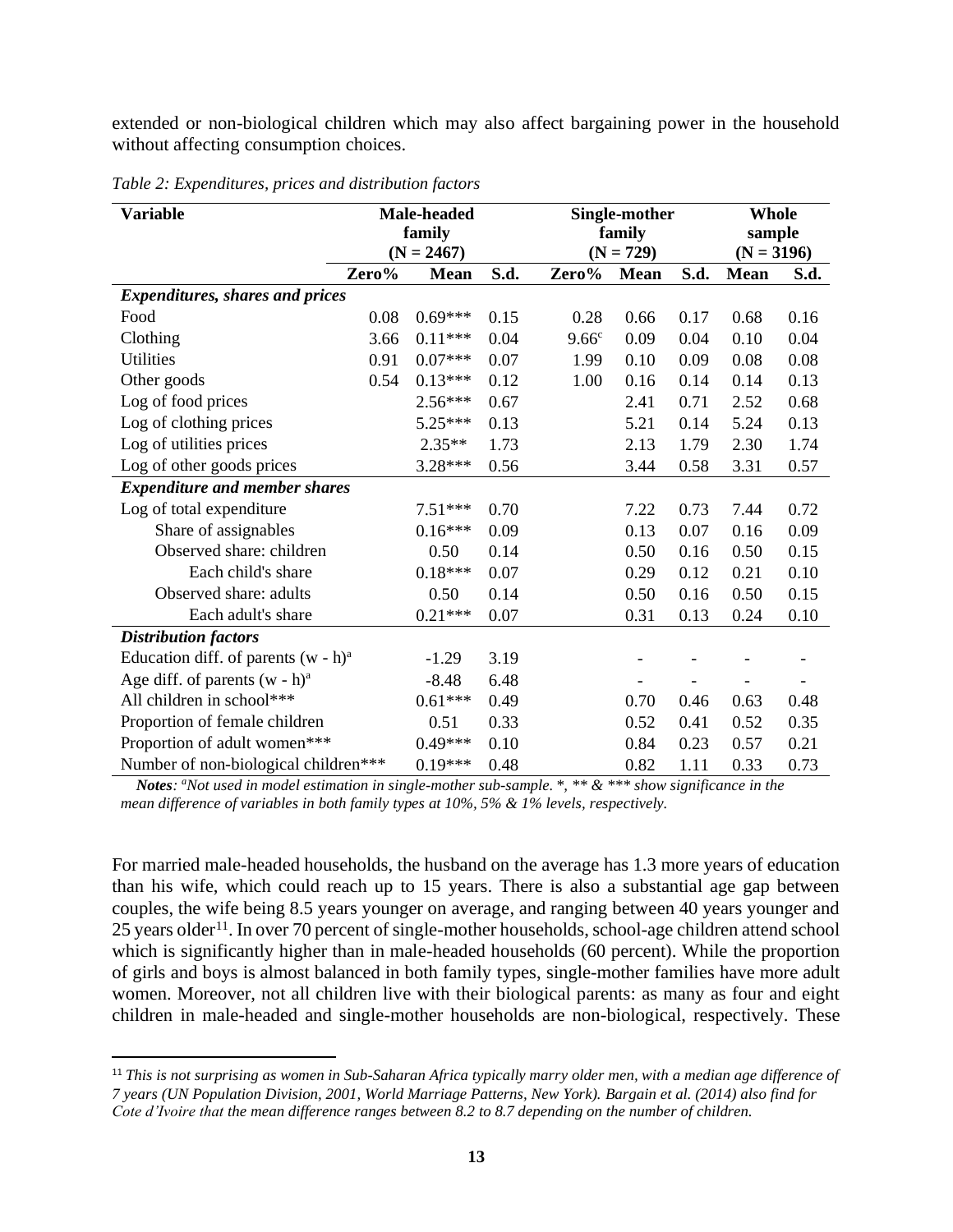distribution factors are proposed to play a role in the resource allocation between children and their parents.

# **4. Results and Discussion**

This section presents the results of our estimations. After briefly presenting results from the demand system estimations, we present and discuss estimates on child resource shares and poverty. Analyses are also made disaggregating the estimates by the number of children and location.

# **4.1. Demand System Estimation Results**

We estimate two collective AIDS models: a quadratic version for married male-headed households and a linear version for single female-headed households. These specifications are dictated by the graphical analyses of the Engel curves [\(Figure A1\)](#page-26-0) and estimation results are summarized in [Table](#page-28-0)  [A3](#page-28-0) in the Appendix. In addition to having the expected sign, the majority of price- and expenditurerelated parameters are significantly different from zero at conventional levels. Control parameters capturing endogeneity of total expenditure are significant in three-fourths of both sub-sample regressions indicating the importance of instrumenting total expenditures. Results of the regression of log of total expenditure on the wealth index instrument and other variables, whose residuals enter in the demand systems regressions for our controlling exercise, are summarized in [Table A2](#page-27-0) in the Appendix.

Some significant non-spatial demographic effects on non-durable consumption are observed. For example, religion plays a role where families headed by a Christian male, relative to Muslims and other believers, have lower spending on food and alcohol but higher on household utilities and energy. While the sickness of the head increases food budget and reduces clothing, a greater number of sick children does the opposite. Both family types with more older children (15 to 17 years) as well as other adults have higher clothing demands. Households hit by price shocks reduce consumption of food and alcohol and increase that of other goods. Regarding spatial effects, there exist significant differences in demand across regions. As expected, compared to living in the capital city, living in less urbanized regions of Amhara, Oromia, SNNP and other smaller regions is associated with higher food expenditure shares and lower shares for utilities and energy and other goods categories.

The associated income and prices elasticities are also estimated [\(Table A4](#page-29-0) of the Appendix). The signs are in line with economic theory. Both children and adults reveal almost similar income elasticity patterns: inelastic for food and clothing, almost unitary for utilities and elastic for other goods. Adults have more elasticity than children towards clothing and utilities. In line with consumption theory, all own-price elasticities (uncompensated and compensated) are also negative. In particular, own-price effects indicate that, with the exception of the other goods category, which is elastic, all categories are inelastic. The compensated cross-price elasticities generally suggest substitutability: the food and alcohol category is a significant substitute for the clothing category and the other goods category, and the latter are substitutes for the remaining categories in traditional families.

The estimated coefficients of the sharing function are presented in [Table 3.](#page-15-0) Five out of six distribution factors in married male-headed and two out of four in single female-headed families significantly affect the bargaining power between children and adults. The gap in the education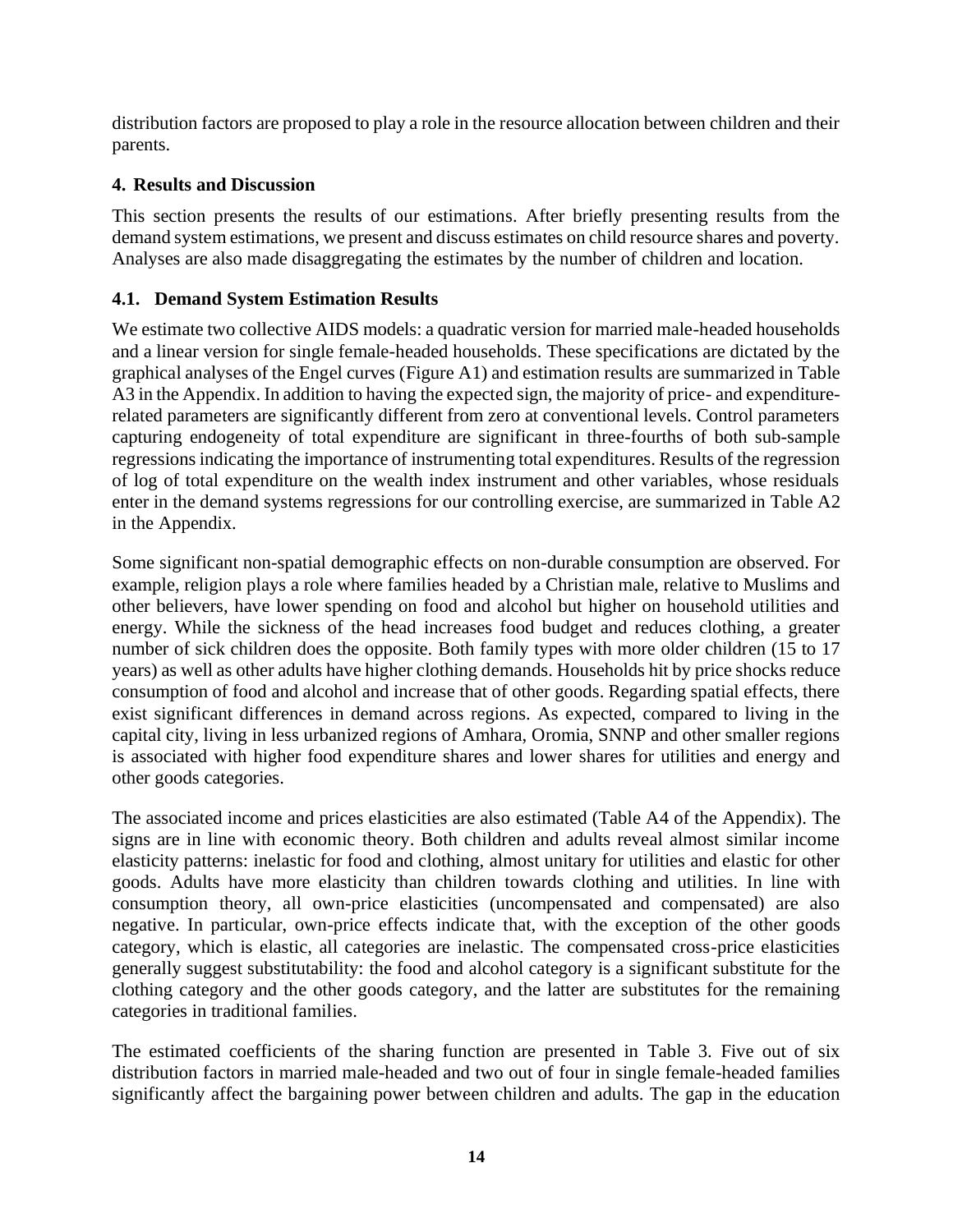difference between parents (wife minus husband) positively and significantly affects adults' sharing rule, against the expectation that educated mothers, relative to fathers, are more altruistic towards their children. In contrast, Dunbar et al. (2013) find that higher mother's education is associated with higher bargaining power (resource shares) for both children and women in Malawi. The negative coefficient of the difference in age between the wife and the husband also implies that older mothers tend to allocate more resources to children.

| <b>Variable</b>                     | <b>Male-headed family</b>       | <b>Single-mother family</b> |
|-------------------------------------|---------------------------------|-----------------------------|
| Education difference (wife-husband) | $0.187 (0.037)$ ***             | $\overline{\phantom{a}}$    |
| Age difference (wife-husband)       | $-0.069$ $(0.015)$ ***          | $\overline{\phantom{a}}$    |
| All children in school              | $-0.324$ $(0.166)$ <sup>*</sup> | $1.200(0.504)$ **           |
| Percentage of female children       | $-0.409$ $(0.228)*$             | $-0.181(0.327)$             |
| Percentage of adult women           | 1.188(0.862)                    | 3.178 (2.940)***            |
| Number of non-biological children   | $0.291 (0.145)$ **              | 0.120(0.122)                |

<span id="page-15-0"></span>*Table 3: Coefficients of the sharing rule's expenditure scaling m -function*

*Notes: \*, \*\* & \*\*\* show significance at 10%, 5% & 1% levels respectively. Standard errors, corrected for clustering and sampling weights, are in parentheses.*

When all children are in school, the relative resource share of children are higher in male-headed families though this effect is reversed in single-mother families. On the other hand, parents with more female children keep less resources to themselves, as shown by the negative coefficient attached to the proportion of female children, also suggesting discrimination against boys as documented in other works (Deaton, 1989; Dunbar et al., 2013; Gibson & Rozelle, 2004). This distribution factor is not significant in single-parent families. A higher proportion of adult women reduces children's sharing rule. Lastly, the number of non-biological children living in the family reduces the resource share of children in both family types though it is not statistically significant in single-mother households. This is in line with discrimination by adults against children who are not their own biological daughters or sons. These findings have important policy implications such as in income transfer programmes targeted at child poverty because their effectiveness is largely conditional on parental altruism (Bhalotra, 2004).

# **4.2. Children's Resources and Poverty**

# **4.2.1. Children's Resources**

The estimated resource shares generally reveal significant inequalities in intrahousehold resource allocation [\(Table 4\)](#page-16-0). In aggregate terms, children command slightly less resources (48% of total expenditure in the whole sample, 47% in male-headed and 49% in single-mother families). These are not of course surprising, given that children constitute 55%, 56%, 53% in the total sample, male-headed and single-mother households respectively. Recall that the observed aggregate shares indicate equal allocations between children and adults in all family structures.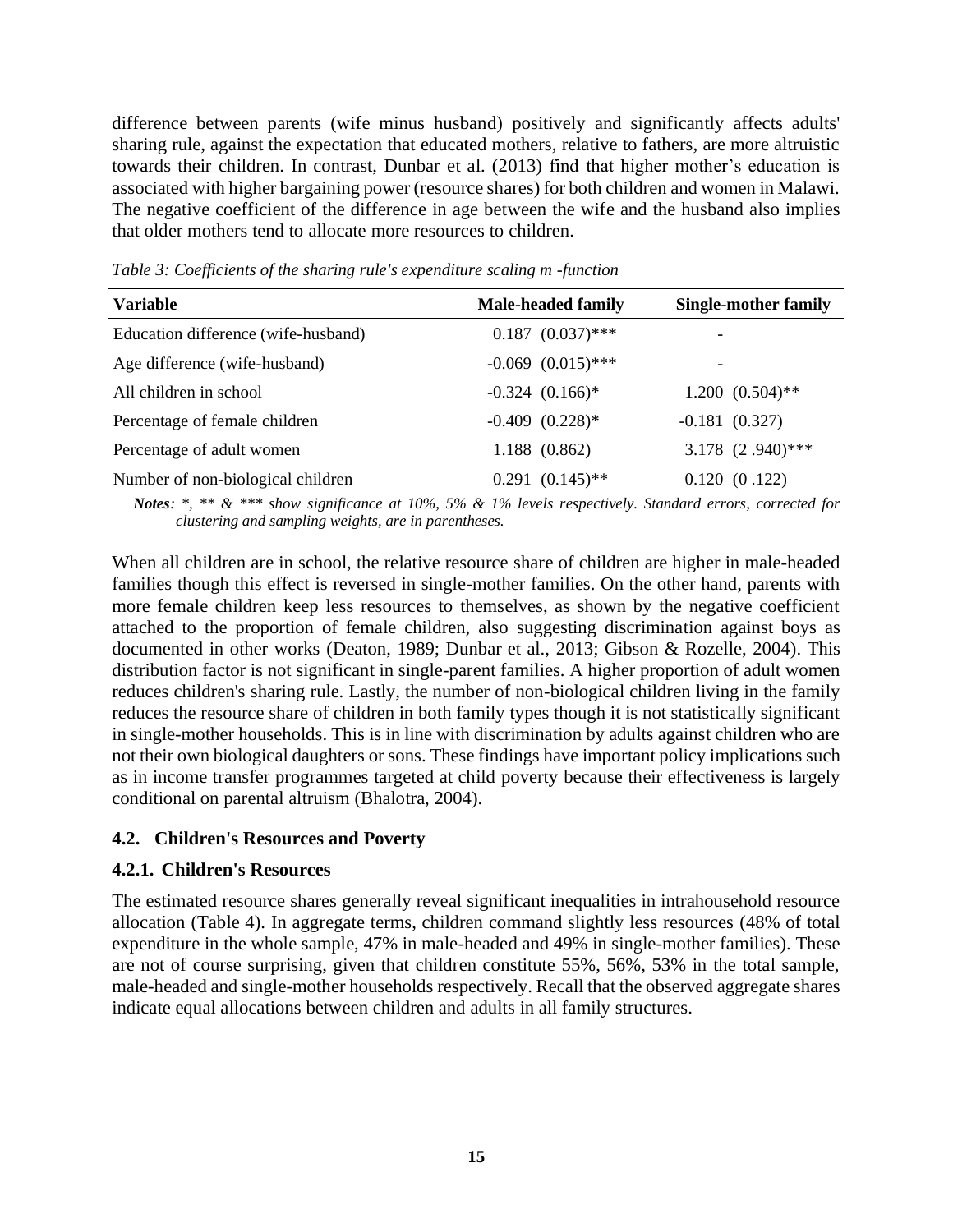|                                              | Male-headed          | Single-mother        | Whole sample     |
|----------------------------------------------|----------------------|----------------------|------------------|
| Total expenditure (ETB) $(e)$                | 2221 (53.04)         | 1664 (87.82)         | 2115 (46.33)     |
| <b>Resource in ETB:</b>                      |                      |                      |                  |
| Children's resources $(\phi_2)$              | $1033$ $(28.02)$ *** | $804 (56.76)$ ***    | 989 (25.18)      |
| Each child                                   | 339 (8.87)***        | 433 (20.00)***       | 357 (8.37)       |
| Adults' resources $(\phi_1)$                 | 1188 (35.38)***      | 860 (44.23)***       | 1126 (30.01)     |
| Each adult                                   | 491 (14.82)          | 457 (19.70)          | 485 (12.57)      |
| <b>Resource shares:</b>                      |                      |                      |                  |
| Children's resource share $(S_2 = \phi_2/e)$ | $0.47$ $(0.005)*$    | $0.49$ $(0.008)*$    | $0.48$ $(0.005)$ |
| Each child $(r_2 = S_2/h_2)$                 | $0.16$ $(0.002)$ *** | $0.30(0.007)$ ***    | 0.19(0.002)      |
| Adults' resource share $(S_1 = \phi_1/e)$    | $0.53$ $(0.005)^*$   | $0.51$ $(0.008)*$    | $0.52$ $(0.005)$ |
| Each adult $(r_1 = S_1/h_1)$                 | $0.23$ $(0.003)$ *** | $0.32$ $(0.007)$ *** | 0.24(0.003)      |

<span id="page-16-0"></span>*Table 4: Means of estimated resources and shares by family type*

*Notes: \*\*\* & \* show significance of mean difference in male-headed and single-mother sub-samples at 1% & 10% levels respectively. ETB=Ethiopian Birr; 1 ETB=0.0524 US\$ (2013/14 Avg.) (NBE). All observations are weighted to make estimates nationally representative. Standard errors, corrected for clustering and sampling weights, are in parentheses.*

The distributions of children's and adults' resource shares are shown in [Figure A2](#page-30-0) in the Appendix. For the entire of the expenditure distribution, the trends in the shares are generally similar. The finding of almost horizontal curves goes in line with our identification restriction that the sharing rule is not affected by total household expenditure.

Aggregate child and adult resource shares are affected by the number of children and adults and hence are less informative. As a result, we need to consider the average per-child resource shares in households of different sizes. Intrahousehold inequalities between children and adults widen when one considers average per-member shares. In the whole sample, while each child claims less than a fifth of household resources, each adult gets about a quarter. Not only a child in singlemother families (30%) commands more resources than that in male-headed families (16%) but also the gap between children and adults is lower in the former than in the latter. This finding is in line with that elsewhere in Africa. Bargain et al. (2014) find for Cote d'Ivoire that in single-mother families, children get higher share of household resources (31%) than in two-parent families (23%), which are likely to be male-headed. As expected, families headed by unmarried females have lower total household expenditure (1,664 ETB) than those headed by married males (2221 ETB). However, single-mothers spend more for each child (433 ETB per month) than male-headed couples (339 ETB per month) suggesting that female heads are more altruistic to their children than male heads.

# **4.2.2. Child Poverty**

While resource shares provide information on who gets what from the household's cake, they do not tell whether the allocated cake to each member is enough to satisfy their needs. A step computing member's welfare and any intrahousehold disparity therein is needed. For instance, in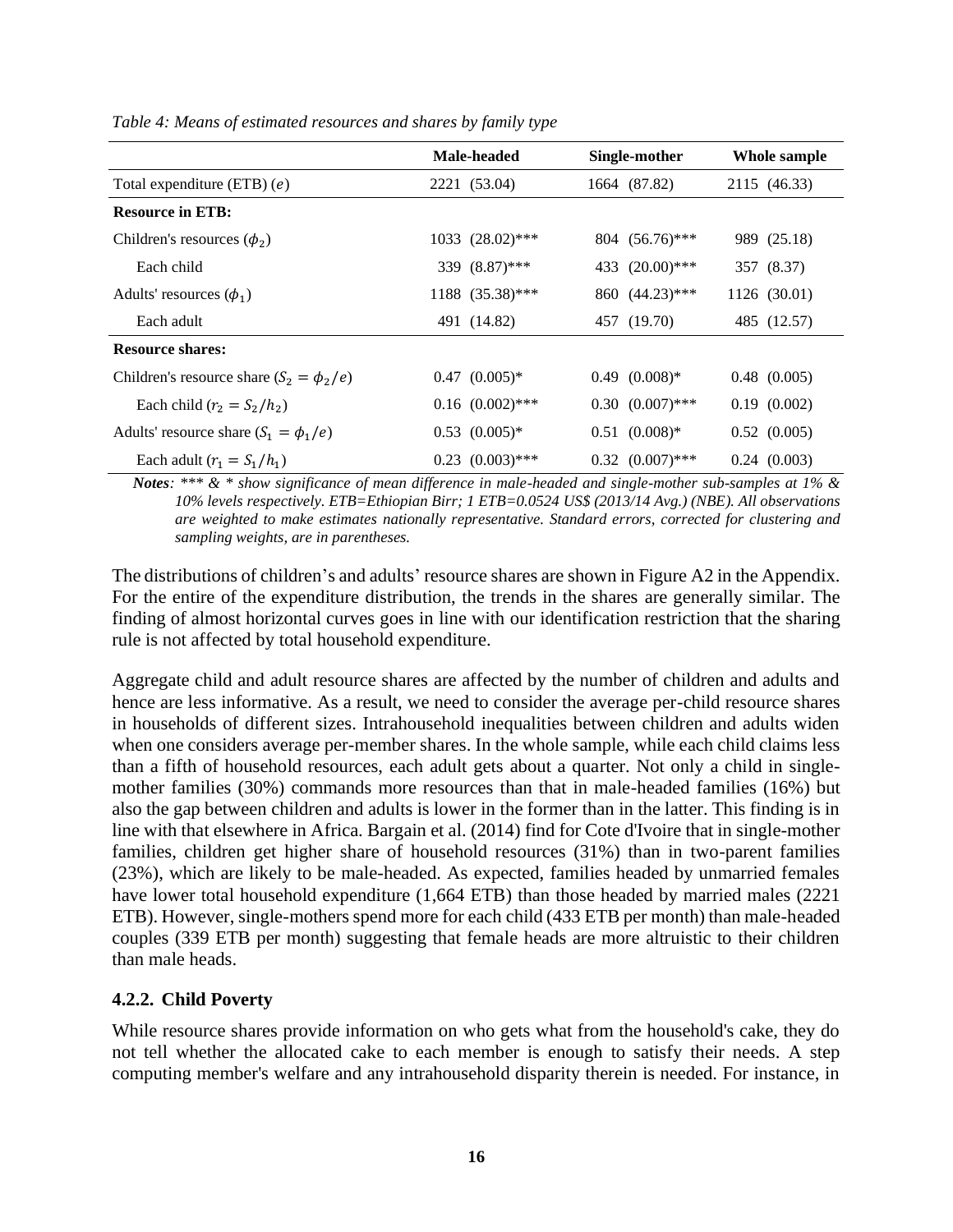addition to analyzing poverty among children, one can assess any existing inequality between child and adult poverty.

We use the estimated per-member resources to compute FGT rates of poverty incidence, gap and severity among children and adults for both family types and the whole sample of households with children. For comparison, rates are also computed based on adult-equivalent (equivalent scale) expenditures where resources are assumed to be shared equally among members. The poverty threshold considered is the (official) national poverty line computed using the Cost of Basic Needs approach<sup>12</sup>. Results are presented in [Table 5.](#page-17-0) Note that the new approach of employing estimated resources in poverty measurement provides us with more disaggregations in the indices compared to the traditional approach (shown here by extra rows of estimates for children and adults)<sup>13</sup>.

|                         |                             | <b>Male-headed families</b> |                             | Single-mother<br>families | Whole sample                |                           |  |
|-------------------------|-----------------------------|-----------------------------|-----------------------------|---------------------------|-----------------------------|---------------------------|--|
|                         | <b>New</b><br>Method<br>(1) | Household<br>level<br>(2)   | <b>New</b><br>Method<br>(3) | Household<br>level<br>(4) | <b>New</b><br>Method<br>(5) | Household<br>level<br>(6) |  |
| Child poverty headcount | 83.8***                     | $66.5^{\rm u}$              | 72.9***                     | $61.2^u$                  | 81.7                        | $65.5^{\rm u}$            |  |
| Adult poverty headcount | 70.2                        |                             | 69.7                        |                           | 70.1                        |                           |  |
| Child poverty gap rate  | $45.9***$                   |                             | $33.0***$                   |                           | 43.4                        | $26.8^{\rm u}$            |  |
| Adult poverty gap rate  | $32.3***$                   | $27.8^{\rm u}$              | 28.2***                     | $22.7^{\rm u}$            | 31.5                        |                           |  |
| Child poverty severity  | 29.6***                     |                             | 18.8***                     |                           | 27.6                        |                           |  |
| Adult poverty severity  | 18.4***                     | $14.6^{\rm u}$              | 14.4***                     | $11.2^{\rm u}$            | 17.6                        | 14.0 <sup>u</sup>         |  |

<span id="page-17-0"></span>*Table 5: Poverty measures based on new method and traditional approaches (%)*

*Notes: \*, \*\* & \*\*\* show significance of mean difference of poverty rates (based on estimated resources) between male-headed and single-mother sub-samples at 10%, 5% & 1% levels respectively. u shows household level or equal sharing-based poverty rates are less (or understate poverty) than estimated resources-based rates at 1%. MoFED (2012)'s 2010/11 CBN-based national poverty line, adjusted for inflation, is considered. All observations are weighted to make estimates nationally representative.*

Firstly, one can notice from columns 1, 3 and 5 that indicators of poverty incidence, gap and severity are higher for children than for adults. In the whole sample, about 84% of children live below the national poverty line, lower at 70% among adults<sup>14</sup>. Such gaps between child and adult poverty incidence also exist in both family types though the one in single mothers is lower. This

<sup>12</sup> *We use the national poverty line (MoFED, 2012) which is used to target the poor in the country and it is based on the needs. In 2010/11, the poverty line was 315 ETB/person/month (3781 ETB/person/year) and after adjusting for inflation, it becomes 501 ETB/person/month for 2013/14.*

*<sup>13</sup> We do not need to make a fixed adjustment to the poverty line to consider the lower needs of children such as the OECD scale. Our estimation of the intrahousehold resource allocation is such that a fair distribution of goods not assigned to members is corrected by our expenditure-scaling function* (Chavas et al., 2017) *whose estimates were presented in the previous section. Note also that Bargain et al. (2014) question the relevance of the OECD scale to adjusting child poverty lines.*

*<sup>14</sup> Care must be exercised in taking these figures. The 2013/14 round of the ESS considers a select of consumer goods, missing certain food aggregates. The poverty estimates here primarily aim to show the application of resource shares as an alternative method to the traditional methods, and hence they cannot easily be compared with other estimates such as those in MoFED (2012).*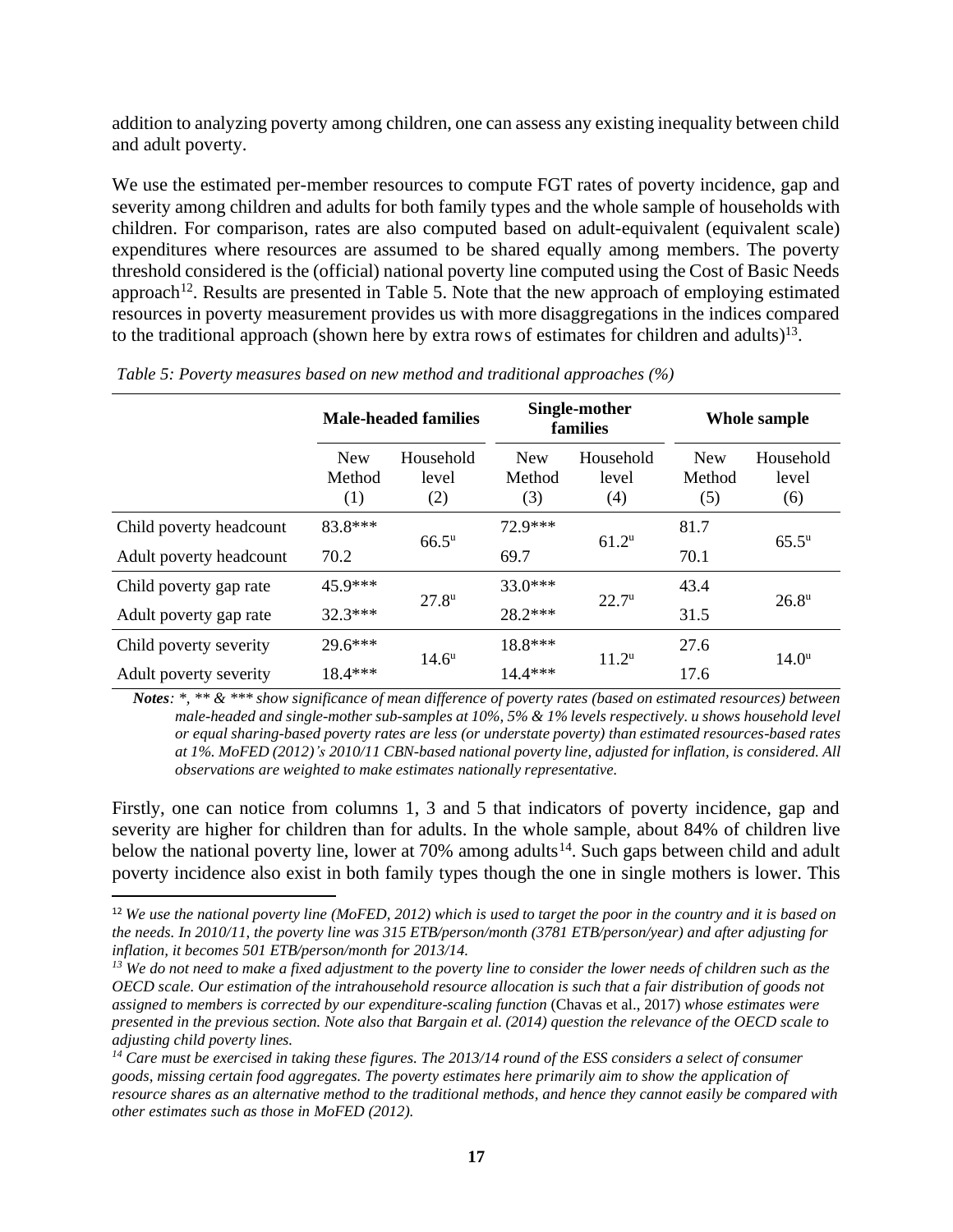finding strengthens the previous evidence of intrahousehold inequality in resource allocation. Secondly, the incidence, depth and severity of poverty among children in male-headed families are significantly higher than those in female-headed families. Thirdly, in all cases, our estimated resources count more poor children (and adults) than what household level or equal-sharing methods do; and the same is true for higher child poverty measures (compare estimates in columns 1, 3 and 5 correspondingly with those in columns 2, 4 and 6). All the differences are statistically significant at the 1% level. This shows that the traditional approach of measuring poverty based on equal resource sharing, which ignores intrahousehold distribution among members, understates poverty situation. We thus find in our data the hypotheses of Haddad & Kanbur (1990). Recent collective consumption model studies also document similar conclusions from other sub-Saharan Africa countries although their analyses are restricted only to the poverty headcount ratio. Dunbar et al. (2013) on Malawi and Bargain et al. (2014) on Cote d'Ivoire find that standard poverty indices understate the incidence of child poverty.

|                                | One<br>child | Two<br>children | <b>Three</b><br>children | <b>Four</b><br>children | Over four<br>children | <b>Overall</b> |
|--------------------------------|--------------|-----------------|--------------------------|-------------------------|-----------------------|----------------|
| <b>Male-headed households:</b> |              |                 |                          |                         |                       |                |
| Poverty rate: child            | 65.5         | 78.8            | 87.2                     | 87.5                    | 92.9                  | 83.8***        |
| Poverty rate: adult            | $47.4***$    | $61.5***$       | 71.0                     | 78.8                    | 84.1                  | 70.2           |
| Poverty rate: household level  | $41.1**$     | $57.5**$        | 68.3                     | 72.2                    | 83.4                  | 66.5***        |
| Single-mother households:      |              |                 |                          |                         |                       |                |
| Poverty rate: child            | 64.1         | 76.7            | 78.1                     | 86.5                    | 92.7                  | 72.9***        |
| Poverty rate: adult            | $62.5***$    | $71.7**$        | 76.5                     | 81.1                    | 86.5                  | 69.7           |
| Poverty rate: household level  | 53.2**       | $67.3**$        | 63.6                     | 66.4                    | 79.1                  | $61.2***$      |
| Whole sample:                  |              |                 |                          |                         |                       |                |
| Poverty rate: child            | 64.9         | 78.3            | 86.2                     | 87.4                    | 92.9                  | 81.7           |
| Poverty rate: adult            | 53.9         | 64.1            | 71.6                     | 79.0                    | 84.2                  | 70.1           |
| Poverty rate: household level  | 46.3         | 60.0            | 67.7                     | 71.6                    | 83.2                  | 65.5           |

<span id="page-18-0"></span>*Table 6: Child poverty headcount rates (%) by number of children*

*Notes: \*, \*\* & \*\*\* show significance of poverty difference between male-headed and single-mother sub-samples at 10%, 5% & 1% levels respectively. All observations are weighted to make estimates nationally representative.*

One may also be interested to see what sacrifices parents and/or children must pay when more children join the family. [Table 6](#page-18-0) summarizes poverty headcount estimates by the number of children.<sup>15</sup> As expected, child poverty increases with the number of children in the household. In

*<sup>15</sup> We are aware that modeling multi-children and multi-adult households is challenged by economies of scale. For instance, children may share clothing, books, etc. thereby underestimating child resource shares and overestimating poverty among larger families. Our current estimations cannot consider this and it remains a limitation of the paper. In fact, the issue of joint consumption by children is a limitation of collective consumption models to date (Bargain et al., 2014; Lucia Mangiavacchi et al., 2018) and forms a future research agenda. Some prefer to use a very restrictive sample such as households with just one child* (Chavas et al., 2017) *or separate estimations by size*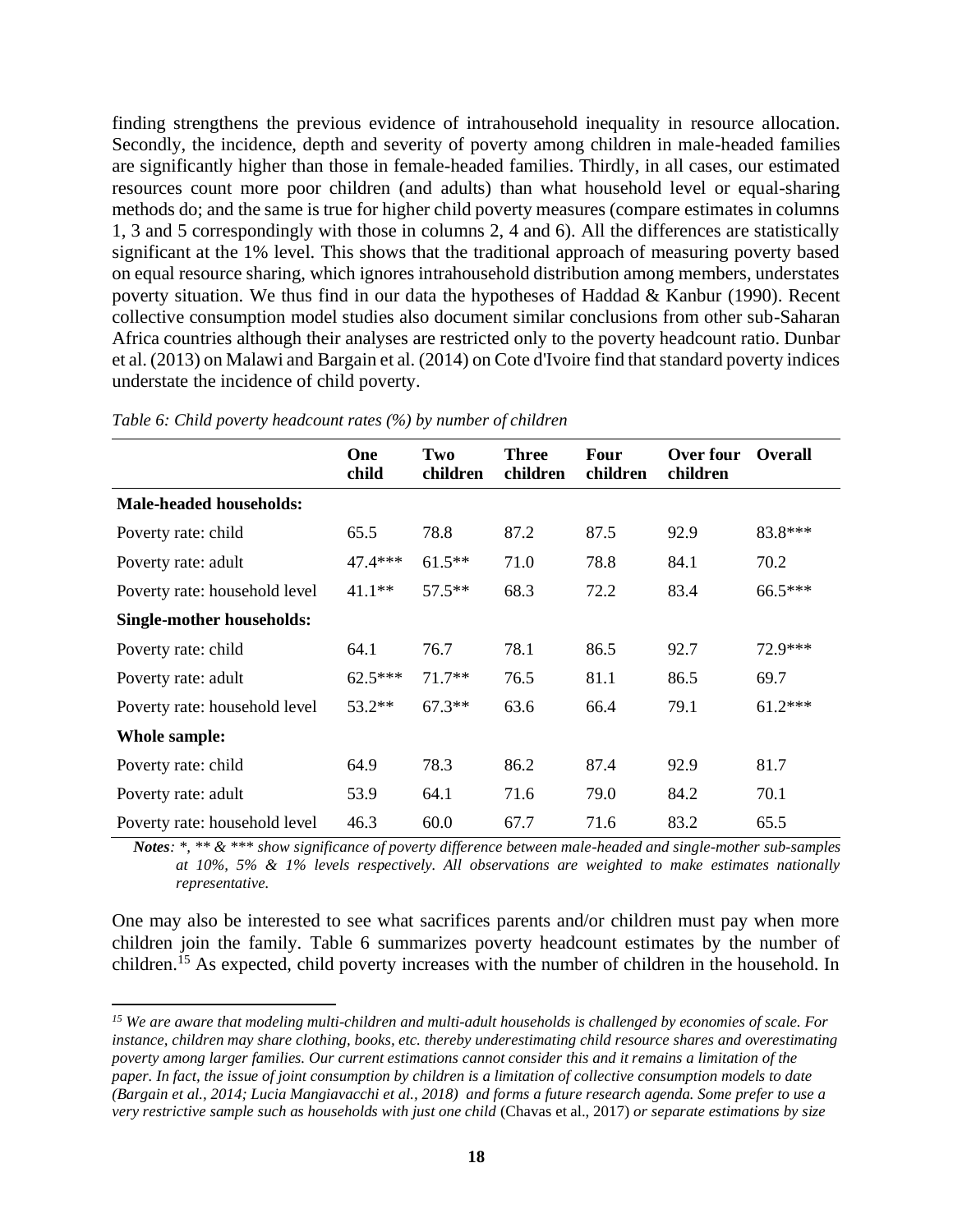the whole sample of families with children, the incidence of child poverty increases from 65% when there is only one child to 93% when families host more than four children within the family. Dunbar et al. (2013) also find similar positive relationship between child poverty and number of children. Similar trends are observed in both family structures. However, the previous finding that children in single-mother families are less likely to be poor than those in male-headed couples no more stays when disaggregated by the number of children. No difference in child poverty incidence rates is statistically significant except the overall rate. On the other hand, like in the overall case, poverty among children consistently remains worse than that among adults though the gap falls with an increase in the number of children.

# **4.2.3. Overlap between Child Poverty, Household Poverty and Undernutrition**

A further benefit of the new method to child poverty estimation using resource shares is that it helps to look at the existing overlap between the poverty of children, adults and other members. What proportion of poor children live with non-poor adults? What portion of poor children live in non-poor households? Do these differ when the head is a female? We also provide evidence on the overlap between child undernutrition and monetary poverty at child, adult, and household levels.

|                           |                 |                 | <b>Male-headed families</b> |                 |                                    |                             |                 | Single-mother families                |                 | Whole sample    |                 |                 |                 |
|---------------------------|-----------------|-----------------|-----------------------------|-----------------|------------------------------------|-----------------------------|-----------------|---------------------------------------|-----------------|-----------------|-----------------|-----------------|-----------------|
|                           |                 |                 | Adult is poor               |                 | HH is poor                         | HH is poor<br>Adult is poor |                 |                                       |                 | Adult is poor   | HH is poor      |                 |                 |
|                           |                 | Yes             | No                          | Yes             | No                                 | Yes                         | N <sub>0</sub>  | Yes                                   | No              | Yes             | N <sub>0</sub>  | Yes             | N <sub>0</sub>  |
|                           |                 | (1)             | (2)                         | (3)             | (4)                                | (5)                         | (6)             | (7)                                   | (8)             | (9)             | (10)            | (11)            | (12)            |
| Child is<br>poor          | <b>Yes</b>      | 0.67<br>(0.013) | 0.17<br>(0.011)             | 0.66<br>(0.013) | 0.18<br>(0.011)                    | 0.65<br>(0.024)             | 0.08<br>(0.014) | 0.60<br>(0.025)                       | 0.13<br>(0.017) | 0.67<br>(0.011) | 0.15<br>(0.009) | 0.67<br>(0.011) | 0.17<br>(0.009) |
|                           | N <sub>0</sub>  | 0.03<br>(0.005) | 0.13<br>(0.008)             | 0.00<br>(0.002) | 0.16<br>(0.009)                    | 0.05                        | 0.22            | 0.01<br>$(0.009)$ $(0.020)$ $(0.004)$ | 0.26<br>(0.021) | 0.04<br>(0.004) | 0.15<br>(0.008) | 0.01<br>(0.002) | 0.18<br>(0.009) |
| <b>Status</b><br>$match*$ |                 |                 | 0.80                        | 0.82            |                                    | 0.87                        |                 |                                       | 0.86            |                 | 0.82            |                 | 0.83            |
| Poor in all               | 0.63<br>(0.013) |                 |                             |                 | 0.59<br>0.62<br>(0.025)<br>(0.012) |                             |                 |                                       |                 |                 |                 |                 |                 |

<span id="page-19-0"></span>

*Notes: \*Status match implies the proportion of children with similar status in two measures. All estimates are weighted to make them representative of the corresponding population. Standard errors in parentheses.*

[Table 7](#page-19-0) summarizes the estimates of the overlap between child-, adult- and household-level poverty by family structure. Two-thirds of poor children live with poor adults or households in general, irrespective of family structure. However, the proportion of poor children living with nonpoor adults is non-negligible: 15 percent in the whole sample. Far less portion of poor children live with non-poor adults in female-headed families (8 percent) than in male-headed ones (17 percent), supporting our previous evidence that single mothers in general are more equal to their children than male-heads. Note that these estimates only slightly change when child poverty is allowed to overlap with household poverty. Our estimates also show that the match in poverty status of children and either of adults or households in general ranges between 80 to 87 percent

*<sup>(</sup>Bargain et al., 2014). While we provide results for families with one child as well as with two, three, four, and over four children, the estimates should be taken with caution.*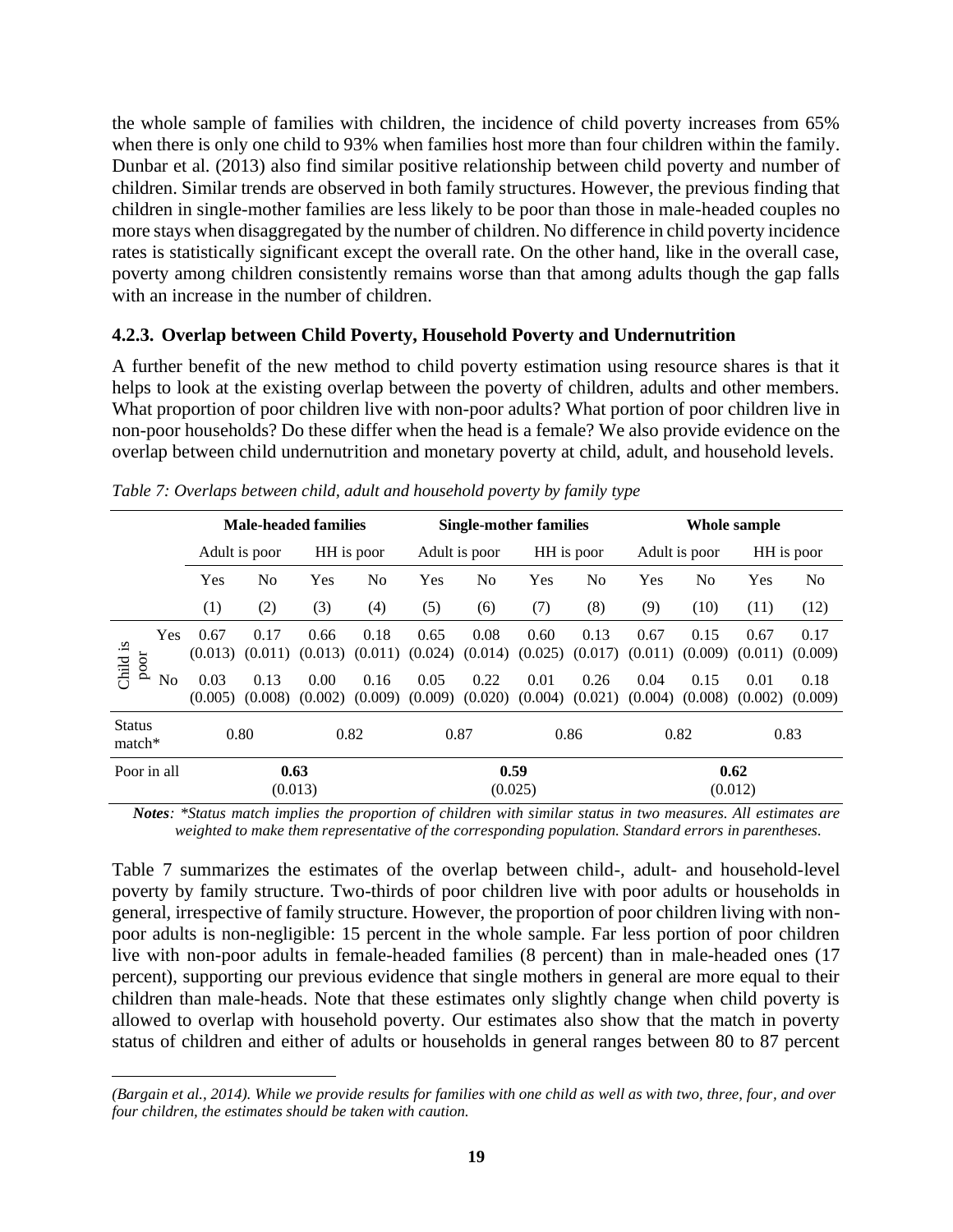depending on the family type and comparison group considered. Moreover, only about 60 percent of poor children reside with a poor adult and in a poor household which is slightly higher in maleheaded households.

[Table 8](#page-20-0) provides further evidence on other overlaps for the whole sample, this time the overlap of child stunting with child poverty, adult poverty and household poverty where stunting here refers to prevalence of any under-7 child who is stunted. Two interesting results stand out. First, undernourished children still exist in monetarily non-poor households which is also consistent with recent findings across Africa (Brown et al., 2017). Second, the prevalence of undernourished children decreases from 9%, 6%, and to 3% as one changes the child stunting overlap with the poverty of the household, adults, and children, respectively.

These evidences lend support to the burgeoning literature on the role of inequality in intrahousehold resource allocation on household member's welfare (Bargain et al., 2014; Dunbar et al., 2013; Haddad & Kanbur, 1990). In particular, it adds to the rejection of the widely held view that poor children live with/ in poor adults/ households (Brown, Calvi, & Penglase, 2018; Brown et al., 2017). From a policy perspective, it questions the effectiveness of targeting poor households for a social protection aiming at improving child welfare.

|                           |                       |                 | <b>Child poverty</b> |                 | <b>Adult poverty</b> | <b>Household poverty</b>                          |                 |  |
|---------------------------|-----------------------|-----------------|----------------------|-----------------|----------------------|---------------------------------------------------|-----------------|--|
|                           |                       | Poor            | Non-poor             | Poor            | Non-poor             | Poor<br>(5)<br>0.19<br>(0.009)<br>0.47<br>(0.012) | Non-poor        |  |
|                           |                       | (1)             | (2)                  | (3)             | (4)                  |                                                   | (6)             |  |
| Any child                 | Stunted               | 0.24<br>(0.010) | 0.03<br>(0.004)      |                 | 0.06<br>(0.005)      |                                                   | 0.09<br>(0.006) |  |
| stunted                   | <b>Not</b><br>stunted | 0.58<br>(0.012) | 0.15<br>(0.008)      | 0.50<br>(0.012) | 0.24<br>(0.010)      |                                                   | 0.26<br>(0.010) |  |
| Status match <sup>*</sup> |                       |                 | 0.39                 |                 | 0.45                 |                                                   | 0.45            |  |

<span id="page-20-0"></span>*Table 8: Overlaps between child undernutrition and poverty of children, adults, and the household*

*Notes: \*Status match implies the proportion of children with similar status in two measures. All estimates are weighted to make them representative of the corresponding population. Standard errors in parentheses.*

# **4.2.4. Spatial Distribution of Child Resource Shares and Poverty**

Answering the question of where on the map children make the most/least decisions on home resources and locating poor children aid policymakers interested on the issue. Hence, average resource share and poverty estimates are disaggregated by region and place of residence (rural, small towns, and medium and large towns)<sup>16</sup>. Looking at the average resource share estimates, three findings stand out [\(Table 9\)](#page-21-0). Firstly, in line with our previous finding, a child has less resource share than an adult across regions and rural/urban residence. Secondly, a child's resource share shows no systematic relationship with urbanization [\(Figure A3](#page-30-1) in the Appendix). Average per-adult expenditure shares vary across regions between 20% and 26% in the whole sample.

*<sup>16</sup> Based on the 2007 Population Census, the ESS defines a small-sized town as one with population of less than 10,000; medium-sized between 10,000 and 100,000 and big-sized greater than 100,000.*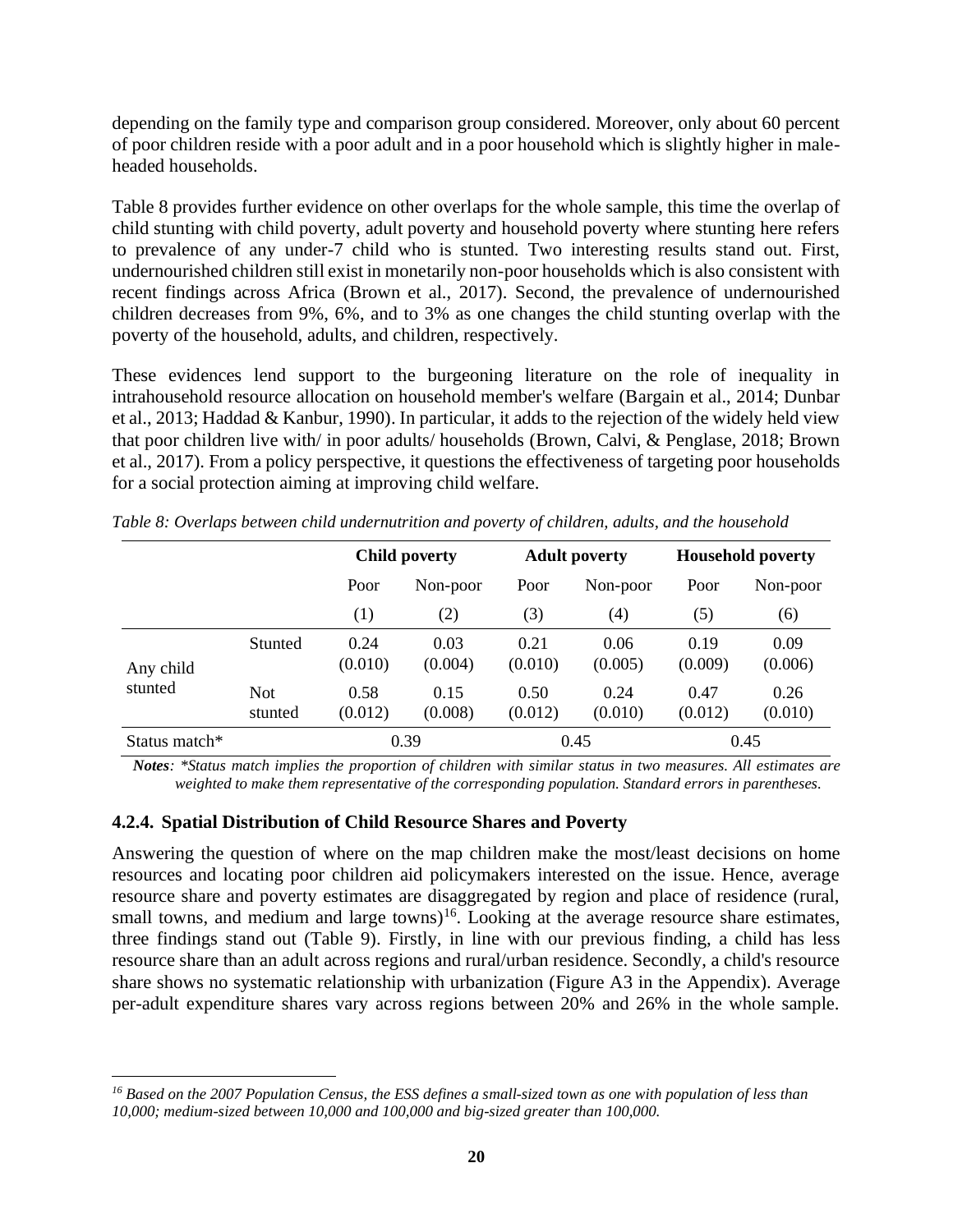Thirdly, across all regions and residence types, single-mother families significantly allocate more resources to children compared with male-headed families.

|                                 |                       |           | <b>Regions</b>     |           |               |                         |              | Rural/urban           |                          |
|---------------------------------|-----------------------|-----------|--------------------|-----------|---------------|-------------------------|--------------|-----------------------|--------------------------|
|                                 | <b>Addis</b><br>Ababa |           | Amhara Oromia SNNP |           | <b>Tigray</b> | <b>Other</b><br>regions | <b>Rural</b> | <b>Small</b><br>towns | <b>Medium</b><br>& large |
| <b>Male-headed families:</b>    |                       |           |                    |           |               |                         |              |                       |                          |
| Per-child resource share        | $0.21***$             | $0.16***$ | $0.16***$          | $0.15***$ |               | $0.15***$ 0.16***       | $0.16***$    | $0.17***$             | $0.17***$                |
| Per-adult resource share        | 0.26                  | $0.24***$ | $0.22***$          | $0.22***$ | $0.23***$     | $0.24***$               | $0.22***$    | $0.24***$             | $0.28***$                |
| Poverty headcount: child 50.9*  |                       | 85.2**    | 84.0               | 87.2      | 78.5***       | $80.7***$               | $87.5**$     | 74.2                  | 58.7                     |
| Poverty headcount: adult 26.9** |                       | 73.2      | 69.5               | $77.7*$   | 61.1          | 59.0                    | 76.1         | $56.2*$               | 29.6***                  |
| Poverty headcount: HH           | 16.5                  | 72.1      | 64.6               | 72.8      | 59.2**        | 57.0                    | 73.2         | 47.1                  | 21.7***                  |
| <b>Single-mother families:</b>  |                       |           |                    |           |               |                         |              |                       |                          |
| Per-child resource share        | $0.26***$             | $0.33***$ | $0.27***$          | $0.30***$ | $0.30***$     | $0.29***$               | $0.29***$    | $0.32***$             | $0.32***$                |
| Per-adult resource share        | 0.24                  | $0.35***$ | $0.30***$          | $0.33***$ | $0.31***$     | $0.32***$               | $0.32***$    | $0.32***$             | $0.32***$                |
| Poverty headcount: child 35.6*  |                       | 76.1**    | 76.4               | 86.3      | 66.9***       | $63.7***$               | $80.6**$     | 63.7                  | 54.9                     |
| Poverty headcount: adult 46.0** |                       | 73.8      | 69.4               | $85.2*$   | 58.6          | 54.0                    | 76.2         | $68.7*$               | 52.2***                  |
| Poverty headcount: HH           | 27.2                  | 65.0      | 65.1               | 73.4      | $46.7**$      | 52.1                    | 69.7         | 52.3                  | 40.9***                  |
| <b>Whole sample:</b>            |                       |           |                    |           |               |                         |              |                       |                          |
| Per-child resource share        | 0.23                  | 0.20      | 0.17               | 0.17      | 0.20          | 0.18                    | 0.18         | 0.21                  | 0.22                     |
| Per-adult resource share        | 0.25                  | 0.26      | 0.23               | 0.23      | 0.20          | 0.25                    | 0.23         | 0.26                  | 0.29                     |
| Poverty headcount: child 44.7   |                       | 83.1      | 82.9               | 87.1      | 73.0          | 77.8                    | 86.4         | 71.3                  | 57.4                     |
| Poverty headcount: adult 34.5   |                       | 73.3      | 69.5               | 78.8      | 60.3          | 58.1                    | 76.1         | 59.3                  | 37.4                     |
| Poverty headcount: HH           | 20.9                  | 70.5      | 64.7               | 72.9      | 55.1          | 56.2                    | 72.7         | 48.5                  | 28.5                     |

<span id="page-21-0"></span>*Table 9: Spatial distribution of resource shares and poverty headcount rate (%)*

*Notes: \*, \*\* & \*\*\* show significance of mean difference in male-headed and single-mother sub-samples at 10%, 5% & 1% levels respectively. All observations are weighted to make estimates representative.* 

Regarding poverty incidence, disaggregated estimates in [Table 9](#page-21-0) similarly disclose presence of large spatial disparities. For instance, the chance of children falling in poverty in male-headed (resp. single-mother) families ranges between 88% (81%) in rural areas to 59% (55%) in medium and large towns, and falling as low as 51% (46%) in the nation's largest city and capital, Addis Ababa. There is significant difference in child poverty incidence between male-headed and singlemother households in the majority of the regions and rural areas. On the other hand, if intrahousehold resource allocation was ignored, poverty would once again be understated, and we would notice no significant poverty prevalence difference between the two family types in all regions (except Tigray) and rural/urban areas (except medium and large towns). The right panel of [Figure A3](#page-30-1) in the Appendix maps the disparities in child poverty across regions for the whole sample of families with children.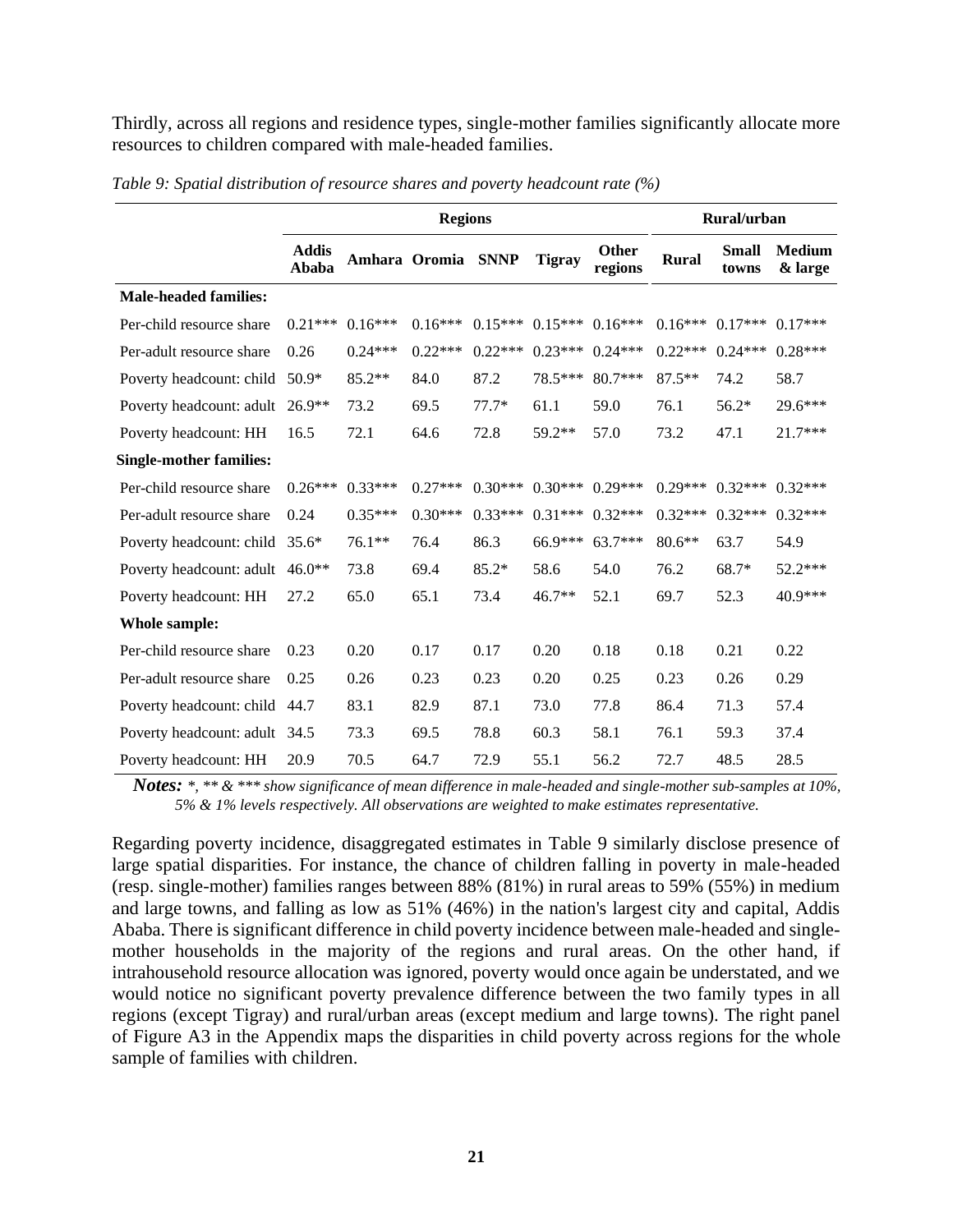# **5. Concluding Remarks**

Children have long been sidelined in the literature as decision makers in household resources. While they could be a victim of the widely-evidenced intrahousehold inequality, parental altruism may benefit them. The scant collective model evidence on children's shares of household resources and poverty in developing countries that are sizably populated by children is inconclusive. We estimate a complete collective demand model to recover children's resource shares and analyze poverty in married male-headed and single female-headed families in Ethiopia. Identification strategy of the sharing rule relies on use of private exclusive goods and distribution factors.

Results generally confirm disparities in intrahousehold resource allocation and poverty. The allocation is significantly affected by parental differences in education and age, child education, proportions of female children and women as well as number of non-biological children. Children command less household resources than adults and children in single-mother families have higher resource shares than those in male-headed families.

After using resource shares for computing incidence, depth and severity of poverty, we also find that children are poorer than adults. Single mothers are more altruistic to their children and avoid higher child poverty than married male heads although this seems to disappear when the number of children increases. We find that traditional poverty measures, which by construction ignore intrahousehold allocation, understate child (and adult) poverty compared to those based on our resource shares. Our estimates also show that non-poor families also host poor children, unlike the general belief that poor children live only with poor adults and households. We also find that monetarily non-poor adults and households host stunted children. Finally, regional and rural-urban disparities exist in both child resource shares and poverty.

Our results are important for few intervention issues. Firstly, by disclosing intrahousehold inequalities in resource allocation and poverty that children do better only at low family size, the results lend support to fertility interventions. Ignoring this inequality means a misleading picture of the incidence, depth and severity of poverty. Secondly, gender of the household head matters to children as mothers are found to be more pro-child. Thirdly, the overlaps between child poverty, adult poverty, household poverty and child stunting question the effectiveness of targeting just poor households for a social protection aiming at improving child welfare. Lastly, pro-rural spatial redistributive efforts are implied to reduce disparity between children in rural and urban areas.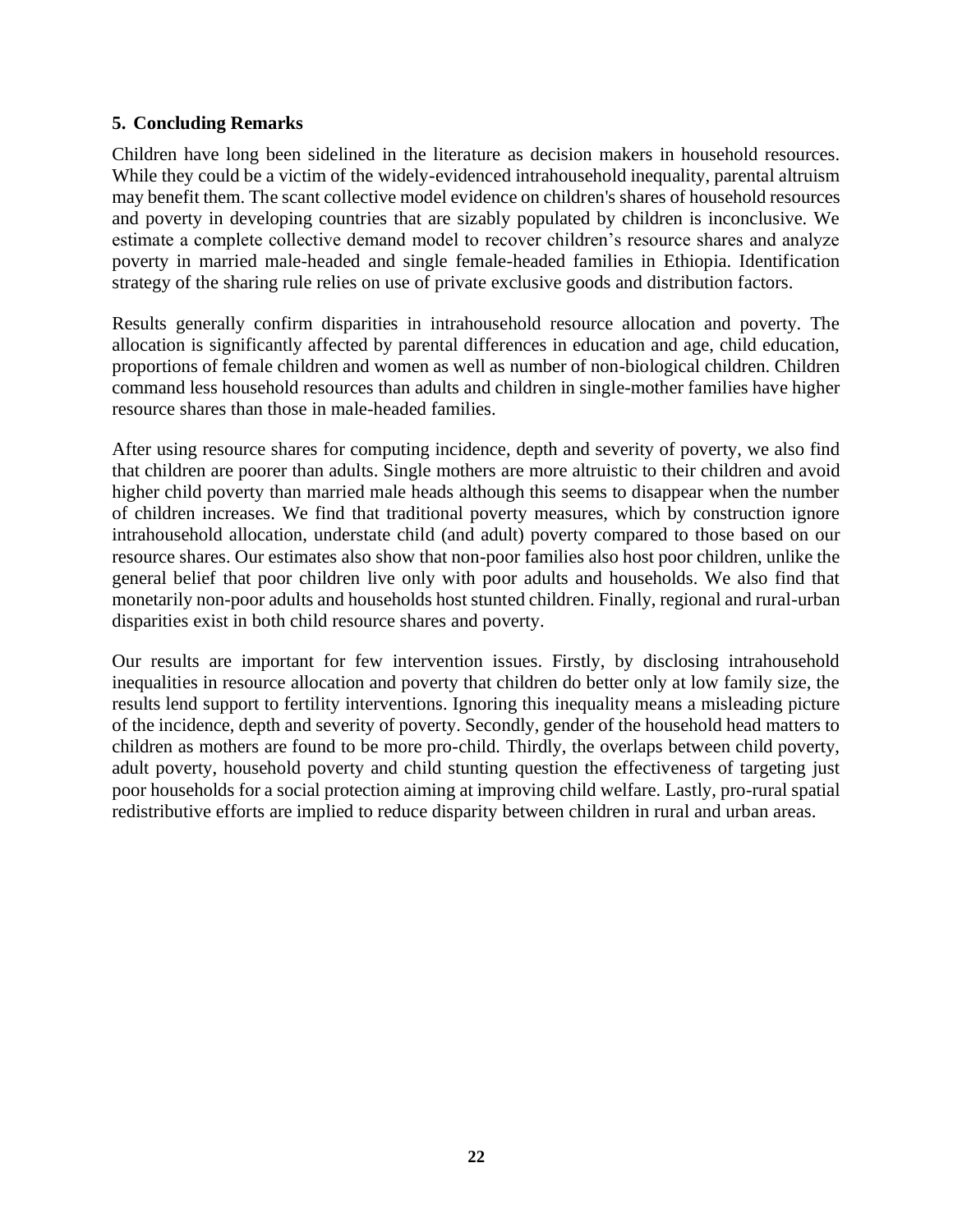#### **A Appendix**

#### **A.1 Derivation of the Collective Demand System Model**

The derivation is based on Menon et al. (2018), Chavas et al. (2018) and Mangiavacchi et al. (2018). Consider an extended PIGLOG individual expenditure function

$$
ln e_k(u_k, \mathbf{p}) = ln A_k(\mathbf{p}) + \frac{\varphi(u_k) B_k(\mathbf{p})}{1 - \varphi(u_k) \lambda_k(\mathbf{p})} = ln A_k(\mathbf{p}) + \frac{B_k(\mathbf{p})}{\psi(u_k) - \lambda_k(\mathbf{p})}
$$

where  $\Psi(u_k) = \varphi(u_k)^{-1}$  is decreasing in utility  $\varphi(u_k)$ ;  $\mathbf{p} = \{p_{c^1}, p_{c^2}, p_q\}$ ; and the continuous and concave price aggregators take up the usual functional forms:  $ln A_k(\mathbf{p}) = \frac{1}{2}$  $\frac{1}{2}(\alpha_0 + \sum_i$  $\alpha_i$  lnp<sub>i</sub> +  $\frac{1}{2}$  $\frac{1}{2}\sum_i \sum_j \gamma_{ij} ln p_i ln p_j$ ,  $B_k(p) = \beta_0 \prod_i P_i^{\beta_i^k}$  and  $\lambda_k(p) = \sum_i \lambda_i^k p_i$ , assumed to be a differentiable, homogeneous function of degree zero of prices.  $\alpha_i$ ,  $\gamma_{ij}$ ,  $\beta_i^k$  and  $\lambda_i^k$  are parameters to be estimated. One can interpret the price aggregator  $A(p)$  as that level of subsistence expenditure [or poverty expenditure (Deaton & Muellbauer, 1980)]] of member k when her utility  $u_k = 0$ . The remaining two price aggregators,  $B_k(p)$  and  $\lambda_k(p)$ , are associated with expenditure levels of each household member whose variations allow identification of the corresponding parameters  $\beta_i^k$  and  $\lambda_i^k$ .

Shephard's lemma gives individual Hicksian demand of good  $i$  as budget share:

$$
w_i^k = \frac{\partial \ln e_k(u_k, \mathbf{p})}{\partial \ln p_i} = \frac{\partial \ln A_k(\mathbf{p})}{\partial \ln p_i} + \frac{\frac{\partial B_k(\mathbf{p})}{\partial \ln p_i} [\Psi(u_k) - \lambda_k(\mathbf{p})] + B_k(\mathbf{p}) \frac{\partial \lambda_k(\mathbf{p})}{\partial \ln p_i}}{[\Psi(u_k) - \lambda_k(\mathbf{p})]^2}.
$$

Inverting this individual expenditure function gives indirect utility function:

$$
\Psi(u_k) - \lambda_k(\mathbf{p}) = \frac{B_k(\mathbf{p})}{\ln e_k(u_k, \mathbf{p}) - \ln A_k(\mathbf{p})}.
$$

Substituting this gives the individual budget share of good  $i$ 

$$
w_i^k = \frac{\partial ln A_k(\mathbf{p})}{\partial ln p_i} + \frac{\frac{\partial B_k(\mathbf{p})}{\partial ln p_i} \left[ \frac{B_k(\mathbf{p})}{ln e_k(u_k, \mathbf{p}) - ln A_k(\mathbf{p})} \right] + B_k(\mathbf{p}) \frac{\partial \lambda_k(\mathbf{p})}{\partial ln p_i}}{\left[ \frac{B_k(\mathbf{p})}{ln e_k(u_k, \mathbf{p}) - ln A_k(\mathbf{p})} \right]^2}
$$

which could be expressed as:

$$
w_i^k = \frac{\partial \ln A_k(\mathbf{p})}{\partial \ln p_i} + \beta_i^k [\ln e_k - \ln A_k(\mathbf{p})] + \lambda_i^k \frac{[\ln e_k - \ln A_k(\mathbf{p})]^2}{B_k(\mathbf{p})}.
$$

Given the aforementioned informational constraint that quantities and prices of non-assignable goods are not observed, the above decentralized budget shares are aggregated at the household level for good  $i$  as follows: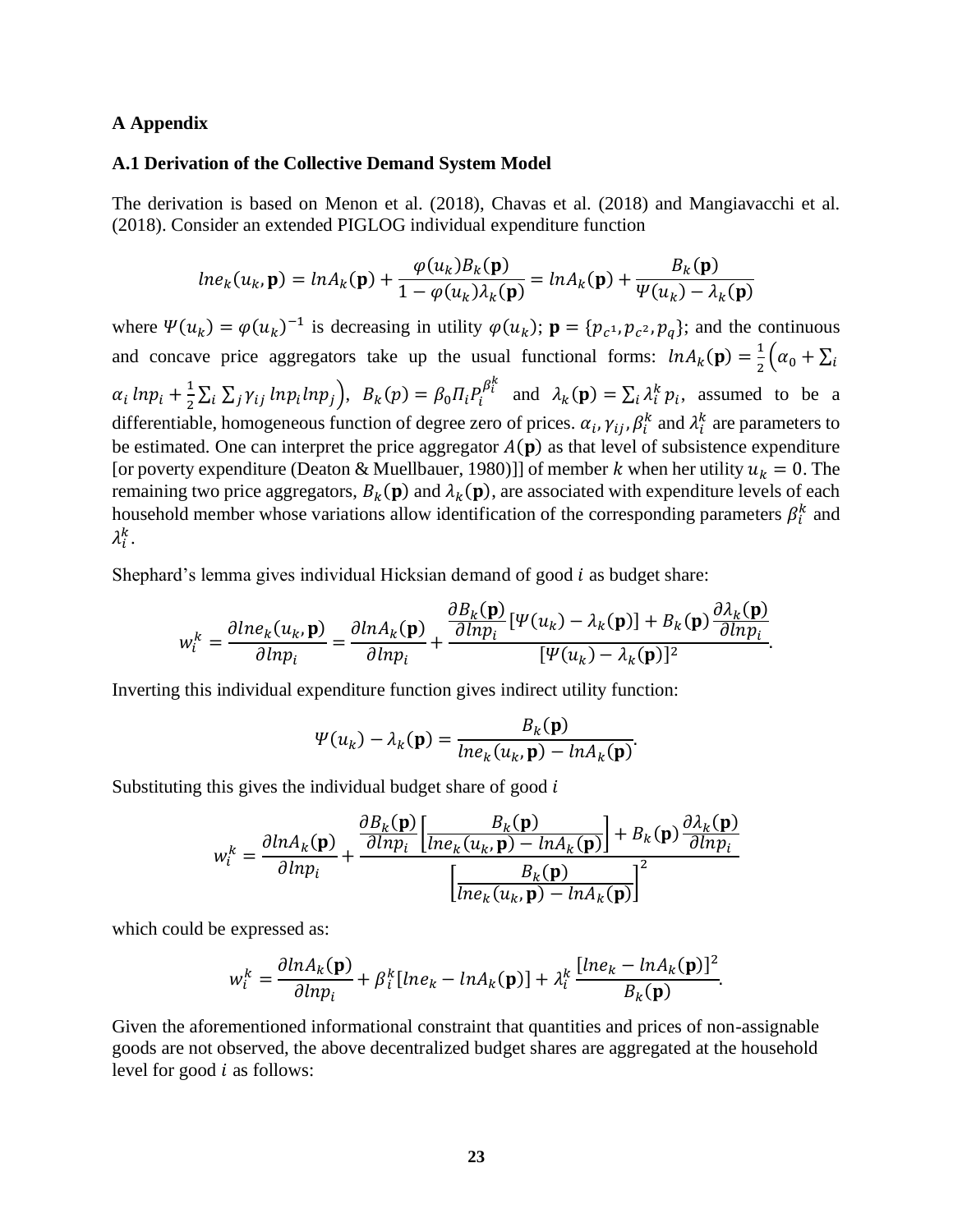$$
w_i = \alpha_i + \sum_j \gamma_{ij} \ln p_j + \beta_i^1 [\ln e_1 - \ln A_1(\mathbf{p})] + \lambda_i^1 \frac{[\ln e_1 - \ln A_1(\mathbf{p})]^2}{B_1(\mathbf{p})} + \beta_i^2 [\ln e_2 - \ln A_2(\mathbf{p})] + \lambda_i^2 \frac{[\ln e_2 - \ln A_2(\mathbf{p})]^2}{B_2(\mathbf{p})}.
$$

Following Lewbel, (1985) and Perali (2003), the demand system is augmented to capture observed heterogeneity among households by introducing a translating technology  $t_i(\mathbf{d})$  so that demographic attributes **d** enter additively with expenditures. This provides the demographicallymodified demand system as follows:

$$
w_i = \alpha_i + t_i(\mathbf{d}) + \sum_j \gamma_{ij} \ln p_j + \beta_i^1 [\ln e_1^* - \ln A_1(\mathbf{p})] + \lambda_i^1 \frac{[\ln e_1^* - \ln A_1(\mathbf{p})]^2}{B_1(\mathbf{p})} + \beta_i^2 [\ln e_2^* - \ln A_2(\mathbf{p})] + \lambda_i^2 \frac{[\ln e_2^* - \ln A_2(\mathbf{p})]^2}{B_2(\mathbf{p})}
$$

where  $\ln e_1^*$  and  $\ln e_2^*$  are modified logarithmic individual total expenditures given by the translating household technology  $\text{ln}e_k^* = \text{ln}e_k - \sum_i t_i(\mathbf{d}) \text{ln}p_i$ . The demographic functions are simply defined as  $t_i(\boldsymbol{d}) = \sum_i \tau_{ir} d_i$  for  $r = 1,...R$ . Note that from the above demand system, we can estimate, for each good *i*, income parameters  $(\beta_i^1, \beta_i^2, \lambda_i^1$  and  $\lambda_i^2$  ) at individual level while the rest at household level (i.e. the intercepts  $\alpha_i$ , price parameters  $\gamma_{ij}$  and demographic scaling effects  $t_i(\mathbf{d}))$ .

Price elasticities remain the same as in the unitary setting. However, income elasticities capturing Engle effects for  $x_i = c_i$ ,  $q_i$  and for each household member  $k = 1$ , 2 are given in the decentralized CQAIDS by:

$$
\epsilon_i^{e_k} = \frac{\partial \ln x_i}{\partial \ln e_k} = 1 + \frac{\beta_i^k}{w_i} + \frac{2\lambda_i^k}{B_k(\mathbf{p})} \frac{1}{w_i} \left( \ln e_k - \ln A_k(\mathbf{p}) \right).
$$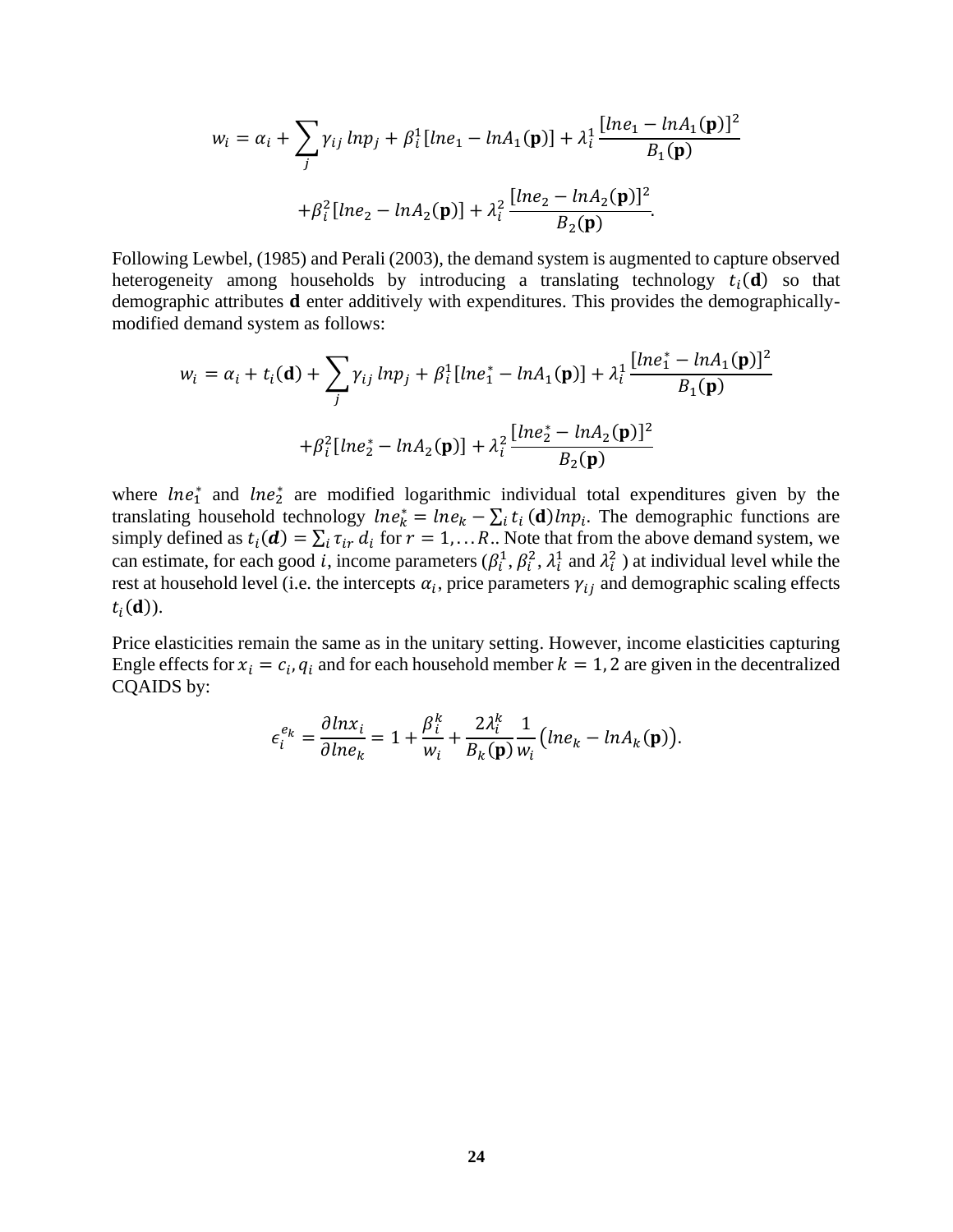# **A.2 Appendix Tables and Figures**

| rable Ar, Aggregation of consumption expenditure tiems. E55 2013/1 <del>4</del><br>Expenditure group/sub-group and item | Recall*           | Price type           |                      |                                |
|-------------------------------------------------------------------------------------------------------------------------|-------------------|----------------------|----------------------|--------------------------------|
| I. Food at home and alcohol                                                                                             |                   |                      |                      |                                |
| 1. Teff                                                                                                                 | 10. Lentils       | 19. Milk             |                      |                                |
| 2. Wheat                                                                                                                | 11. Haricot beans | 20. Cheese           |                      |                                |
| 3. Barley                                                                                                               | 12. Niger seed    | 21. Eggs             |                      | Unit values                    |
| 4. Maize                                                                                                                | 13. Linseed       | 22. Sugar            |                      | (For<br>alcoholic              |
| 5. Sorghum                                                                                                              | 14. Onion         | 23. Salt             | Monthly              | drinks: CSA                    |
| 6. Millet                                                                                                               | 15. Banana        | 24. Coffee           |                      | retail prices)                 |
| 7. Horse beans                                                                                                          | 16. Potato        | 25. Bula             |                      |                                |
| 8. Chickpea                                                                                                             | 17. Kocho         | 26. Chat/Kat         |                      |                                |
| 9. Field pea                                                                                                            | 18. Meat          | 27. Alcoholic drinks |                      |                                |
| <b>II.</b> Clothing                                                                                                     |                   |                      |                      |                                |
| 2.1. Adult clothing                                                                                                     |                   |                      |                      |                                |
| 1. Clothes/shoes/fabric for men                                                                                         |                   |                      |                      | CSA retail<br>prices           |
| 2. Clothes/shoes/fabric for women                                                                                       |                   |                      | Annually             |                                |
| 2.2. Child clothing                                                                                                     |                   |                      |                      |                                |
| 1. Clothes/shoes/fabric for boys                                                                                        |                   |                      |                      |                                |
| 2. Clothes/shoes/fabric for girls                                                                                       |                   |                      |                      |                                |
| 2.3. Non-assignable clothing (Linen: sheets, towels, blankets)                                                          |                   |                      |                      |                                |
| <b>III. Household utilities and energy</b>                                                                              |                   |                      |                      |                                |
| 3.1. Utilities: water, electricity $\&$ cell phone/landline use                                                         |                   |                      | Monthly              |                                |
| 3.2. Household energy                                                                                                   |                   |                      |                      | ESS local<br>prices and        |
| 1. Matches                                                                                                              | 4. Charcoal       | 7. Lamp/torch        | Monthly<br>(Annually | CSA retail<br>prices           |
| 2. Candles (tua'f), incense                                                                                             | 5. Firewood       |                      | for lamp)            |                                |
| 3. Batteries                                                                                                            | 6. Kerosene       |                      |                      |                                |
| <b>IV.</b> Other goods                                                                                                  |                   |                      |                      |                                |
| 4.1. Education: fees, books, uniforms, stationery, assistance, etc.                                                     |                   |                      | Monthly              |                                |
| 4.2. Food away from home and cigarettes                                                                                 |                   |                      |                      |                                |
| 1. Full meals: breakfast, lunch, dinner                                                                                 |                   |                      |                      |                                |
| 2. Snacks (kolo, bread, biscuits, cakes, etc.)                                                                          |                   |                      |                      | CSA retail<br>prices (For      |
| 3. Dairy products (milk, yoghurt, etc.)                                                                                 |                   |                      | Weekly               | transport:<br><b>ESS</b> local |
| 4. Vegetables and roasted/boiled items                                                                                  |                   |                      |                      | prices)                        |
| 5. Non-alcoholic drinks (coffee, tea, fruit juice, soda, etc.)                                                          |                   |                      |                      |                                |
| 6. Cigarettes, tobacco, suret and gaya                                                                                  |                   |                      |                      |                                |
| 4.2. Laundry and personal care                                                                                          |                   |                      | Annually             |                                |
| 4.3. Transport                                                                                                          | Monthly           |                      |                      |                                |

<span id="page-25-0"></span>*Table A1: Aggregation of consumption expenditure items: ESS 2013/14*

*Notes: \*Recall periods here are as available in the ESS; all are finally converted to monthly values. CSA=Central Statistical Agency of Ethiopia*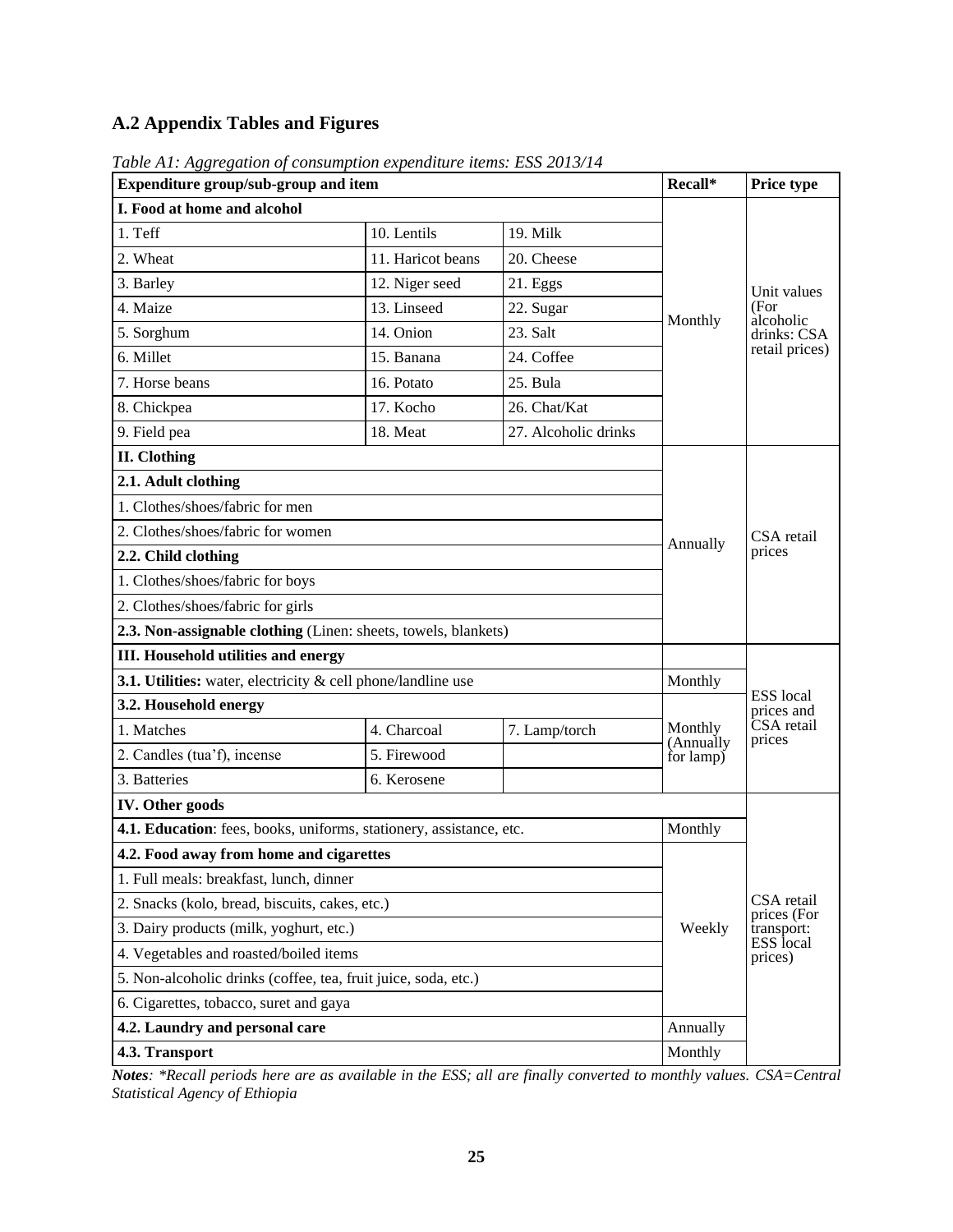

<span id="page-26-0"></span>*Figure A1: Engel curves of commodity groups by family type*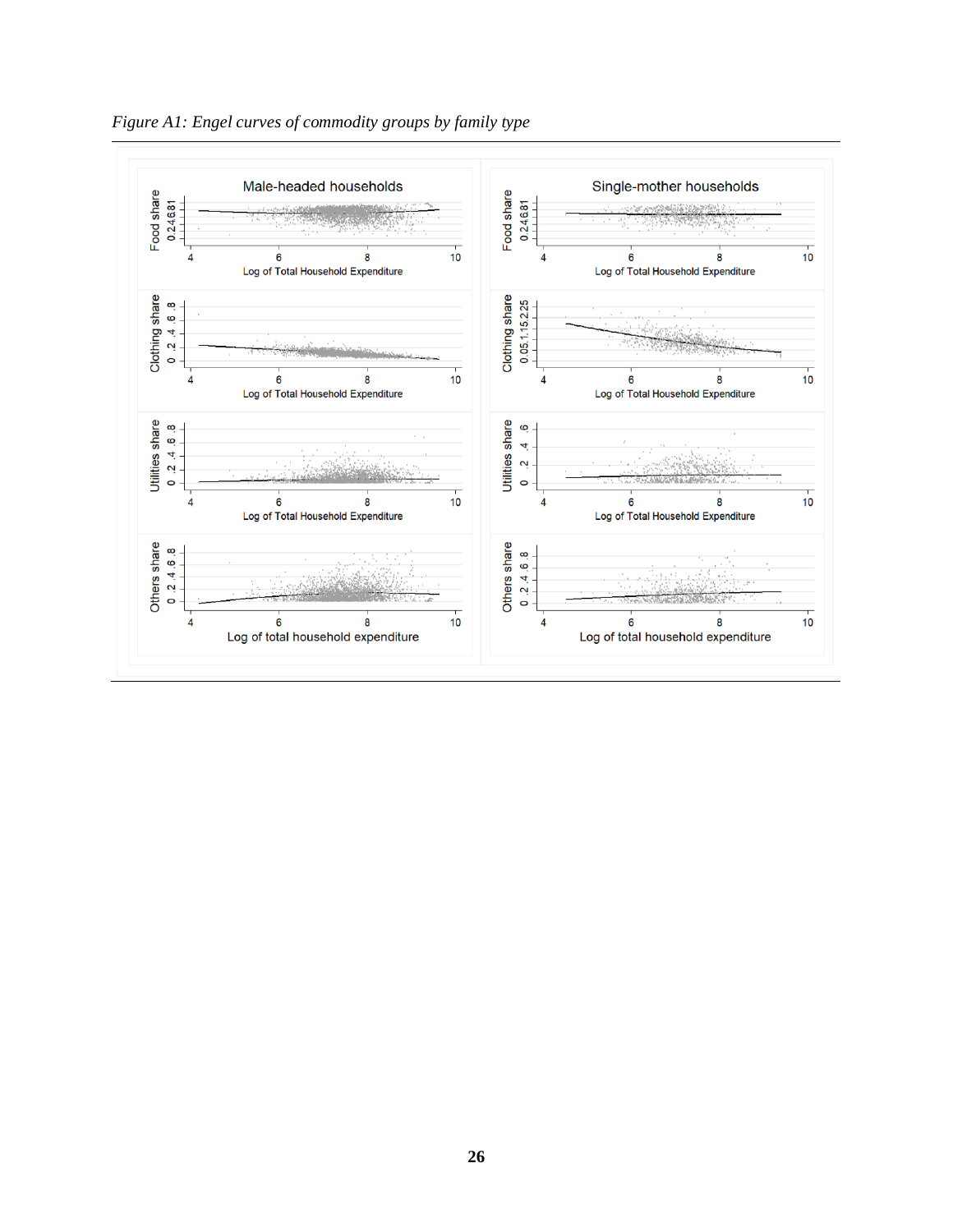| <b>Variable</b>                      |          |        | <b>Male-headed HHs</b> |          | <b>Single-mother HHs</b> |         |  |  |
|--------------------------------------|----------|--------|------------------------|----------|--------------------------|---------|--|--|
| Log of food prices                   | 0.398    | ***    | (0.034)                | 0.371    | ***                      | (0.061) |  |  |
| Log of clothing prices               | $-0.073$ |        | (0.166)                | 0.342    |                          | (0.215) |  |  |
| Log of utilities prices              | 0.029    | ***    | (0.010)                | 0.008    |                          | (0.018) |  |  |
| Log of other goods prices            | $-0.128$ | ***    | (0.034)                | $-0.092$ | ∗                        | (0.053) |  |  |
| Head is Christian                    | $-0.122$ | $\ast$ | (0.072)                | $-0.117$ |                          | (0.086) |  |  |
| Head sick                            | $-0.039$ |        | (0.037)                | 0.024    |                          | (0.063) |  |  |
| # of sick children                   | 0.024    |        | (0.017)                | 0.055    |                          | (0.040) |  |  |
| # of children aged 15-17y            | 0.081    | ***    | (0.021)                | 0.155    | ***                      | (0.048) |  |  |
| Female employment ratio              | $-0.098$ |        | (0.091)                | 0.187    | ∗                        | (0.108) |  |  |
| Other adult in household             | 0.140    | ***    | (0.032)                | 0.197    | ***                      | (0.063) |  |  |
| HH has safe water source             | 0.096    | $***$  | (0.048)                | 0.055    |                          | (0.081) |  |  |
| HH interviewed in February           | $-0.075$ |        | (0.059)                | $-0.060$ |                          | (0.093) |  |  |
| HH faced price shock                 | $-0.115$ | $***$  | (0.049)                | 0.059    |                          | (0.075) |  |  |
| HH faced natural disaster shock      | 0.127    | $***$  | (0.061)                | 0.238    | **                       | (0.107) |  |  |
| HH lives in Amhara region            | 0.186    | **     | (0.092)                | 0.161    |                          | (0.128) |  |  |
| HH lives in Oromia region            | 0.243    | ***    | (0.075)                | 0.302    | ***                      | (0.113) |  |  |
| HH lives in SNNP region              | 0.098    |        | (0.085)                | 0.139    |                          | (0.125) |  |  |
| HH lives in Tigray region            | 0.322    | ***    | (0.089)                | 0.318    | ***                      | (0.115) |  |  |
| HH lives in other regions            | 0.217    | $***$  | (0.094)                | 0.321    | **                       | (0.123) |  |  |
| Education diff. of parents $(w - h)$ | $-0.015$ | ***    | (0.005)                |          |                          |         |  |  |
| Age diff. of parents $(w - h)$       | $-0.003$ | *      | (0.002)                |          |                          |         |  |  |
| All children in school               | 0.042    |        | (0.037)                | $-0.026$ |                          | (0.077) |  |  |
| Proportion of female children        | 0.077    | $\ast$ | (0.042)                | 0.001    |                          | (0.079) |  |  |
| Proportion of women                  | 0.065    |        | (0.153)                | $-0.572$ | ***                      | (0.163) |  |  |
| Number of non-biological children    | 0.042    | $\ast$ | (0.023)                | $-0.020$ |                          | (0.024) |  |  |
| Wealth index                         | 0.066    | ***    | (0.007)                | 0.061    | ***                      | (0.009) |  |  |
| Constant                             | 6.840    | ***    | (0.936)                | 4.822    | ***                      | (1.154) |  |  |

<span id="page-27-0"></span>*Table A2: Regression of total household expenditure: First stage*

*Notes: Dependent variable is log of household total expenditure. \*, \*\* & \*\*\* show significance at 10%, 5% & 1% levels respectively. Standard errors, corrected for clustering and sampling weights, are in parentheses. SNNP=Southern Nations, Nationalities and Peoples.*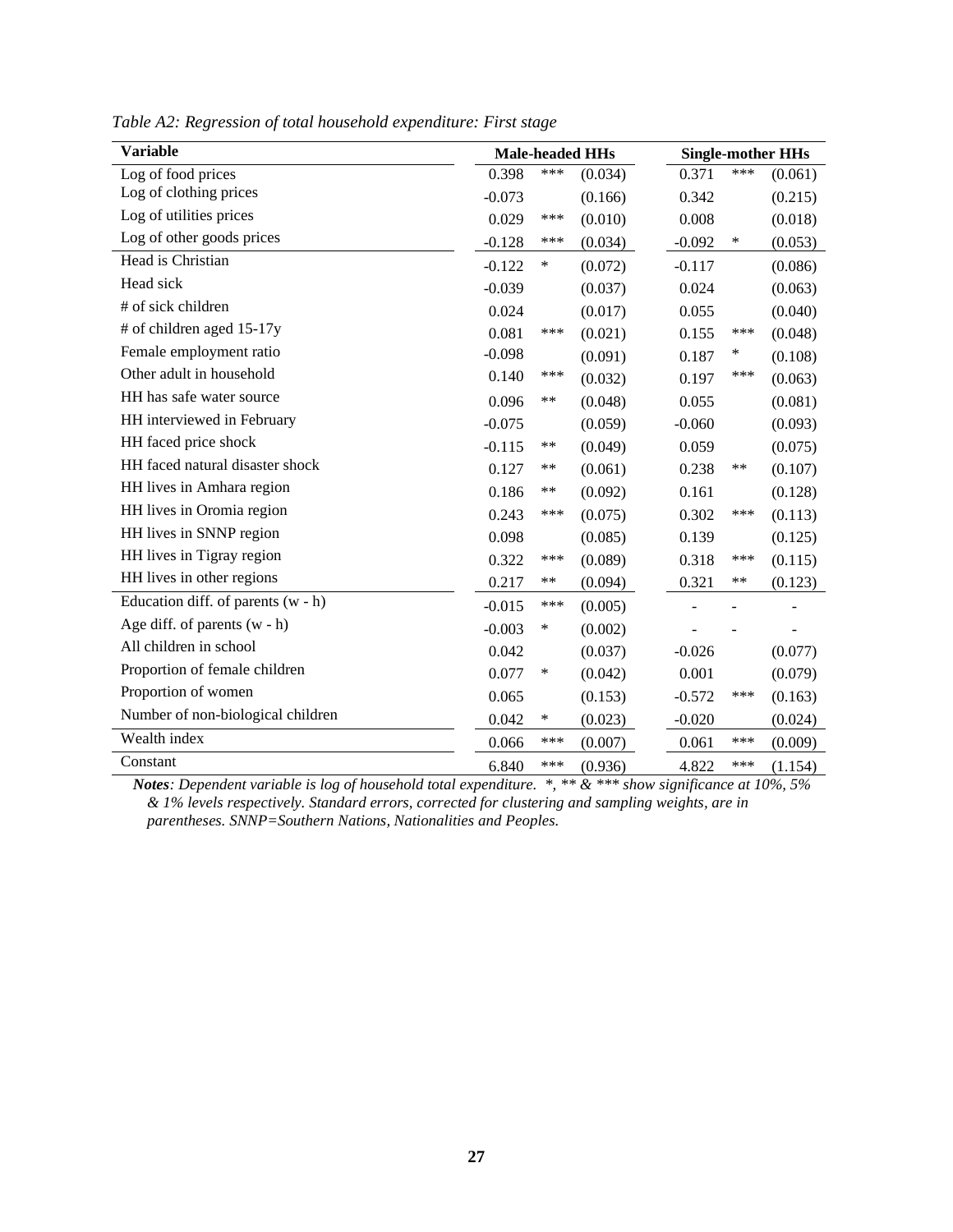<span id="page-28-0"></span>

| <b>Variable</b>                        | Male-headed households $(N = 2367)$ |                        |                               |                           |                        | Single-mother households $(N = 729)$ |                        |                        |  |  |
|----------------------------------------|-------------------------------------|------------------------|-------------------------------|---------------------------|------------------------|--------------------------------------|------------------------|------------------------|--|--|
|                                        | Food                                | Clothing               | <b>Utilities</b>              | Other goods               | Food                   | Clothing                             | <b>Utilities</b>       | Other goods            |  |  |
| Intercepts $\alpha_i$                  | $1.175$ *** $(0.061)$               | $0.177$ *** $(0.013)$  | 0.027<br>(0.025)              | $-0.379$ ** $(0.053)$     | $1.162$ *** $(0.116)$  | $0.116$ *** $(0.023)$                | 0.040<br>(0.047)       | $-0.319$ *** $(0.111)$ |  |  |
| Price effects $\gamma_{ii}$            | $-0.055$ *** (0.016)                | $-0.056$ *** $(0.004)$ | 0.003<br>(0.004)              | $0.107$ *** $(0.015)$     | $-0.032$<br>(0.027)    | $-0.040$ *** $(0.005)$               | $-0.004$<br>(0.007)    | $0.076$ *** $(0.026)$  |  |  |
|                                        |                                     | $0.028$ *** $(0.002)$  | $0.006$ *** $(0.001)$         | $0.022$ *** $(0.003)$     |                        | $0.023$ *** $(0.004)$                | $0.004$ *** $(0.002)$  | $0.013$ *** $(0.005)$  |  |  |
|                                        |                                     |                        | $0.004$ *** $(0.002)$         | $-0.013$<br>(0.004)       |                        |                                      | 0.003<br>(0.003)       | $-0.004$<br>(0.005)    |  |  |
|                                        |                                     |                        |                               | $-0.116$ *** (0.015)      |                        |                                      |                        | $-0.085$ *** $(0.027)$ |  |  |
| Adults' income effects $\beta_i^1$     | $-0.107$ *** (0.012)                | $-0.046$ *** $(0.004)$ | $0.020$ *** $(0.005)$         | $0.133$ *** $(0.011)$     | $-0.098$ *** $(0.023)$ | $-0.031$ *** $(0.006)$               | $0.022$ **<br>(0.010)  | $0.106$ *** $(0.023)$  |  |  |
| Children's income effects $\beta_i^2$  | $-0.110$ *** (0.012)                | $-0.038$ *** $(0.004)$ | $0.020$ *** $(0.005)$         | $0.128$ *** $(0.011)$     | $-0.070$ *** $(0.024)$ | $-0.024$ *** $(0.006)$               | 0.011<br>(0.010)       | $0.084$ *** $(0.023)$  |  |  |
| Head is Christian                      | $-0.046$ *** $(0.012)$              | $-0.001$<br>(0.002)    | $-0.001$<br>(0.004)           | $0.048$ *** $(0.011)$     | $-0.035$<br>(0.028)    | 0.002<br>(0.003)                     | $-0.002$<br>(0.011)    | 0.036<br>(0.028)       |  |  |
| Head sick                              | $0.017**$<br>(0.008)                | $-0.002$ *<br>(0.001)  | $-0.005$ **<br>(0.003)        | $-0.010$<br>(0.007)       | 0.006<br>(0.018)       | $-0.008$ *** $(0.002)$               | $-0.015$ *** (0.006)   | 0.017<br>(0.016)       |  |  |
| Number of sick children                | $-0.013$ *** (0.004)                | $0.002$ *** $(0.001)$  | 0.001<br>(0.002)              | (0.004)<br>$0.010**$      | 0.016<br>(0.011)       | $0.004$ **<br>(0.002)                | $-0.006$<br>(0.005)    | $-0.014$<br>(0.010)    |  |  |
| Number of children aged 15-17y         | $-0.009*$<br>(0.005)                | $0.007$ *** $(0.001)$  | $-0.002$<br>(0.002)           | 0.004<br>(0.005)          | 0.003<br>(0.018)       | $0.008$ *** $(0.002)$                | $-0.002$<br>(0.006)    | $-0.009$<br>(0.016)    |  |  |
| Female employment ratio                | 0.021<br>(0.021)                    | $-0.005$<br>(0.004)    | 0.004<br>(0.006)              | $-0.021$<br>(0.020)       | $-0.021$<br>(0.028)    | $0.017$ *** $(0.004)$                | $0.019*$<br>(0.011)    | $-0.015$<br>(0.027)    |  |  |
| Other adult in household               | 0.004<br>(0.008)                    | $0.014$ *** $(0.001)$  | 0.000<br>(0.002)              | $-0.019$ **<br>(0.008)    | $0.044$ **<br>(0.019)  | $0.014$ *** $(0.003)$                | $-0.008$<br>(0.008)    | $-0.049$ *** $(0.019)$ |  |  |
| Household has safe water source        | 0.002<br>(0.010)                    | 0.000<br>(0.001)       | $0.020$ $^{***}\,$<br>(0.003) | **<br>$-0.022$<br>(0.010) | $-0.048$<br>(0.022)    | 0.001<br>(0.003)                     | $0.046$ ***<br>(0.009) | 0.001<br>(0.022)       |  |  |
| Household interviewed in February      | 0.004<br>(0.015)                    | 0.003<br>(0.002)       | $-0.003$<br>(0.006)           | $-0.004$<br>(0.013)       | 0.014<br>(0.029)       | 0.004<br>(0.003)                     | $-0.014$<br>(0.014)    | $-0.004$<br>(0.025)    |  |  |
| Household faced price shock            | $-0.031$ *** $(0.011)$              | $-0.002$<br>(0.002)    | $0.010**$<br>(0.005)          | $0.022**$<br>(0.010)      | $-0.001$<br>(0.025)    | $-0.004*$<br>(0.002)                 | 0.000<br>(0.010)       | 0.005<br>(0.026)       |  |  |
| Household faced natural disaster shock | $0.037$ *** $(0.012)$               | 0.000<br>(0.002)       | $-0.018$ *** $(0.003)$        | $-0.020*$<br>(0.012)      | 0.033<br>(0.030)       | $-0.004$<br>(0.003)                  | $-0.030$ *** $(0.009)$ | 0.001<br>(0.032)       |  |  |
| Household lives in Amhara region       | $0.118**$<br>(0.025)                | $0.021$ *** $(0.002)$  | $-0.083$ *** $(0.010)$        | $-0.055$ *** (0.020)      | 0.036<br>(0.039)       | $0.013$ *** $(0.004)$                | $-0.104$ *** $(0.018)$ | 0.055<br>(0.038)       |  |  |
| Household lives in Oromia region       | $0.124$ *** $(0.026)$               | $0.036$ *** $(0.002)$  | $-0.080$ *** $(0.010)$        | $-0.081$ *** $(0.020)$    | $0.084$ **<br>(0.036)  | $0.021$ *** $(0.004)$                | $-0.098$ *** $(0.018)$ | $-0.006$<br>(0.036)    |  |  |
| Household lives in SNNP region         | $0.117$ *** $(0.026)$               | $0.021$ *** $(0.002)$  | $-0.072$ *** $(0.010)$        | $-0.066$ *** $(0.021)$    | $0.080**$<br>(0.036)   | 0.005<br>(0.004)                     | $-0.108$ *** (0.016)   | 0.024<br>(0.036)       |  |  |
| Household lives in Tigray region       | $0.092$ *** $(0.027)$               | $0.047$ *** $(0.003)$  | $-0.073$ *** $(0.011)$        | $-0.066*$<br>(0.022)      | 0.025<br>(0.037)       | $0.036$ *** $(0.005)$                | $-0.086$ *** $(0.018)$ | 0.026<br>(0.038)       |  |  |
| Household lives in other regions       | $0.087$ *** $(0.028)$               | $0.033$ *** $(0.003)$  | $-0.055$ *** $(0.012)$        | $-0.066$ *** $(0.023)$    | 0.023<br>(0.040)       | $0.024$ *** $(0.005)$                | $-0.050**$<br>(0.023)  | 0.003<br>(0.037)       |  |  |
| Endogeneity of total expenditure       | $0.155$ *** $(0.014)$               | $-0.002$<br>(0.004)    | $-0.031$ *** $(0.006)$        | $-0.122*$<br>(0.012)      | $0.110$ *** $(0.029)$  | $-0.007$<br>(0.006)                  | $-0.035$ *** (0.010)   | $-0.067$ **<br>(0.029) |  |  |

Notes: \*, \*\* & \*\*\* show significance at 10%, 5% & 1% levels respectively. Standard errors, corrected for clustering and sampling weights, are in parentheses. 'Other regions' includes the small regions of Afar, *Benishangul-Gumuz, Dire Dawa, Gambella, Harari and Somali; the left-out category is the capital, Addis Ababa. SNNP=Southern Nations, Nationalities and Peoples.*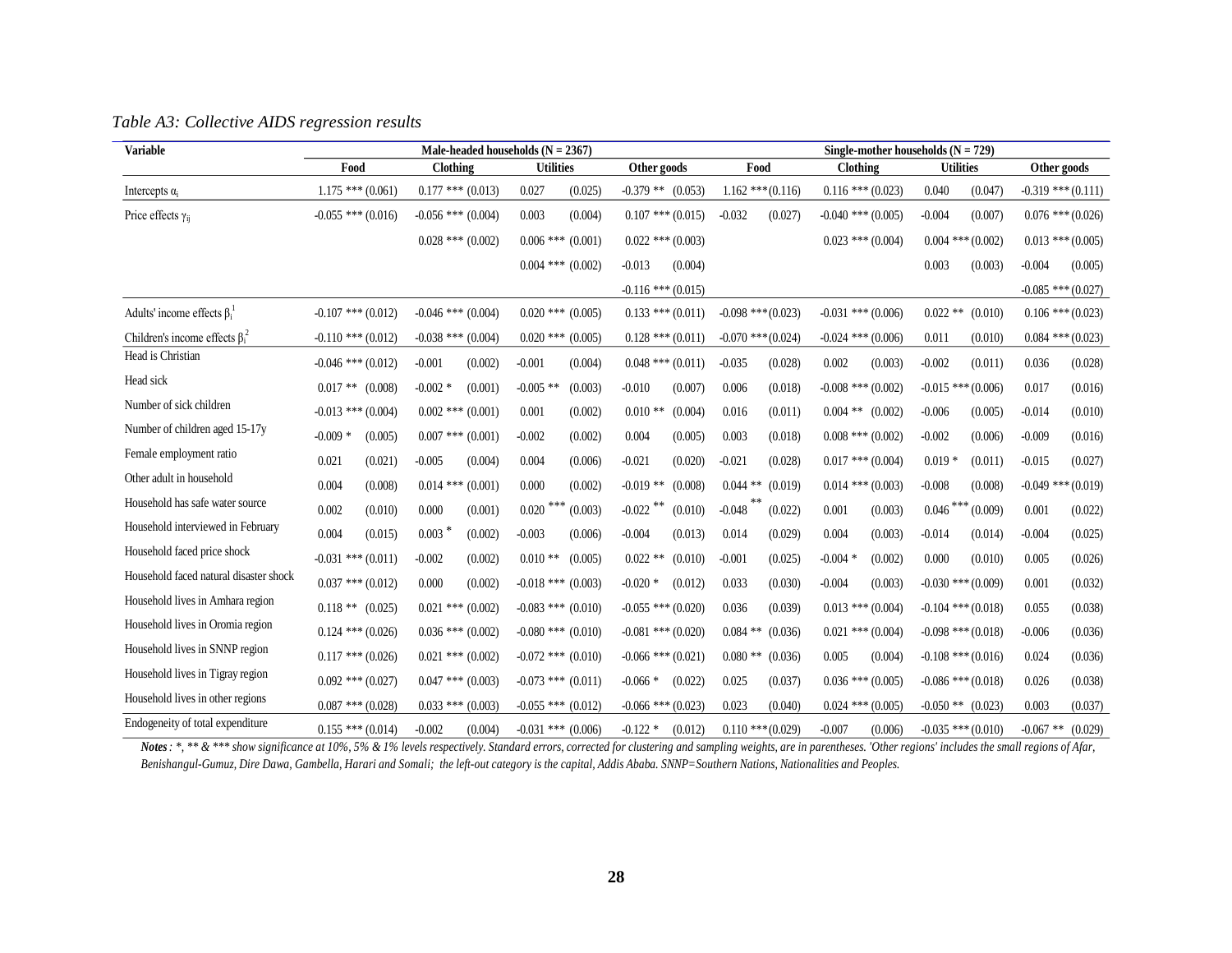|                                        | <b>Male-headed households</b>            |                 |                  |               |  | <b>Single-mother households</b> |                 |                  |               |  |
|----------------------------------------|------------------------------------------|-----------------|------------------|---------------|--|---------------------------------|-----------------|------------------|---------------|--|
|                                        | Food                                     | <b>Clothing</b> | <b>Utilities</b> | <b>Others</b> |  | Food                            | <b>Clothing</b> | <b>Utilities</b> | <b>Others</b> |  |
| <b>Income elasticities:</b>            |                                          |                 |                  |               |  |                                 |                 |                  |               |  |
| <b>Adults</b>                          | $0.92***$                                | $0.65**$        | $1.03***$        | $1.67***$     |  | $0.92***$                       | $0.70***$       | $1.11***$        | $1.52***$     |  |
|                                        | (0.032)                                  | (0.274)         | (0.310)          | (0.470)       |  | (0.013)                         | (0.143)         | (0.130)          | (0.551)       |  |
| <b>Children</b>                        | $0.93***$                                | $0.63***$       | $0.98***$        | $1.65***$     |  | $0.92***$                       | $0.59***$       | 1.093***         | $1.59***$     |  |
|                                        | (0.008)                                  | (0.213)         | (0.184)          | (0.386)       |  | (0.013)                         | (0.198)         | (0.114)          | (0.625)       |  |
|                                        | <b>Uncompensated price elasticities:</b> |                 |                  |               |  |                                 |                 |                  |               |  |
| Food                                   | $-0.94***$                               | $-0.03***$      | $-0.02***$       | $0.06***$     |  | $0.95***$                       | $-0.03***$      | $-0.02**$        | $0.08***$     |  |
|                                        | (0.012)                                  | (0.005)         | (0.005)          | (0.012)       |  | (0.009)                         | (0.005)         | (0.007)          | (0.021)       |  |
| <b>Clothing</b>                        | $-0.07$                                  | $-0.58$         | 0.04             | 0.03          |  | $-0.13$                         | $-0.41$         | 0.02             | $-0.02$       |  |
|                                        | (0.106)                                  | (1.968)         | (0.070)          | (0.379)       |  | (0.914)                         | (4.097)         | (0.211)          | (0.279)       |  |
| <b>Utilities</b>                       | $-0.30$                                  | 0.07            | $-0.82$          | 0.05          |  | $-0.30$                         | 0.01            | $-0.91***$       | 0.08          |  |
|                                        | (0.746)                                  | (0.172)         | (0.448)          | (0.104)       |  | (0.626)                         | (0.030)         | (0.204)          | (0.176)       |  |
| <b>Other</b><br>goods                  | $-0.25$                                  | $-0.06$         | 0.03             | $-1.37***$    |  | $-0.13$                         | $-0.09$         | 0.05             | $-1.40***$    |  |
|                                        | (0.263)                                  | (0.059)         | (0.063)          | (0.175)       |  | (0.267)                         | (0.092)         | (0.128)          | (0.368)       |  |
| <b>Compensated price elasticities:</b> |                                          |                 |                  |               |  |                                 |                 |                  |               |  |
| Food                                   | $-0.28***$                               | $0.04*$         | 0.05             | $0.19***$     |  | $0.34***$                       | $0.04*$         | 0.08             | $0.22***$     |  |
|                                        | (0.792)                                  | (0.022)         | (0.045)          | (0.052)       |  | (0.104)                         | (0.023)         | (0.059)          | (0.073)       |  |
| <b>Clothing</b>                        | 0.33                                     | $-0.53$         | 0.08             | 0.11          |  | 0.23                            | $-0.36$         | 0.08             | 0.05          |  |
|                                        | (0.075)                                  | (1.964)         | (0.083)          | (0.073)       |  | (0.171)                         | (4.094)         | (0.217)          | (0.626)       |  |
| <b>Utilities</b>                       | 0.41                                     | 0.15            | $-0.75*$         | $0.19*$       |  | 0.45                            | $0.10***$       | $-0.80***$       | 0.2609        |  |
|                                        | (0.692)                                  | (0.171)         | (0.437)          | (0.106)       |  | (0.436)                         | (0.035)         | (0.187)          | (0.229)       |  |
| <b>Other</b><br>goods                  | $0.94***$                                | $0.07**$        | $0.13***$        | $-1.15***$    |  | $0.94***$                       | $-0.02$         | 0.21             | $-1.17***$    |  |
|                                        | (0.178)                                  | (0.032)         | (0.050)          | (0.206)       |  | (0.314)                         | (0.044)         | (0.132)          | (0.404)       |  |

<span id="page-29-0"></span>*Table A4: Income and price elasticity estimates*

*Notes: \*, \*\* & \*\*\* show significance at 10%, 5% & 1% levels respectively. Bootrapped standard errors in parentheses.*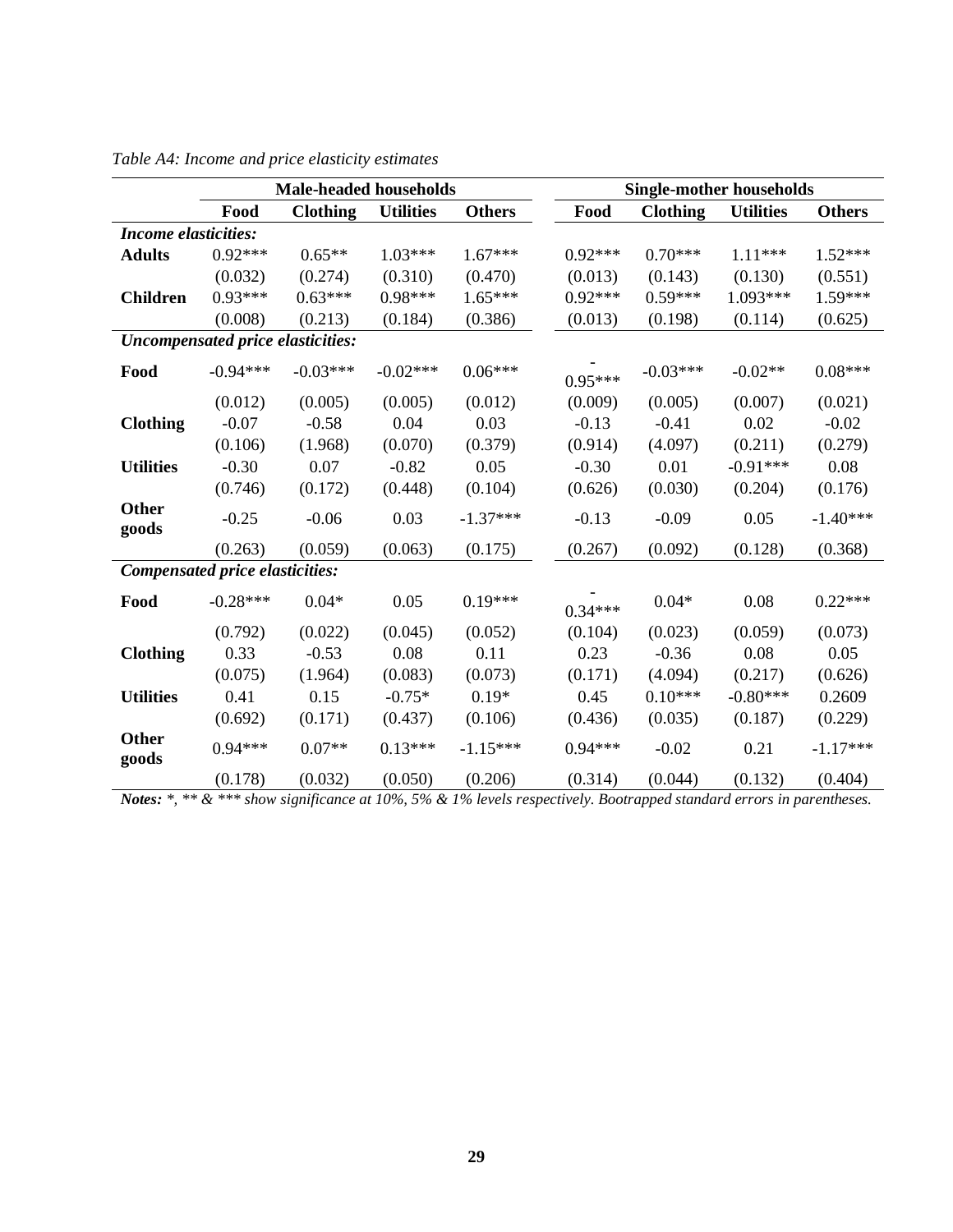<span id="page-30-0"></span>



*Notes: Shaded areas represent 95% confidence intervals. Observations are weighted to make estimates nationally representative.*



<span id="page-30-1"></span>*Figure A3: Regional distribution of child resource shares and poverty headcount rates (%)*

*Note: Estimates are representative only to regions of Addis Ababa, Amhara, Oromia, SNNP and Tigray.*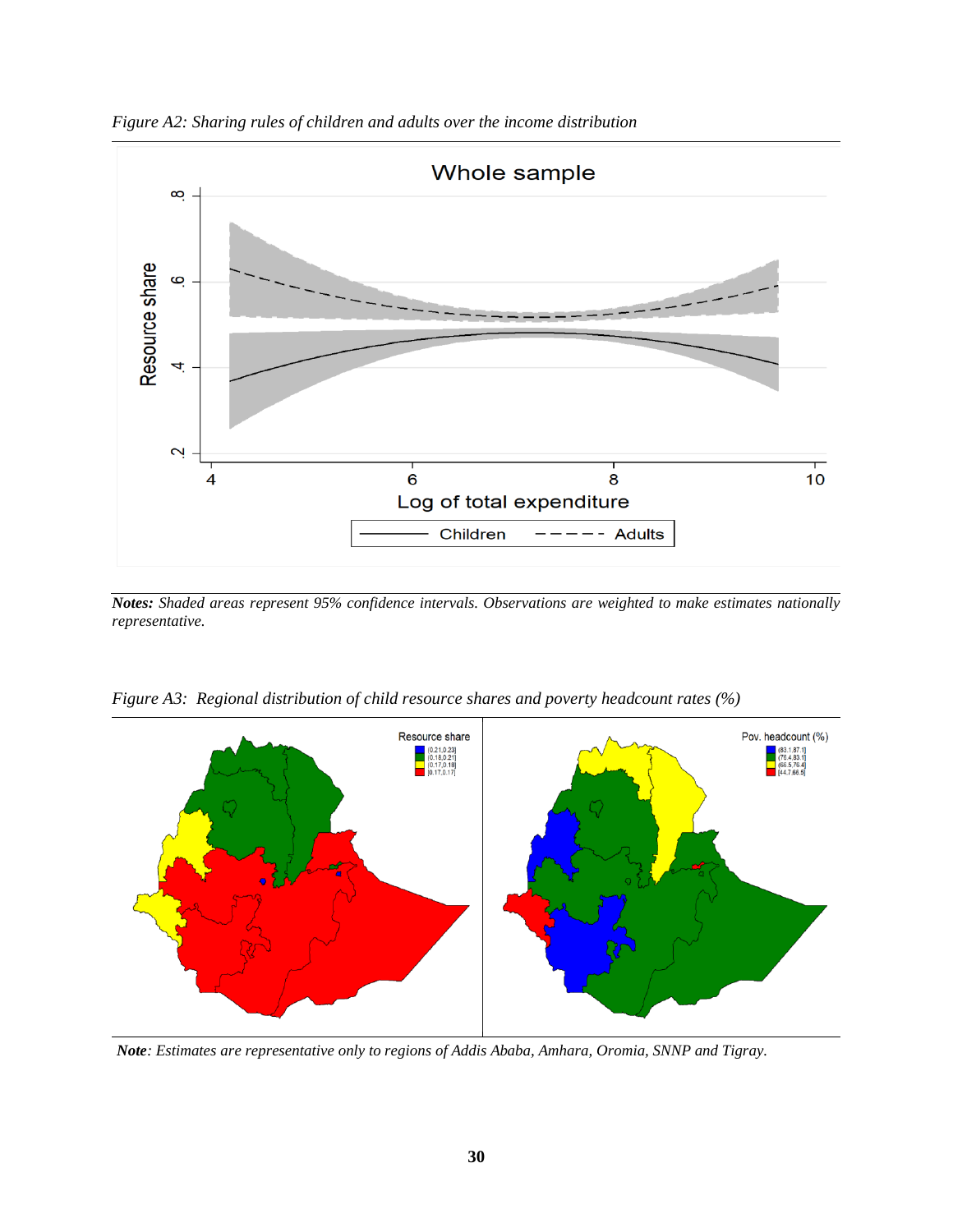### **References**

- Banks, J., Blundell, R., & Lewbel, A. (1997). Quadratic Engel Curves and Consumer Demand. *The Review of Economics and Statistics*, *79*(4), 527–539.
- Bargain, O., Donni, O., & Kwenda, P. (2014). Intrahousehold distribution and poverty: Evidence from Côte d'Ivoire. *Journal of Development Economics*, *107*, 262–276.
- Bargain, O., Lacroix, G., & Tiberti, L. (2018). Validating the Collective Model of Household Consumption Using Direct Evidence on Sharing. *Centre de Recherche Sur Les Risques Les Enjeux Économiques et Les Politiques Publiques*, (July).
- Belete, G. Y. (2021). Children's multidimensional deprivation, monetary poverty and undernutrition in Ethiopia. *Review of Economics of the Household*. https://doi.org/10.1007/s11150-021-09568-5
- Bhalotra, S. (2004). Parent altruism, cash transfers and child poverty. *University of Bristol, Department of Economics Discussion Paper*, (04/562).
- Bose-duker, T. (2018). Intra-household Resource Allocation and Poverty: The Ghanaian Case. *Paper Presented at The CSAE Conference on Economic Development in Africa, March, Oxford*.
- Bourguignon, F. (1999). The cost of children: May the collective approach to household behavior help? *Journal of Population Economics*, *12*, 503–521.
- Bourguignon, F., Browning, M., & Chiappori, P.-A. (2009). Efficient Intra-Household Allocations and Distribution Factors: Implications and Identification. *The Review of Economic Studies*, *76*(2), 503– 528.
- Bourguignon, F., Browning, M., Chiappori, P.-A., & Lechene, V. (1993). Intra Household Allocation of Consumption: a Model and some Evidence from French Data. *Annales d'Economie et de Statistique*, (29), 137–156.
- Brown, C., Calvi, R., & Penglase, J. (2018). Sharing the Pie: Undernutrition, Intra-household Allocation, and Poverty. *SSRN Papers*. https://doi.org/http://dx.doi.org/10.2139/ssrn.3199129
- Brown, C., Ravallion, M., & Van de Walle, D. (2017). Are Poor Individuals Mainly Found in Poor Households? Evidence Using Nutrition Data for Africa. *NBER Working Paper No. 24047*. https://doi.org/doi:10.1596/1813-9450-8001
- Browning, M., Bourguignon, F., Chiappori, P.-A., & Lechene, V. (1994). Income and Outcomes: A Structural Model of Intrahousehold Allocation. *Journal of Political Economy*, *102*(6), 1067–1096.
- Browning, M., Chiappori, P.-A., & Lewbel, A. (2006). Estimating Consumption Economies of Scale, Adult Equivalence Scales, and Household Bargaining Power. *Boston College Department of Economics Working Paper*, *588*.
- Browning, M., Chiappori, P.-A., & Lewbel, A. (2013). Estimating consumption economies of scale, adult equivalence scales, and household bargaining power. *Review of Economic Studies*, *80*(4), 1267– 1303. https://doi.org/10.1093/restud/rdt019
- Caiumi, A., & Perali, F. (2015). Who bears the full cost of children? Evidence from a collective demand system. *Empirical Economics*, *49*(1), 33–64.
- Chavas, J.-P., Menon, M., Pagani, E., & Perali, F. (2018). Collective household welfare and intrahousehold inequality. *Theoretical Economics*, *13*, 667–696.
- Chavas, J.-P., Menon, M., & Perali, F. (2017). The Sharing Rule: Where Is It? *Working Paper Series, Department of Economics, University of Verona*.
- Chiappori, P.-A. (1988). Rational Household Labor Supply. *Econometrica*, *56*(1), 63–90.
- Chiappori, P.-A. (1992). Collective Labor Supply and Welfare. *Journal of Political Economy*, *100*(3), 437–467.
- CSA, UNICEF, & OPM. (2015). Child Well-Being in Ethiopia: Analysis of Child Poverty Using the HCE/WMS 2011 Datasets. *Central Statistical Agency, UNICEF and Oxford Policy Management*.
- Dauphin, A., El Lahga, A. R., Fortin, B., & Lacroix, G. (2011). Are Children Decision-Makers within the Household? *Economic Journal*, *121*(553), 871–903. https://doi.org/10.1111/j.1468- 0297.2010.02404.x
- Dauphin, A., Lahga, A. El, Fortin, B., & Lacroix, G. (2011). Are Children Decision-Makers Within the